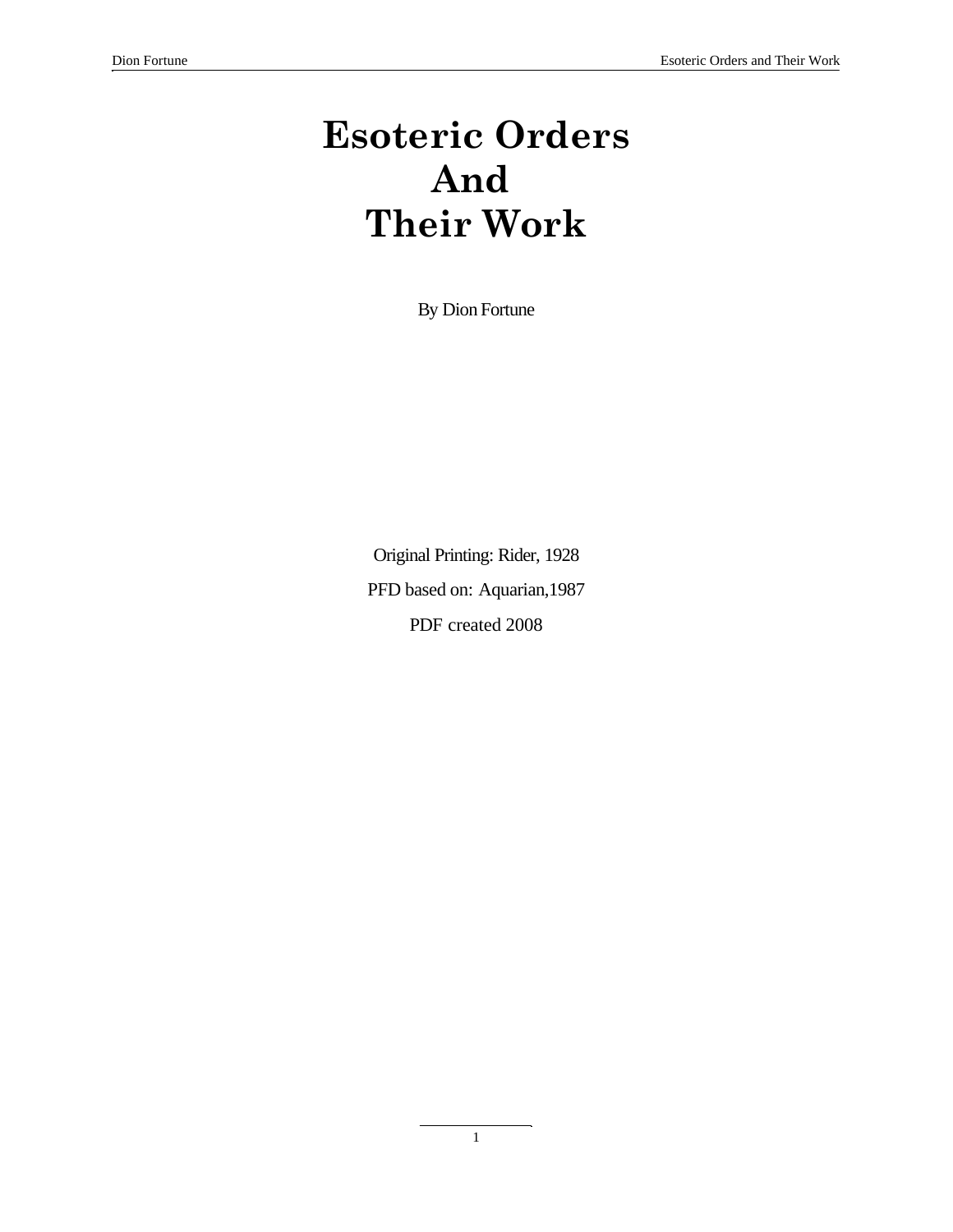#### **Editor's Notes**

This edition is based on the Aquarian Books 1987 edition. Some seeming errors have been identified but, in the interests of accuracy, have been faithfully reproduced except in cases of obvious spelling. Should someone have a better copy of this material or one with corrections the editor would be glad to hear from you.

#### **Author's Note**

There are things I wrote of *Spiritualism* twenty years ago which, in the light of wider experience, I would not write today, and to cite these as evidence against me is to deny the possibility of human progress. - Dion Fortune, 1942.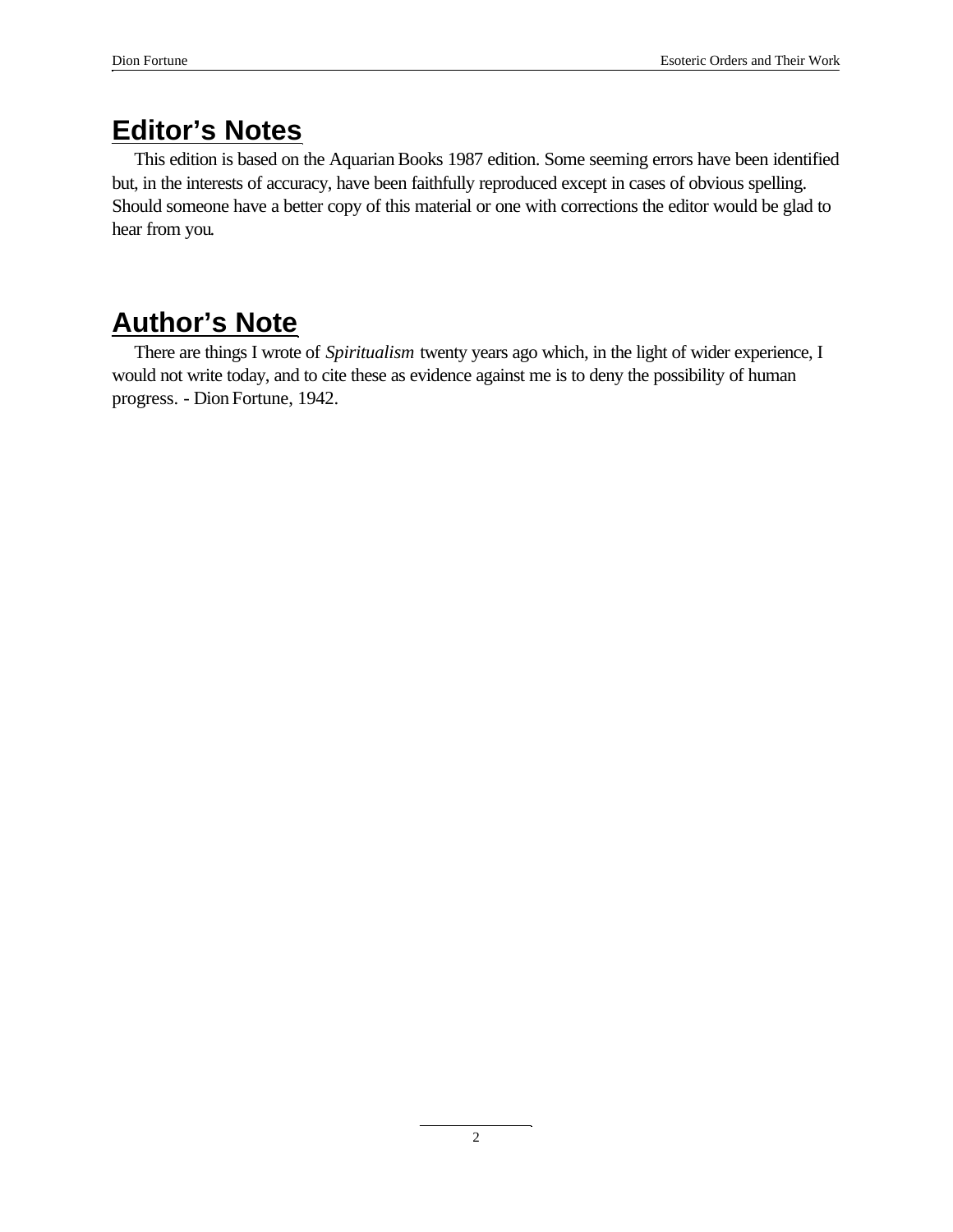#### Introduction

In all ages and among all races there has existed a tradition concerning certain esoteric schools or fraternities, wherein a secret wisdom unknown to the generality of mankind might be learnt, and to which admission was obtained by means of an initiation in which tests and ritual played their part. Whoever is familiar with the literature of folklore and anthropology knows that this belief exists among primitive peoples, from the Eskimos of the Arctic Circle to the Digger Indians of Tierra del Fuego. Whoever has also studied history knows that it has prevailed from the first dawn of human culture Today, in the centres of the civilized world, this belief is still alive; and although it may be ridiculed by the orthodox-minded, an unprejudiced observer cannot fail to note that some of the noblest of men have been among its advocates, and that the greatest creative intelligences have, almost without exception, borne witness to a source of inspiration in the Unseen.

It is hard to believe that this rumour should be so widespread and so long-lived if it were entirely without foundation; moreover, the fact that it has the same form among races who have had no intercourse with each other, such as the primitive Mexican and primitive Egyptian, is a further evidence in favour of its truth. It is not possible to demonstrate to those who are without the pale the existence of the organizations to which we have referred, because with the revelations of their secrets comes the obligation of silence. It is permissible, however, to give sufficient information to enable the earnest seeker to discern the path whereby he may approach the entrance to one or another of these schools, and for that purpose the following teaching concerning the esoteric orders and their functions is placed before the reader, though the proofs of the statements therein contained must of necessity be withheld until he shall have entitled himself to receive them.

The different occult schools declare themselves to be the holders of a secret traditional science, communicated to them, in the first place, by divine founders, and enriched and revised from time to time by great teachers; this science concerns the study of the causes that lie behind observable phenomena and condition them. After preliminary tests as to character and fitness, the occult fraternities are prepared to communicate the theory of this science to accepted candidates, and subsequently to convey the powers for its practical use by means of ritual initiations. These, briefly, are the claims made for the occult schools by those competent to speak on their behalf.

It is very frequently, and very reasonably, asked why it is that societies avowedly formed for the service of humanity, and having such valuable teaching to give, should not freely communicate it to all corners; should not, moreover, conduct active propaganda work in order to induce people to come and share in their wisdom, and not, as they appear to be doing, hide themselves away as if seeking by every possible device to avoid observation and prevent themselves being discovered by those who would learn from them.

The answer to this question will be found when the nature of occult science is understood. It concerns certain little-known powers of the human mind and certain little-understood aspects of nature. Were its researches into these subjects purely theoretical there would be no need to guard their findings so carefully, but the knowledge of the facts thus discovered immediately reveals their practical applications; knowledge bestows power in this field of research, even more than in the fields explored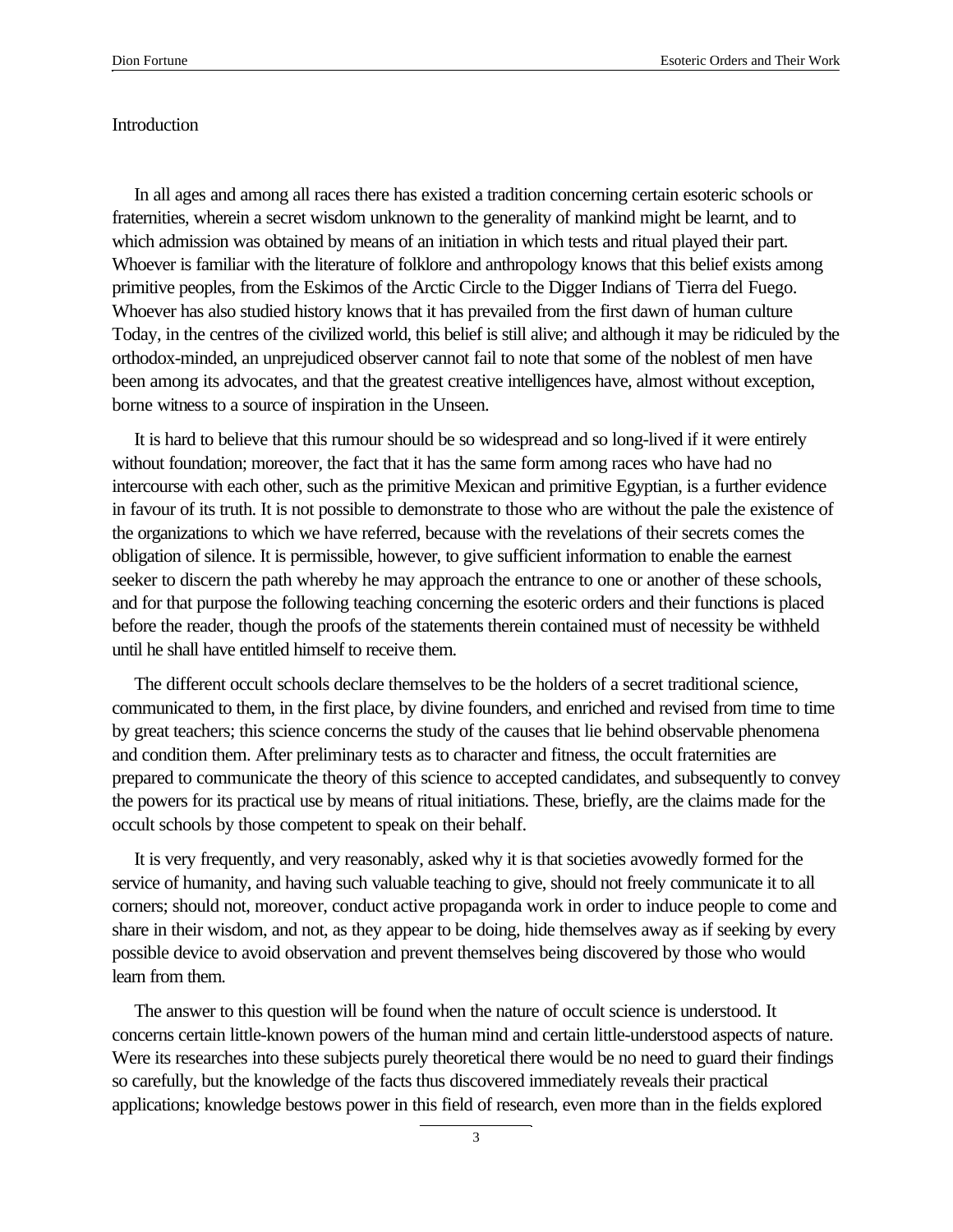by orthodox science, for the power thus rendered available is the power of the mind, and the effects of the use of this power are so far-reaching, whether for good or for evil, that it is a thing not lightly to be trusted into the hands of any human being, Just as the Dangerous Drugs Acts restrict the purchase and administration of potent drugs, so do those who are the custodians of this ancient traditional knowledge seek to safeguard its use. Being of so subtle a nature, it is impossible to guard it from abuse at the hands of the unscrupulous, and therefore its custodians do all in their power to prevent such persons from gaining access to it. Hence the restrictions with which its teaching is hedged about. But the restrictions are no more severe than those which attend the practice of medicine, for which a five years' onerous apprenticeship is required. We are so accustomed, however, to see spiritual teaching freely given, to hear the call, 'Ho, every one that thirsteth, come ye to the waters of life and drink freely.' that we cannot understand a policy which refuses any stream from this spring to those who are athirst.

The reason lies in the fact, which cannot be too clearly understood by its would-be neophytes, that occult science is a mental, not a spiritual thing, and is neither good nor bad in itself, but only as it is used. It is potent for good or for evil; it can save souls which no other means could approach, and it can, even without evil intention, destroy them. It is no child's play, and few there be who are suited to that path to the heights. Nevertheless, for such as can adventure it, here is a noble quest for the soul, a true crusade against the Powers of Darkness and spiritual wickedness in high places. In the hidden places of the world there is so much occult evil, little suspected by those who have not met it face to face, that men and women of courage, strength, and the necessary knowledge are needed to deal with it.

The training given in occult schools is designed to produce the adept, a human being who, by intensive training has raised himself or herself beyond the average development of humanity, and is dedicated to the service of God. Certain work in connection with evolution and the spiritual development and safeguarding of the nations is undertaken by highly-trained men and women, though their work is never seen and the place of their training is never known. Their actual training it may be said, is given on the Inner Planes, and only the preliminary training which fits them for the Inner Schools takes place on the physical planes. Consciousness is prepared for its Great Quest, and adventures alone into the Unseen.

Not much can be told concerning this training and not many are suitable for it, but enough has been said to give food for thought.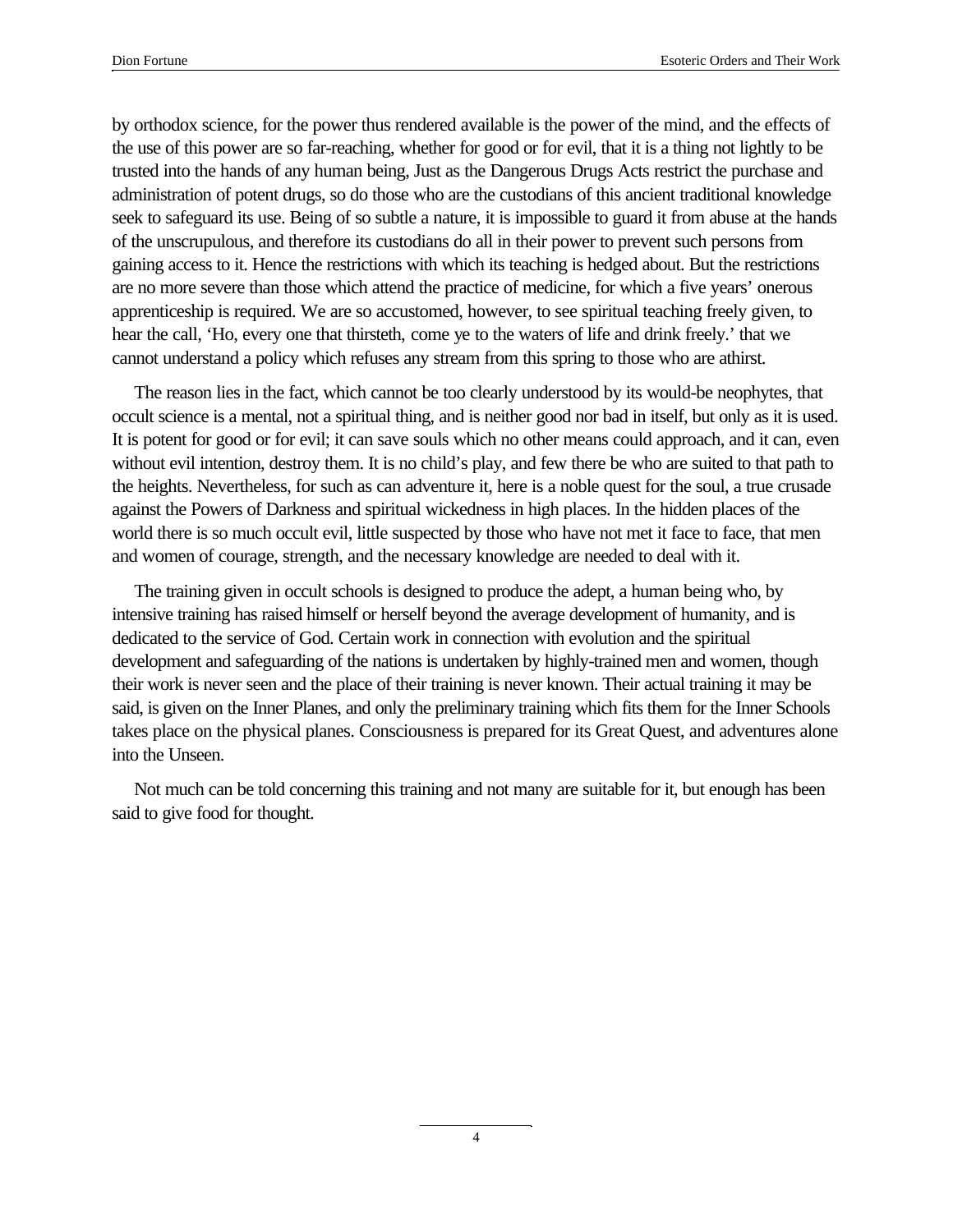# **1. Esotericism, Occultism and Mysticism**

Before embarking upon the study of the subject of this book, *The Esoteric Orders and their Work*, it is necessary to define the sense in which the term esotericism is used to include all aspects of super-physical science. To do this is a matter of some difficulty as it is a relative term, being used in contradistinction to exotericism. Esotericism begins where exotericism ends; and as the boundaries of exoteric science are always advancing so the boundaries of esotericism are always receding; that which was taught to the initiates of Egypt is taught to the schoolchildren of England. Reading, writing and arithmetic were once occult arts. So also are the profounder aspects of hypnosis, though some of its minor aspects have been rediscovered by exoteric scientists. As evolution advances, the average man becomes capable of that which once was only possible to the exceptional man. As the civilized man is to the savage, so is the adept to the average man. The powers of the civilized man appear miraculous to the savage because he does not know the laws to which they conform; but the civilized man knows only too well that he does not transcend the realm of law when he flies like a bird or heals the sick; he achieves his results by knowing certain natural laws and utilizing them, and so does the adept.

The individual savage may be capable of benefiting by education, or he may not; it depends upon his capacity The average man may be capable of benefiting by initiation, or he may not; it also depends upon his capacity; but each individual should have the opportunity of advancing to the highest development of which he is capable. A certain degree of evolution must be reached before initiation becomes operative; a student does not enter upon a postgraduate course until he has graduated. It is the function of exoteric religion to see to it that each member of the race reaches the normal standard of evolution; it has to seek the lost sheep and raise the submerged tenth. Until a man has learnt the lessons of his faith he is not ready for the lessons of initiation.

It is the function of the Mysteries to enable each individual admitted to their teaching to attain the highest degree of development of which he is capable. In the Lesser Mysteries are unfolded the latent capacities of man; but in the Greater Mysteries are unfolded the hidden capacities of nature. The Lesser Mysteries deal with the subjective sphere, the Greater Mysteries with the objective sphere, and the one is the essential preliminary to the other. It is not possible for a man to command the elemental essences of nature unless he is master of the elemental aspects of his own nature, for the powers within, if rebellious, will betray him to the powers without. Discipline must precede dominion. We operate upon that which is without by the corresponding aspect that is within. If the nature be not purified, it will make a mixed contact when it touches the Unseen. The operations of occultism are based upon the powers of the will and the imagination; both blind forces. Unless they are controlled and directed by a motive which has relation to the universe as a whole, no ultimate synthesis is possible. The personality must be universalized by the ideal at which it aims in order that it may function as an organized part of the cosmic whole. It is this urge towards universalization which is the ultimate hunger of the soul; the lesser self seeks to achieve it by drawing all things into itself in a rage of possession; the greater self seeks to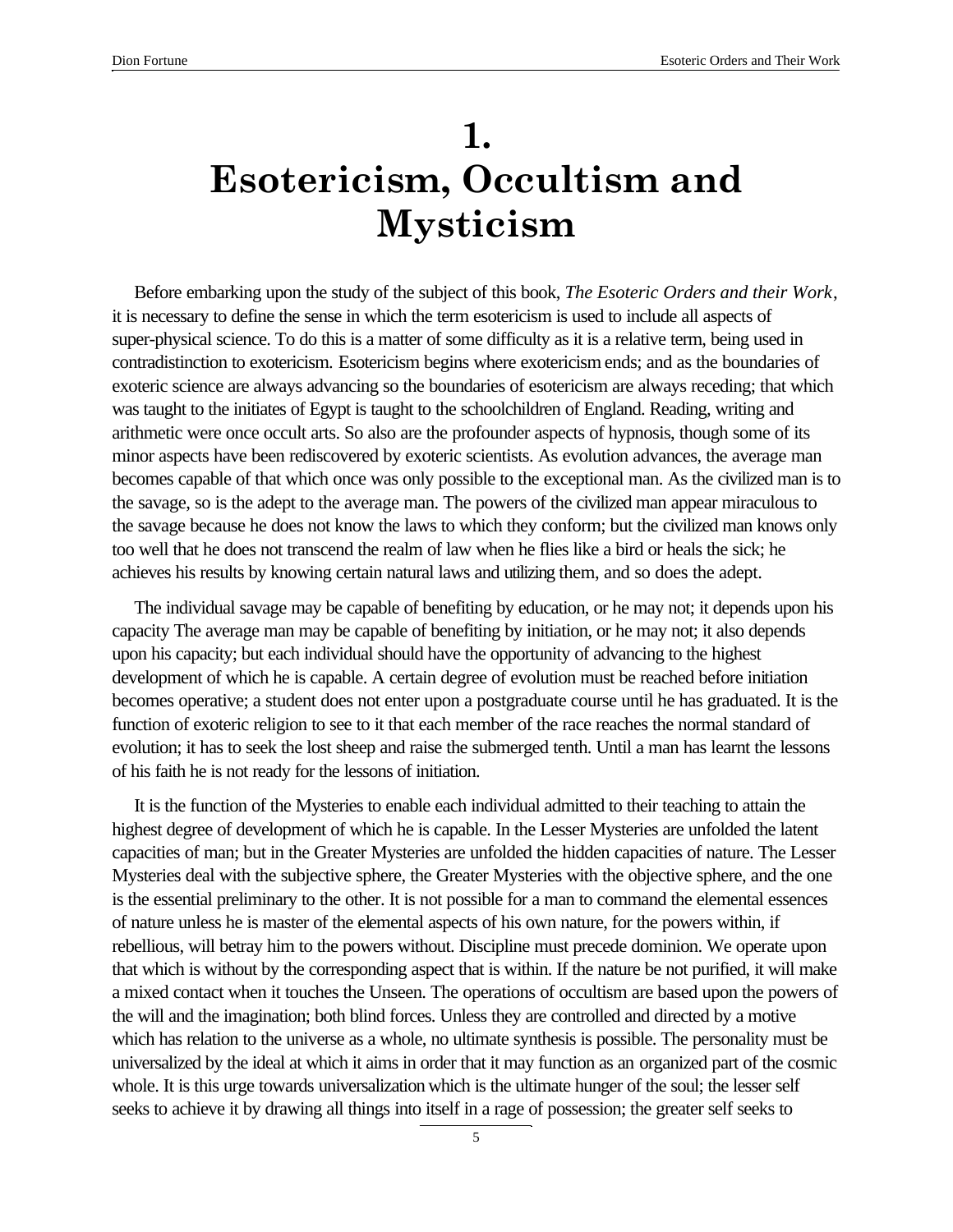achieve it by transcending the bounds of self and becoming one with the universe There are two unions to be achieved: the self may become one with the universe by means of universal sympathy—this is the goal of the occultist; the self may also be made one with the Creator of the universe by means of absolute devotion— this is the goal of the mystic. But the occultist, having achieved his own goal, has not yet made the ultimate integration, he has not yet passed from the manifested phenomenal aspect into the cosmic; and the mystic, having achieved his transcendent union, cannot hold it, but must lapse back into the phenomenal universe. The ultimate integration can only be achieved by means of universal sympathy and absolute devotion united in one nature. Into such a one all things are gathered by means of sympathy, and he is in his turn gathered into the All by means of devotion.

This is the ultimate aim of evolution for the manifested universe as a whole; and he who goes by the Way of Initiation does but anticipate evolution. It is the function of the Mysteries to assist the initiate to tread that section of the Path which has already been explored, but beyond lies a section that is known to no consciousness that is in a physical form; this section a man must tread alone with his Master; and beyond lies a section where a man is alone with his God.

Not in one incarnation can this be achieved. Three incarnations of absolute devotion without error may serve; but who is without error, and how far must we be upon the Path before absolute devotion is attained? We cannot step out of the march of evolution with one foot, into the Cosmic Light with the other; it takes many steps to tread the Path, and some of them slip and have to be retraced. The difficulties are emphasized because many embark lightheartedly upon this great and terrible venture, but the fruits of it are not minimized, for they transcend all that eye can see or heart can dream. Neither do we have to wait until the end of the journey before we begin to reap. Day by day the manna fell during all the journey through the wilderness, though Egypt had to be abandoned and the Red Sea over-passed before it appeared.

So in the great journey of the soul to the Promised Land, which is the Way of Initiation, the safety of human habitations has to be left, and the soul journeys houseless and alone into the wilderness and comes to the Red Sea; here it is that the weak turn back and return into slavery to make bricks without straw for which they receive no wages. But if the supreme test of the Red Sea is faced, the waves are parted by an unseen force and the traveller passes through dry-shod, with a wall of waters standing up on either hand; this is the test of faith, for by mundane law those waters should fall; it is only a higher law that keeps them back.

Then, the test being safely passed, though still in the wilderness, waters flow from the rock and manna falls daily, for though still in the world of sense, the traveller has come under the operation of a higher law.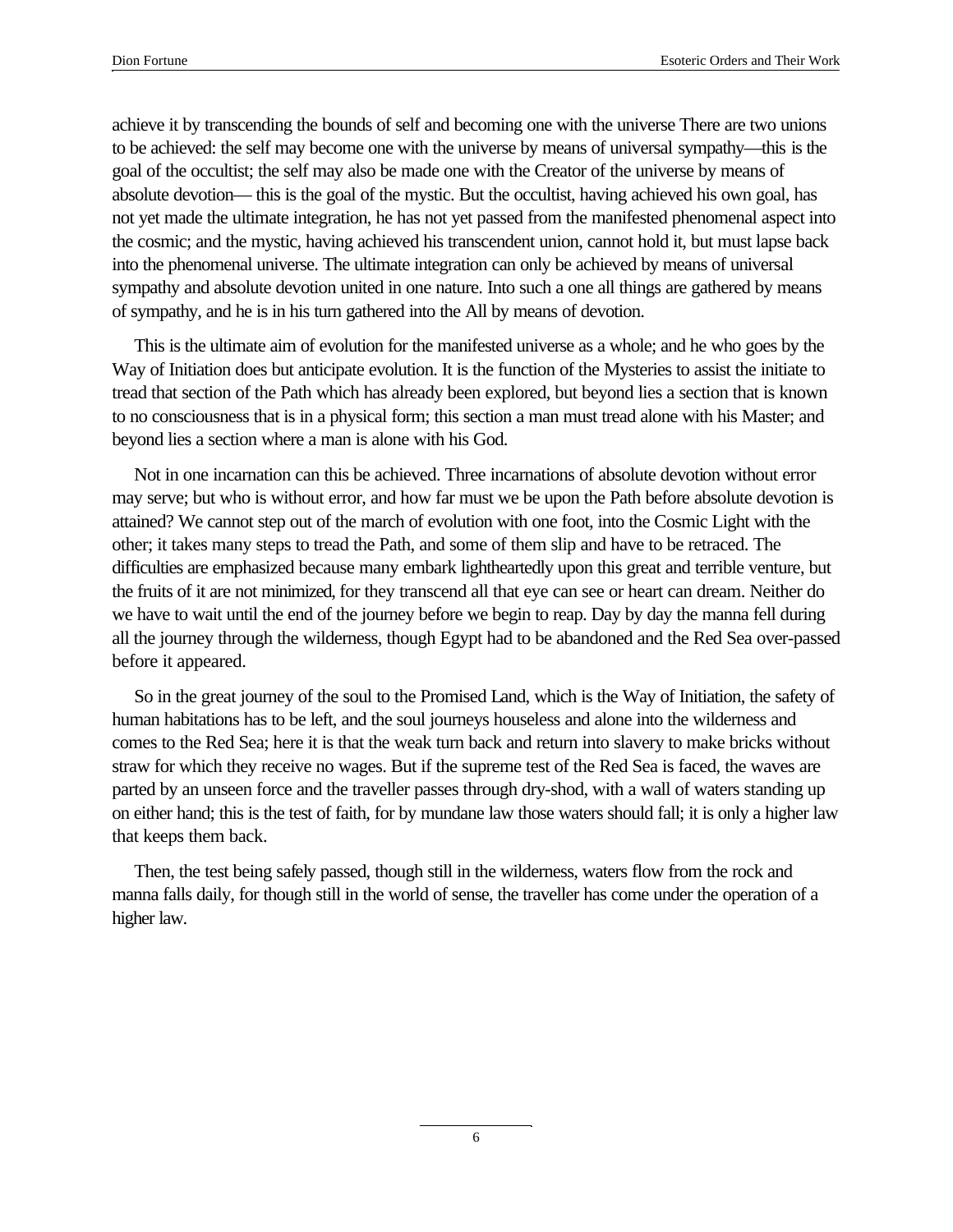# **2. The Origin of the Mysteries**

In order to understand the import of initiation it is necessary to glance at the history of the evolution of humanity. Occult science teaches that other species of human beings existed previously to humanity as we now know it; these distinct species it calls the Root Races, and believes that the Root Race at present in possession of the globe is the fifth in this evolutionary series. In the two previous races, known as the Polarian and Hyperborean, consciousness had not become individualized, but humanity was overshadowed by its group-soul in the same way that the lower types of animals are overshadowed to the present day. The esoteric psychology of the group-soul affords a vast field of study and is too involved to enter into in the present pages; it must suffice to say that the operations of such a group-soul may be recognized in the intelligence of the ant and bee and the migrations of the birds. Many puzzling phenomena of animal intelligence are accounted for by the hypothesis of a group-soul.

As human evolution proceeded, more and more of the mind-stuff common to the species became organized into distinct complexes and incarnated in the many separate vehicles which formed the composite body of the group; these organized complexes, developing about the original nuclei, or divine sparks, scattered through the amorphous mass of the group-soul, ultimately became individualized entities and developed into human form. After evolution had proceeded a certain distance, these individualized entities attained a degree of independence which rendered them difficult of control by the over-shadowing groupsoul; and the Logos summoned to His aid those of His children who had completed the cycle of their growth in a previous evolution and attained cosmic adulthood. (For it must not be forgotten that an evolution is to the Solar Logos what an incarnation is to a human being; and that each evolution is but a day in the great cyclic life of Brahma.)

These Great Ones influenced the forerunners of humanity by presenting images to their minds by means of a process which we should call telepathic suggestion. The images necessary to enable sensation to be translated into mentation were thus provided ready-made, as it were, and mankind was saved the lengthy and laborious necessity of building these images out of accumulated experiences. In the first Cosmic Day, of course, the then humanity had to go through this process; but subsequent evolutions were enabled rapidly to recapitulate stages previously gone through by the aid of their Elder Brethren. It is only after the high-water mark of the previous Cosmic Day has been reached that evolution has to take place out of the raw material of experience.

By means of the experiences to which consciousness had now rendered man susceptible, the concrete or objective mind of humanity was gradually built up upon the basis of the inspirational content which had been injected into the subconscious human mind by the ministrations of the Elder Brethren and the influences of the group-soul. The point was finally reached when the concrete consciousness overruled the inspirational subconsciousness, just as the latter had overruled the influence of the group-mind; the direct line of control from the Logos, through the Oversoul, to the individual, thus being lost. It therefore became necessary to link up the conscious mind with the subconscious mind so that the cosmic control might be re-established, and this was the function of the Cosmic Initiators, or Manus.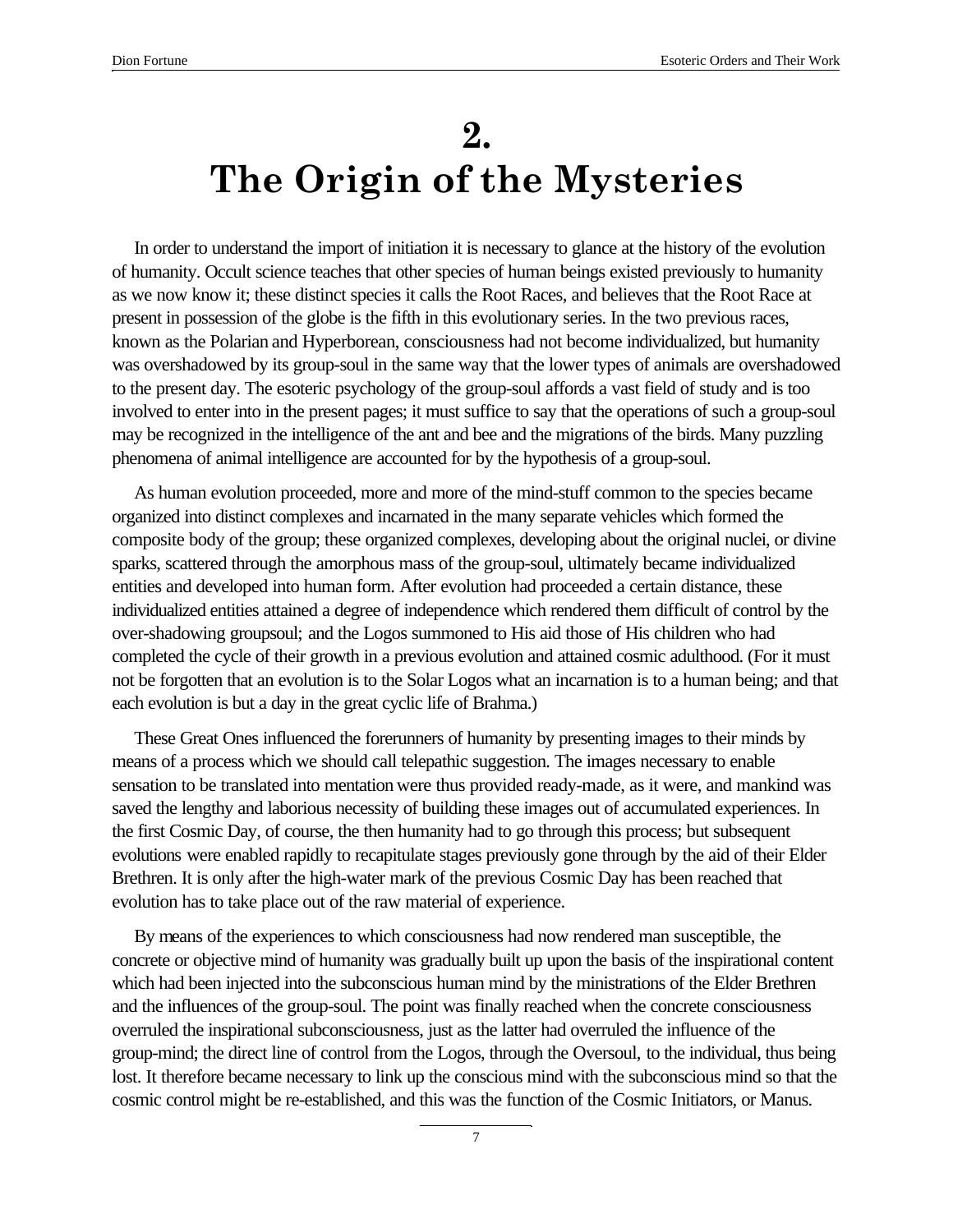These Great Ones, who are the nearest kin to humanity of all the Lords of Evolution, having attained their development in the Cosmic Day immediately preceding our own, appeared upon the earth during the middle of the Atlantean Period. These are the 'High Priests after the Order of Melchizedek,' being without father or mother and building their physical vehicles without human assistance. It was their office to communicate with the concrete mind of humanity, and forge a connecting chain of associated ideas from consciousness to subconsciousness, thereby enabling man to pick up the subtler vibrations which are the voice of the higher spheres.

In order to do this they had to appear to concrete consciousness in concrete form; hence with infinite difficulty they had to build a vehicle that concrete consciousness could cognize. These anthropoid forms were so unsuited to the highly evolved forces they had to carry that they were only held together with the greatest difficulty and for short periods of time. Hence the accounts of the sudden appearances and disappearances of the gods which form part of all primitive traditions. For these Great Ones were the actual gods of myth and fable, the Divine Founders of racial cultures to which all primitive traditions look back. (They must not, however, be confused with the personifications of the nature forces of later periods; these are the culture gods or divine progenitors.)

These great entities gathered about themselves bands of students selected from the most promising of the race to which they came, and developed their faculties until they were able to cognize consciously those subtle types of vibration which hitherto they had only been able to perceive intuitively, thus recovering the primitive type of mentation upon a higher arc. This having once been accomplished, the Manus were able to withdraw to those planes upon which they could function with greater ease and freedom, summoning their pupils to 'rise upon the planes' and attend them there for instruction, and leaving it to those same pupils to train others as they themselves had been trained, thus recruiting the occult school through succeeding generations.

Thus was the great Sun-worship of Atlantis founded and its school of initiation equipped with knowledge The Manus were able to tell their pupils of the formations of the spheres because they themselves had been present when the spheres were being builded; they could inform them of the phases through which evolution had passed because they were either eyewitnesses, having themselves developed in certain of the phases, or were the initiated pupils of those who had. Thus it is that the occult schools hold the traditions of the history of cosmic evolution.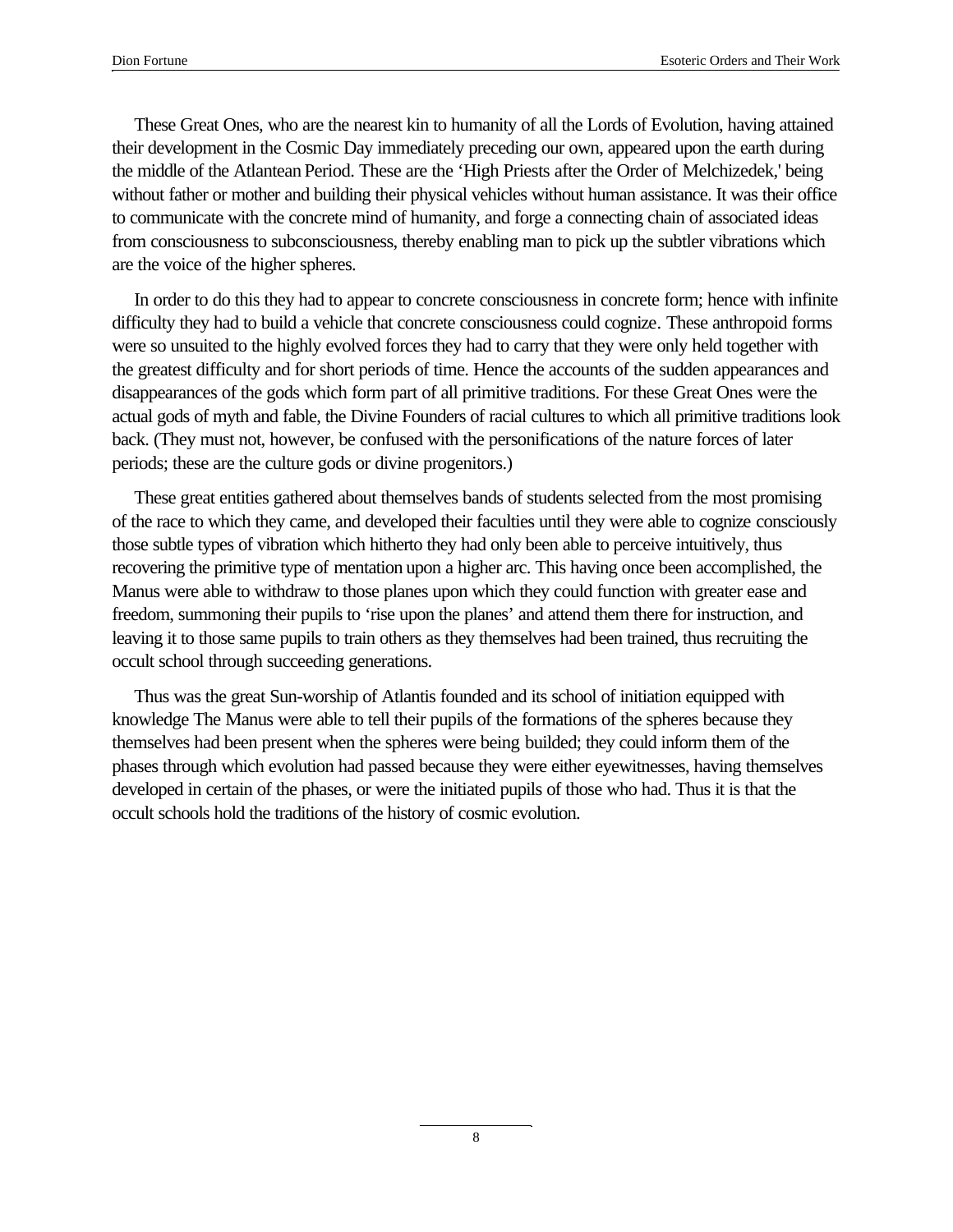#### **3. The Three Great Traditions**

Readers of esoteric literature will be aware that there are many different schools of occultism, and will find that the teachings and symbolism employed in all are fundamentally the same; so much so that by a mere translation of the terminology the initiate of one is enabled to understand the scriptures of another. Nevertheless, these schools are not identical, for although the form is the same owing to their common origin, the force that animates them is entirely different owing to the circumstances of their foundation.

It will be remembered that, among the many seismic disasters which shook ancient Atlantis, there were three of greater magnitude than the others; and these were distinguished as the Three Great Cataclysms. Before each of these cataclysms an emigration went forth of those who had sufficient development to enable them to foresee the disaster. These took with them copies of the Sacred Books, and also had among them initiates of a grade to found a lodge. These initiates drew their authority for the foundation of the new centre from the then Manu. Now the Manus, like all else, function under the aspects of the cosmic phases, and as the Logos of our system is a triune entity whose three phases are wisdom, power and love, the Logoidal phases run through a cycle of three, so that although all three aspects are always there, yet at one time one, and at another time another, will predominate, just as a triangle, revolving upon its centre, would present first one angle, and then another to the observer's gaze, while still remaining triangular. This sequence can be observed in history if a sufficiently lengthy period be studied; there will be a phase in human culture during which power is being built up, succeeded by another in which wisdom is being accumulated, and culminating in the final phase of the period in which brotherly love brings in a Golden Age.

Thus it was that the force transmitted to their disciples by the Manus of Atlantis was coloured by the Logoidal aspect which prevailed at the time of their functioning The force transmitted by a Manu is spoken of as his Ray. In addition to enabling man to raise his consciousness to awareness of the subtler planes, the Manus put their pupils in touch with a great cosmic force proceeding direct from the Logos, and it is with this force that candidates are put in touch by means of the ritual of their initiation. It will thus be seen that, although the theory taught to an initiate of the different occult schools is fundamentally the same, the modus operandi of its practice will differ greatly according to the special nature of the Ray which supplies what may metaphorically be called the motive power of the Order.

The great Sun Temple, in which all the Rays met, no longer exists, being sunk beneath the waters of the Atlantic, but its teaching is still preserved by the three great occult traditions which are the descendants of the three great emigrations.

The First Emigration, which came out under the direction of a Manu operating under the Power aspect of the Logoidal cycle, has power for its keynote. This emigration, moving eastward according to the then disposition of the land-masses of the globe, halting each year to sow and reap its wheat and building temporary altars where it did so, moved across the north of Europe and Asia, leaving a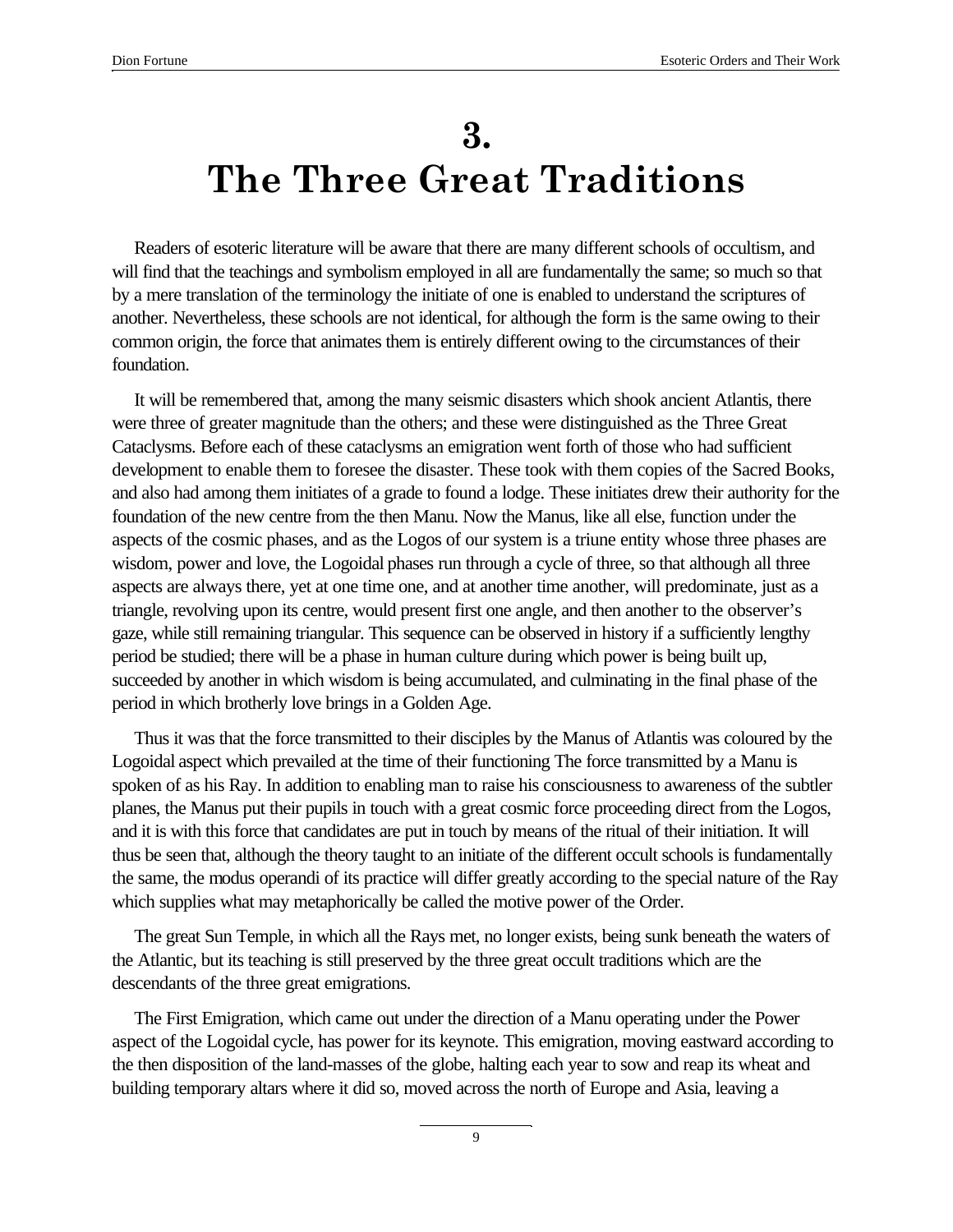megalithic trail behind it, until its progress was blocked by what we now call the Yellow Sea; it then spread southward along the coast-lands of Asia until it finally contacted the remains of the Lemurian culture in the Pacific, from which it derived some of those elements which render it today a dangerous and polluted current. Although it is not permissible in a book of this nature to enter into questions which involve practical occultism, those who know the nature of the Sin of the Mindless may be able to deduce its results.

It is this First Emigration Tradition which is the basis of all the primitive cults of Ju-juism, Fanteeism, and primitive magic; its initiation is a Second Plane initiation, and gives its candidates access to the lower astral only. And although, because it is the plane of control for the physical plane, it is admittedly necessary to have the powers of this plane for any magical operations involving the manipulation of the etheric forces or dense matter; it is nevertheless essential that the occultist who essays the processes of this plane should hold the initiations of the plane above, from which it in its turn is controlled; otherwise he will tend to become absorbed into its conditions, and as the initiation of the second plane employs a very primitive type of force which can only have an uplifting influence upon a type of intelligence so lowly that it is, at the present stage of evolution, sub-human, to place oneself under the control of these forces is a regression for a civilized man. Upon this plane the white man must function as a master; he cannot, with justice to himself, meet its entities upon equal terms. The phenomena which characterize the magic of this plane are those with which the experiments of the seance room have made us familiar and in view of the foregoing words, the reader can readily see wherein lies the danger of these researches in the hands of the ignorant and inexperienced.

The Second great Emigration moved in a more southerly latitude, owing to the advance of the Polar ice, and, crossing Central Europe, continued its easterly movement till its course was barred by the uplands of Asia with their eternal snows. Here the temples were established, forming the Himalayan Centre; and from here the culture spread down the river valleys, following the waterways, as primitive travel must; so that all those parts of the world whose rivers have their rise in the ranges of Central Asia likewise look to the Himalayan centre for the inspiration of their religion. From this emigration it is that the Wisdom Religions of the East are derived, and although some of the sects are tainted by the influences of the First Emigration culture, over which in parts the second outpouring flowed (just as the first was tainted by the lingering Lemurian tradition), yet for the most part a remarkable degree of purity has been maintained in the inner Orders, and some of the profoundest knowledge in the world is guarded in its mountain strongholds.

The Third Great Emigration came out from the doomed continent immediately before the final cataclysm sank it for ever below the waves; and, travelling eastward in a yet more southerly direction than its two predecessors, crossed northern Africa and continued its journey till 'the Red Sea and the Wilderness' barred its way, and it settled down upon the only fertile lands of that barren region, the valley and delta of the Nile, founding the culture which is known to us as Egyptian. Anyone who compares the Egyptian civilization with that of Central America, which tradition states to have been an outlying portion of Atlantis, cannot fail to be struck by the similarity of the two, whether shown in the concepts of their religion or their architecture

Navigation developed early in the inland sea, and wherever the galleys went in trade the Egyptian philosophy penetrated, so that the Third Emigration Tradition spread all over the Mediterranean Basin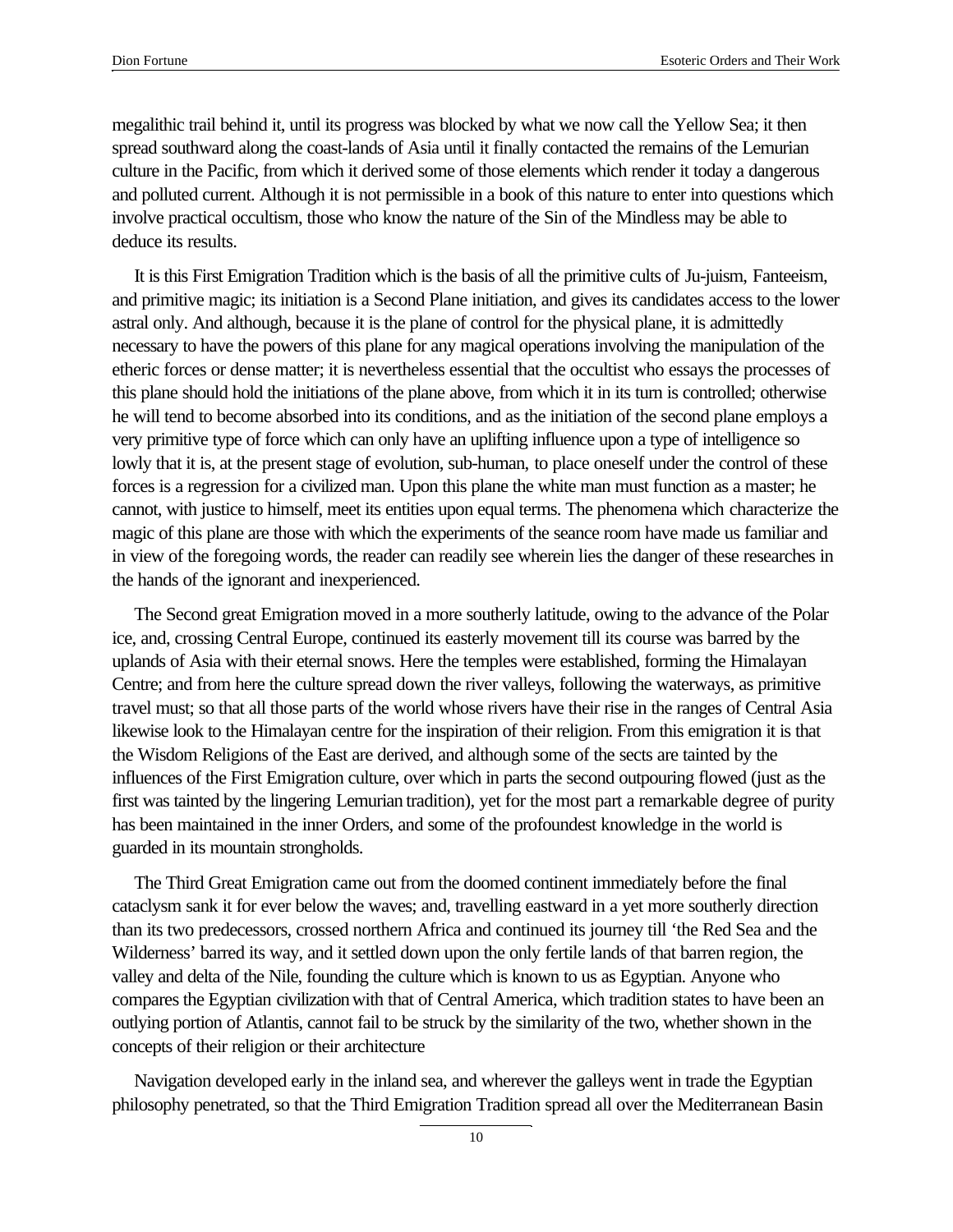and the Near East. The Tyrrian and Grecian Mysteries admit that their adepts were trained in the Egyptian temples; from the Tyrrian we know that the Hebrew tradition derived its renaissance, and from the Grecian Mysteries grew that Gnosis which translated the spiritual concepts of Christianity into the language of the intellect; and from the Gnosis, crushed as it was by the Christian Church after the power had passed into the hands of those who knew nothing but the outer form of the truth they held, arose that long line of intellectual mystics who kept the fire alight in Europe and whom later generations have called the Alchemists.

As the development of communications caused cultures to spread and overflow each other it was natural that the lines of demarcation between one tradition and another should not be as rigid in later days as they were in the earlier; and the disciples of the second and third Traditions met and influenced each other along the trade routes of the Near East; but though the teachings may have undergone modifications under the influence of characteristic racial cultures, the forces employed in initiations are distinct. The disciplines, or methods of training are also radically different. Those of the Power Ray work from below upwards, and by operating upon objects of the plane of manifestation, seek to influence their subtle aspects.

It is characteristic of the methods of this Ray that they are obliged to have a material starting-point, a magical substance, which is their *point d'appui*; and much of their wisdom consists in a knowledge of those natural objects which are in close association with the unseen world and thereby give ready ingress to it; and we see the witch-doctors of these cults with collections of curious trophies, each of which is credited with supernatural values.

Whether their values depend upon their actual properties or upon the faith of their owner is a point which has to be tested in each individual case, for there is too much evidence of the existence of such properties for all claims to be dismissed as delusion, and it is a rash man who will undertake to give an opinion upon a matter which he has not investigated.

In this tradition, then, we find much knowledge of physical magic, and of those drugs which affect states of consciousness by acting on the nervous system and endocrines, and at the same time a complete dearth of any rational understanding of the methods used. First Tradition knowledge when uninfluenced by the more evolved traditions, is a rule-of-thumb affair, and much adulterated by pure superstition, which is as alien to true occult science as it is to natural science

The Second Tradition methods are characterized by the stress laid upon the acquisition of knowledge, and the very remarkable systems of mind culture whereby the consciousness of the initiate is expanded; at the same time, however, the teachers of this school are not ignorant of the First Tradition methods, by reason of the fact that, arising from the same Atlantean school of occultism, though at a later period of its history, they were in possession of the lower as well as the higher degrees that evolution had added; they had all which the initiates of the First Emigration had possessed as well as the acquirements of later generations, and the original methods, being fundamentally sound, have never been superseded upon the planes to which they belong. Each tradition, in fact, possesses all that its predecessor possessed, in addition to that which is characteristically its own.

The Western Esoteric Tradition had its origin in the third and last Emigration from Atlantis, which took place immediately before the final catastrophe which sank the Lost Continent beneath the sea,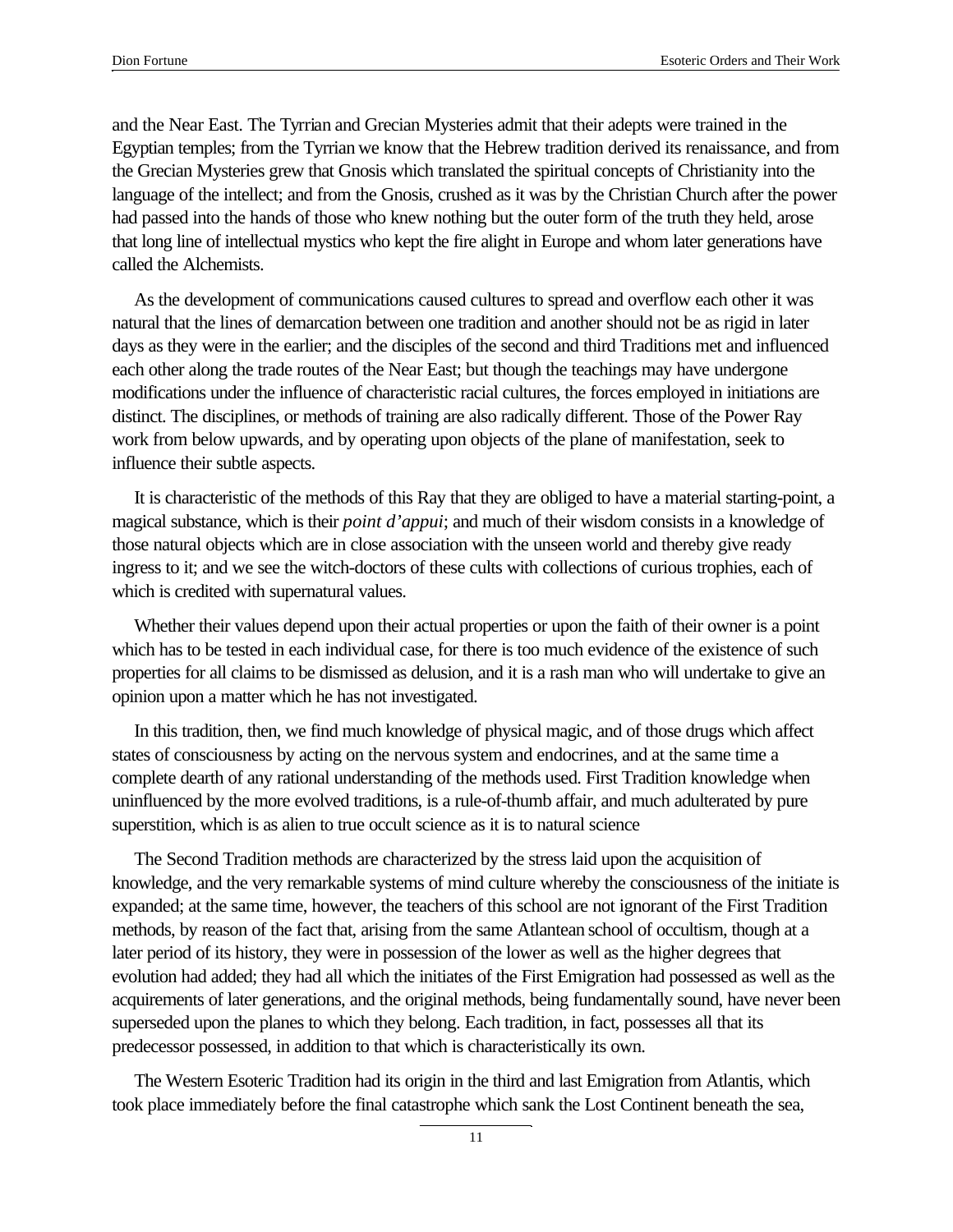together with its wisdom and civilization. The priests who accompanied the emigration bore with them the Sacred Books and Symbols so that they might found a Temple of the Sun in the Land of Darkness towards which they made their way. For the founding of this temple they received a mandate from the then Manu, and the contact, being when the Love Aspect of the Logos prevailed, was consequently upon the Ray of love and devotion; and just as the First Emigration, coming out under the Power Aspect of the Logos, had for its ideal the wielding of power, perfect and supreme beneath the cosmic laws; and the Second Emigration, coming out under the Wisdom Aspect of the Logos, had perfected wisdom for its ideal; so the Third and last Emigration, coming out under the Love Aspect of the Logos, had brotherhood and compassion for its ideals and socialization for its task.

The priests of the Third Emigration, being trained in the same tradition that had sent forth the priests of the First and Second, possessed the secret wisdom of both these traditions in addition to that which later ages had evolved; and through these phases the new Mystery School had to pass in building up its system, as can be clearly distinguished in the history of the Mysteries; but having recapitulated these, and reached a level of culture equivalent to that of the parent civilization, the last and characteristic phase was brought in by the work of the Master Jesus. The Western Tradition therefore has three aspects: the Nature aspect, corresponding to the Astral initiations, whose master on the Lower Astral is represented by the Left-hand pillar of the Temple, and on the Upper Astral by Orpheus, the sweet singer; the Wisdom aspect, corresponding to the initiations of the mind, whose Master on the Lower Mental Plane is Hermes, and on the Upper Mental is Euclid; and the Devotional and Spiritual Aspect, whose Master of Masters is Jesus of Nazareth. These three great aspects form the full Western Tradition, and each without the other two is but partial.

Unless the Ray of Nature Worship is complemented by the Ray of Intellectual Development and Hermetic Training, sub-human aspects will become dominant in the subconsciousness of the aspirant; and unless the Intellectual Ray be illuminated by the spirituality of the Devotional Ray, it will tend to hardness of heart and narrowness of outlook; while the Nature Ray itself sweetens and vivifies the Mysteries with the joy and beauty of its primitive nature-contacts.

All Rays unite in the sun; and therefore their paths converge, and after a certain stage is reached they coalesce, so that an initiate of the higher degrees of any mystery school will stand upon common ground with the initiates of any other school; but in the lower degrees, and especially in their methods of work on the astral and physical planes, the schools are widely divergent, as the differences in their invocations testify. That which summons the devas of the East will not invoke the angelic hosts of the West, nor will the banishing formula which sends Hindu devils about their business give protection in a European country, as many an English chela has found to his cost. The very mantrams, spells and Words of Power are put together upon different principles. To borrow a metaphor from music, the Rays are played in different keys, and if transposition is to be effected, it must be done by a skilled master who understands the correspondences; horrible effects are produced by merely playing sharps as flats.

Any student of comparative religion knows that although the great deities can be identified throughout the different mythologies, and analogous symbols appear in all religious systems, modification in both names and signs takes place when they are translated from one country to another. Many students ignore the differences and concentrate upon the similarity, believing the alterations to be due to local peculiarities of pronunciation, and therefore superficial, and that having identified the different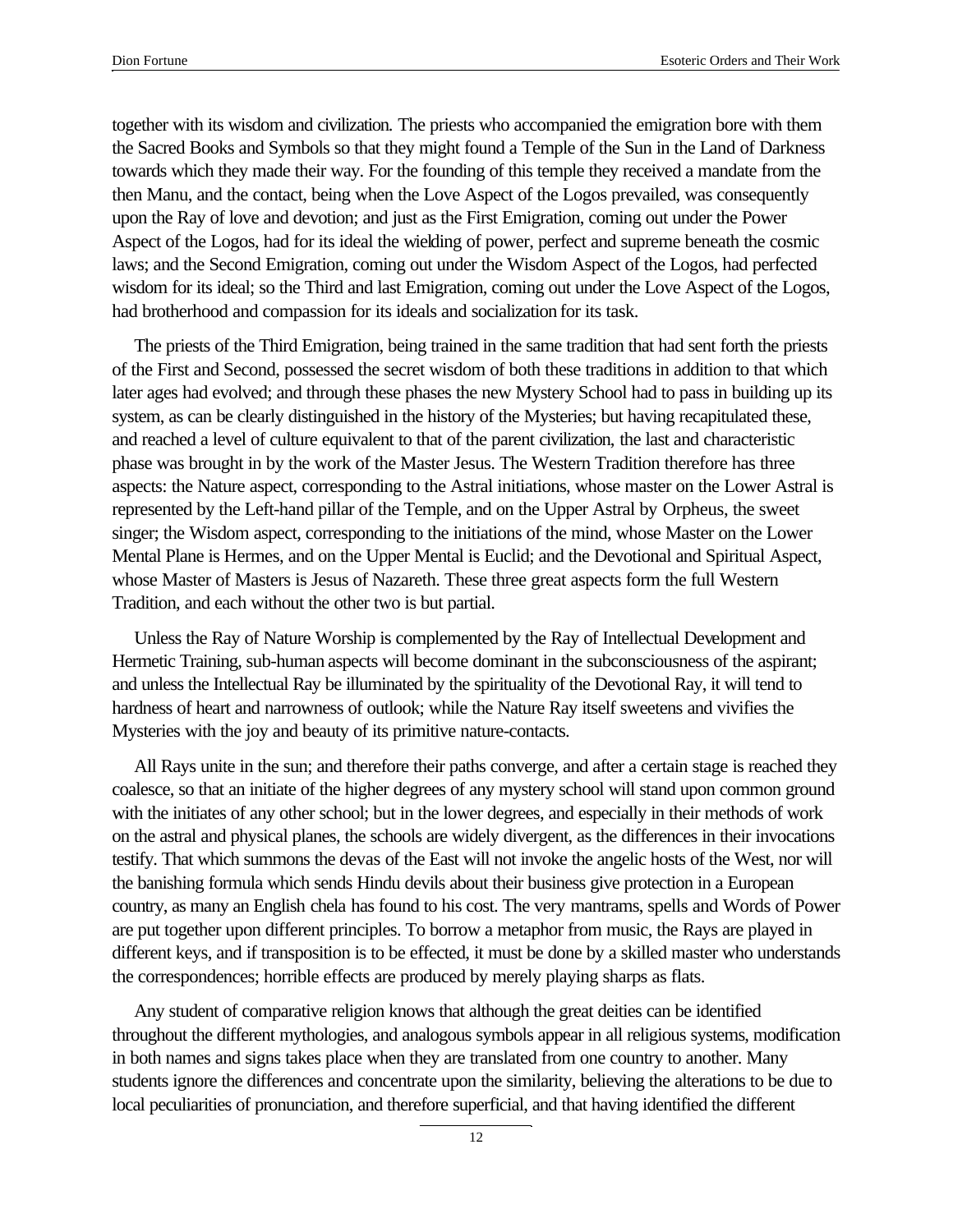sun-gods throughout the world, they are dealing with one and the same potency. It is, of course, quite true that the same force is behind all of them, but one might just as well attempt to use indiscriminately a telephone, a dynamo, and an electric cautery because the same force is behind them all.

The correct pronunciation and orthography of Words of Power is extremely important in all occult operations, and they do not undergo permutation without reason, but according to definite laws. The change in the Sacred Names from country to country is to make the forces fit the conditions, and is not lightly to be tampered with.

Occultism upon the planes of form is always racial and local because it must be adapted to its environment; and although upon the higher planes one formula is valid for all, and mystic experiences of the same type characterize all the higher degrees so that adepts can meet upon an equal footing, the systems employed in training aspirants are totally different and should never be confounded. Meditation and asceticism will bring the Eastern chela to the feet of his Master but the Western initiator, working in the much denser material conditions of that civilization, has to employ ritual to get his results—rituals that very few Eastern bodies could stand. The meditative methods of the East will not get results in the West unless the vitality is lowered, and it is a very risky thing to attempt to handle high potencies on a lowered vitality; nor will the aspirant fare well in the rush and drive of our civilization.

Methods worked out to fit one type of life, régime and etheric conditions, are not suitable for another and totally different type, and the unsuitability shows itself in the nervous strain of the pupil. If you wish to follow the yogi methods you must lead the yogi life; if you do not, you will break down.

The Eastern forces require very purified and rarefied vehicles for their operation, and therefore the primitive aspects of the nature have to be pruned away. The Western forces are much stronger and more drastic in their action, because they take hold of the primitive aspects and use them for their own ends, sublimating the base metal into gold, not precipitating the gold from the ether. You may enable yourself to receive wireless signals beyond normal range either by increasing the power of the transmitting apparatus or the sensitivity of the receiving apparatus. The Western method employs the former, the Eastern the latter. If the teacher desires to use the methods of the East, he must make his pupils fulfil the conditions of the East, and for the higher degrees he must go to the East.

The Western methods are based upon the Western symbolism and potencies; they have their roots deep in the spiritual life of the race Their influences have moulded its civilization, and therefore they do not tend to make their initiates aliens in their own land and unfit them for the conditions of European life; but rather they train their aspirants to cooperate with racial forces, to use, and to be used by them.

The knowledge of the Ancient Wisdom of the East has been popularized by the Theosophical Society, but do not let us forget that there is our own native esotericism hidden in the superconscious mind of the race, and that we have our holy places at our very doors which have been used for initiations from time immemorial, potent alike for the nature contacts of the Celt, the work of the Hermetcist and the mystical experiences of the Church of the Holy Grail.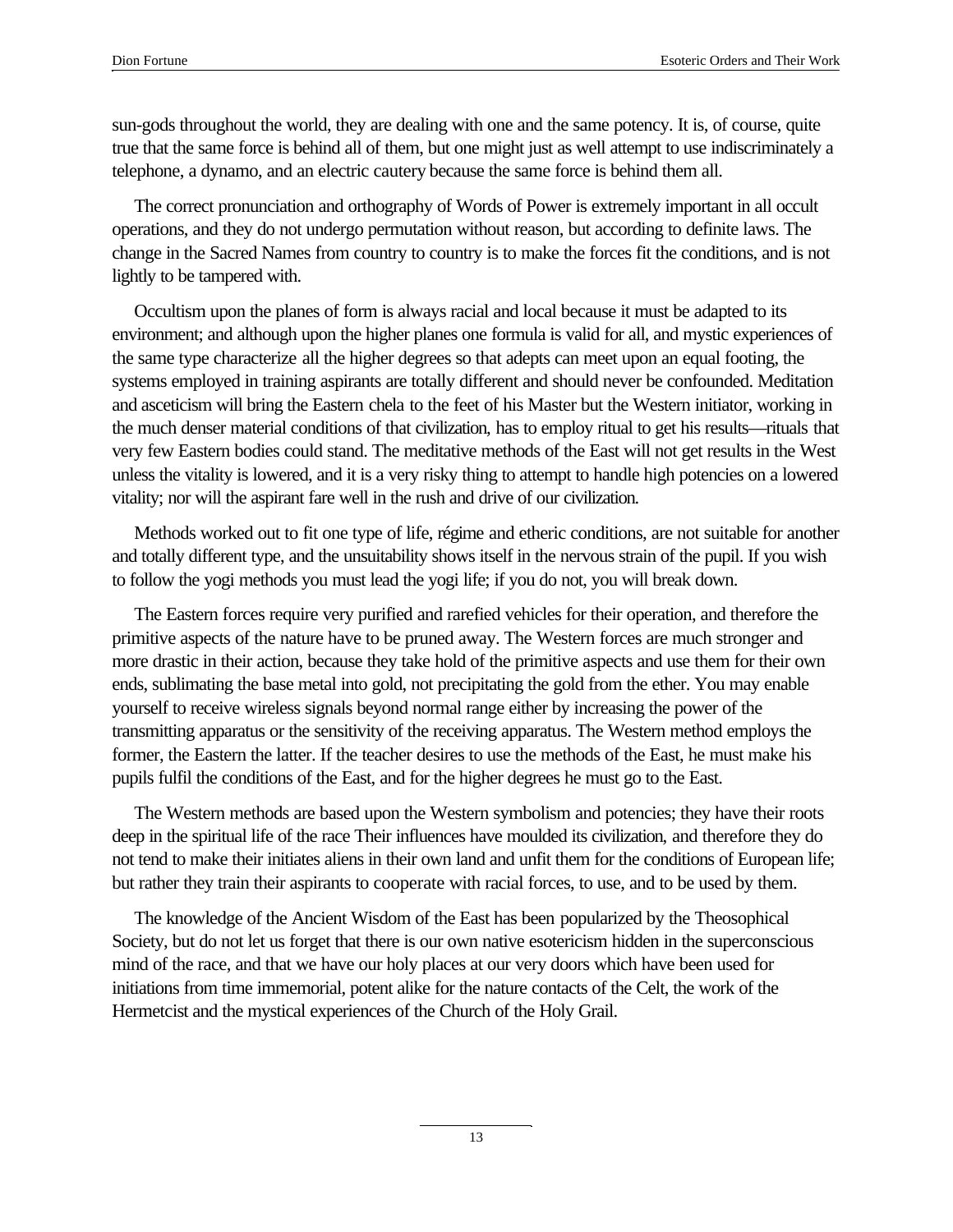### **4. The Paths of the Western Tradition**

The Western Tradition has several different aspects which really constitute schools within the Tradition, and these are generally spoken of as the Rays. These Rays are generally named after the colours of the spectrum with which they are held to equate. There is some difference of opinion concerning the colour-notation to be assigned to the Rays; the popular system of assigning the first Ray to the first Plane, and so on, is purely arbitrary and exoteric, for the Planes did not develop in a single Ray-cycle, periods of Pralaya intervening at different points. The true esoteric colour-notation differs from this in several respects. A terminology has therefore been employed which names the Rays according to the school which saw their highest development, and correlates them with the planes and the states of consciousness. This is a system which will be readily understood by readers whatever may be the terminology they are accustomed to, and prevents the confusion of mind which arises when the terms to which one is habituated are given an unfamiliar implication.

The subject of the Rays is highly technical and intricate, and although it is of great importance in practical occultism, it is not possible to enter upon it in detail in these pages, for it demands a book to itself. It must suffice to say that the Rays originate in the periodic outpourings of the Logoidal life-impulse. These outpourings may be conceived of as cutting channels on the inner planes, and the Logoidal force continues to flow in these channels after the original spate has spent itself. These outpourings build up the successive planes of manifestation, depositing them, one might say, as the river-flood deposits silt. Each of these outpourings has to find its ingress into the plane of matter through the consciousness of an incarnated being, and the Great Ones, perfected in previous evolutions, come forward in turn to undertake this task. After they have completed it, and the spate, having deposited its silt, is subsiding they withdraw to the Inner Planes, and there continue their work of focussing that particular manifestation of the Logoidal Life and giving it form and expression. They are then known as the Lords of the Rays or Star Logoi. The planes of human consciousness correspond with the planes laid down by the Rays, and it is the forces of a Ray, re-concentrated to a miniature spate by means of a ritual, which are used to stimulate the corresponding plane of consciousness into active functioning.

Each soul possesses all seven aspects, but in a given incarnation some of these may be latent. There is very seldom an even, all-round development. One of these planes will be the focus of consciousness and the other aspects will be subordinate and contributory thereto. For instance, one person may function in his emotions and his judgment will be swayed by his feelings. Another may concentrate on his mind, and, in the old phrase, his head will rule his heart. When these folk come to initiation it is the difficult task of the initiator to try and persuade them to develop the complementary aspects and so effect a balance

It is a comparatively easy matter to induce a stimulation of the natural bent of a person. The difficulty is to induce a corresponding strengthening of his weak points, which alone will produce balance The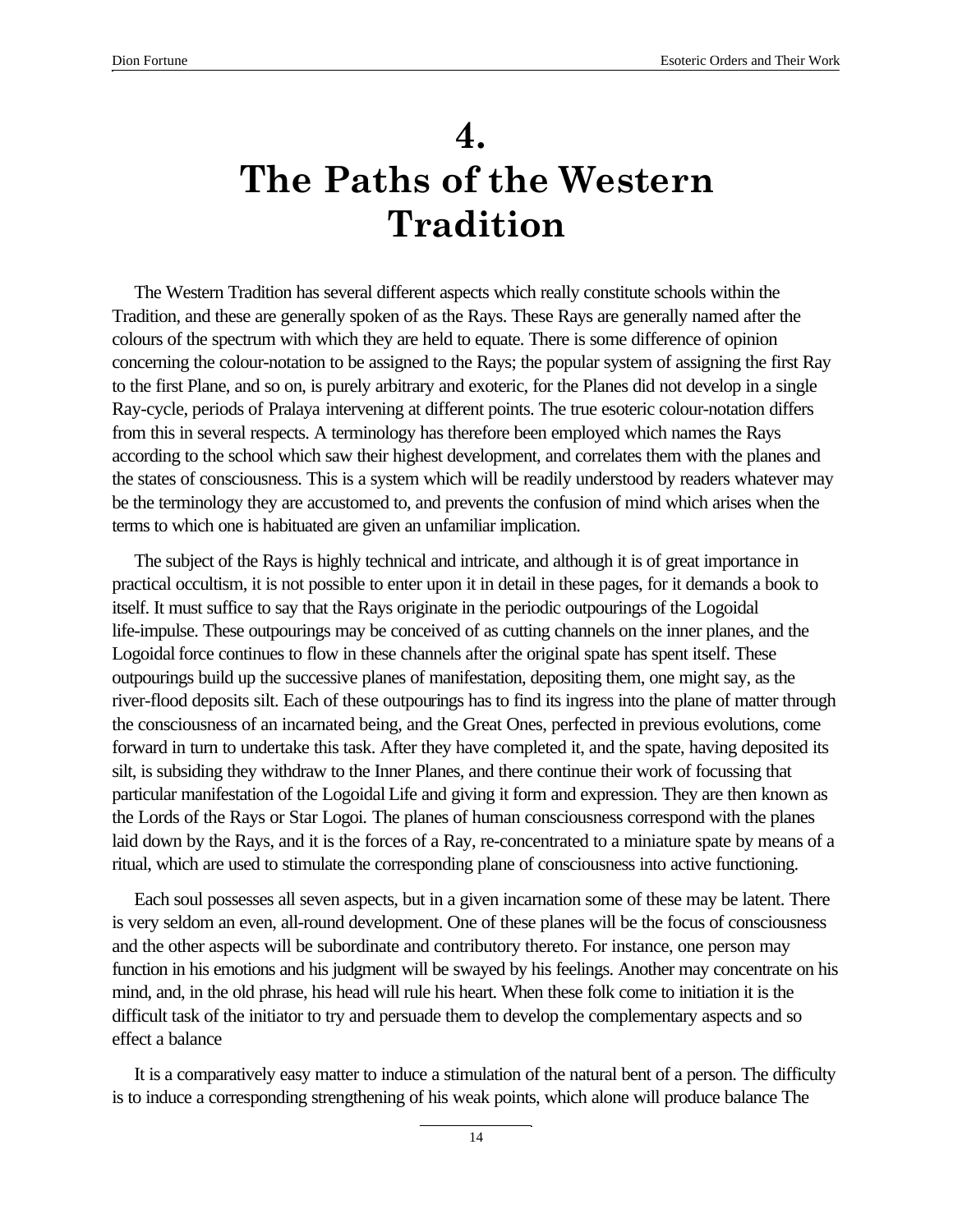man who focusses in his mind has to learn to use his heart, and the man who focusses in his heart has to learn to use his head. Neither alone is sufficient.

Students, therefore, tend to separate themselves into groups according to type, and the different types have to be dealt with differently in the initiation school. The Lesser Mysteries aim at giving an all-round preliminary training first in the purification and discipline of character, and then in the development of the intellectual powers, especially that of concentration. All candidates need to pass through this course, and many failures come from too early specialization. It is only after they have passed through the three grades in which consciousness is trained that the dedication is offered and accepted and they pass on to the Greater Mysteries.

Here it is that they are separated out on to the Rays, working upon first one and then another till they have acquired the Powers of the Planes to which the Rays correspond. Each Ray influences a different aspect of consciousness, and by the time the student has passed through them all, his nature will be developed, purified and harmonized in all its aspects; then according to his temperament he chooses the Ray in which he will specialize, and thereafter settles down to his work upon that Ray; but it is essential that he shall have had experience of all the Rays before he does this, otherwise he will be like a composer who is trying to score a band-piece and does not understand the technique of the wood-wind; he cannot score for an instrument unless he understands its technique. So with the initiate: even if his chosen plane be the Upper Spiritual, he will need to have knowledge of the Lower Astral; and if his chosen plane be the powerful elemental forces of the Lower Astral, he will need none the less the contacts of the Upper Spiritual lest he be drawn under and submerged in the non-human aspects of nature.

Each plane and its corresponding aspect of consciousness is opened up under the aegis of the Lord of the Ray, whose name is the supreme Word of Power of that Plane

Each occult school, unfortunately, tends to specialize, because racial temperaments have their natural bent. The Rays most worked at present in the Western Tradition are the Rays of the Concrete Mind, and of the Concrete Spirit. The Eastern Tradition, on the other hand, has brought to a high degree of development the Ray of the Etheric aspect of matter in the Hatha Yoga, and the Ray of the Abstract Spirit in the Raja Yoga. Other Rays have had their development in different phases of the world's history. The Greeks, for instance, worked their initiations on the Rays of the Upper Astral and the Abstract Mind. When we come to study a Ray, therefore, we turn to the esoteric school which specialized in that aspect.

The seventh plane, the Plane of Abstract Spirit, is never contacted at the present stage of evolution while in the body; the ego must withdraw from the body for that contact, and the body then goes into deep trance. This aspect has been most highly developed in the East, and therefore this Ray is generally known as the Buddhic Ray; but we have examples of it in the West in our ecstatics; St Theresa is our principal authority upon it. It is exceedingly rare at the present day, and can only be developed in retreat under ascetic conditions. It has no Ray Logos in the sense in which the other Rays have, for it has not yet been brought through into manifestation in matter, and therefore has never focussed through the consciousness of an incarnated being. Its invocation and contacts are those of the Holy Ghost, and it is never operated in waking consciousness, but only, as has already been said, in full trance.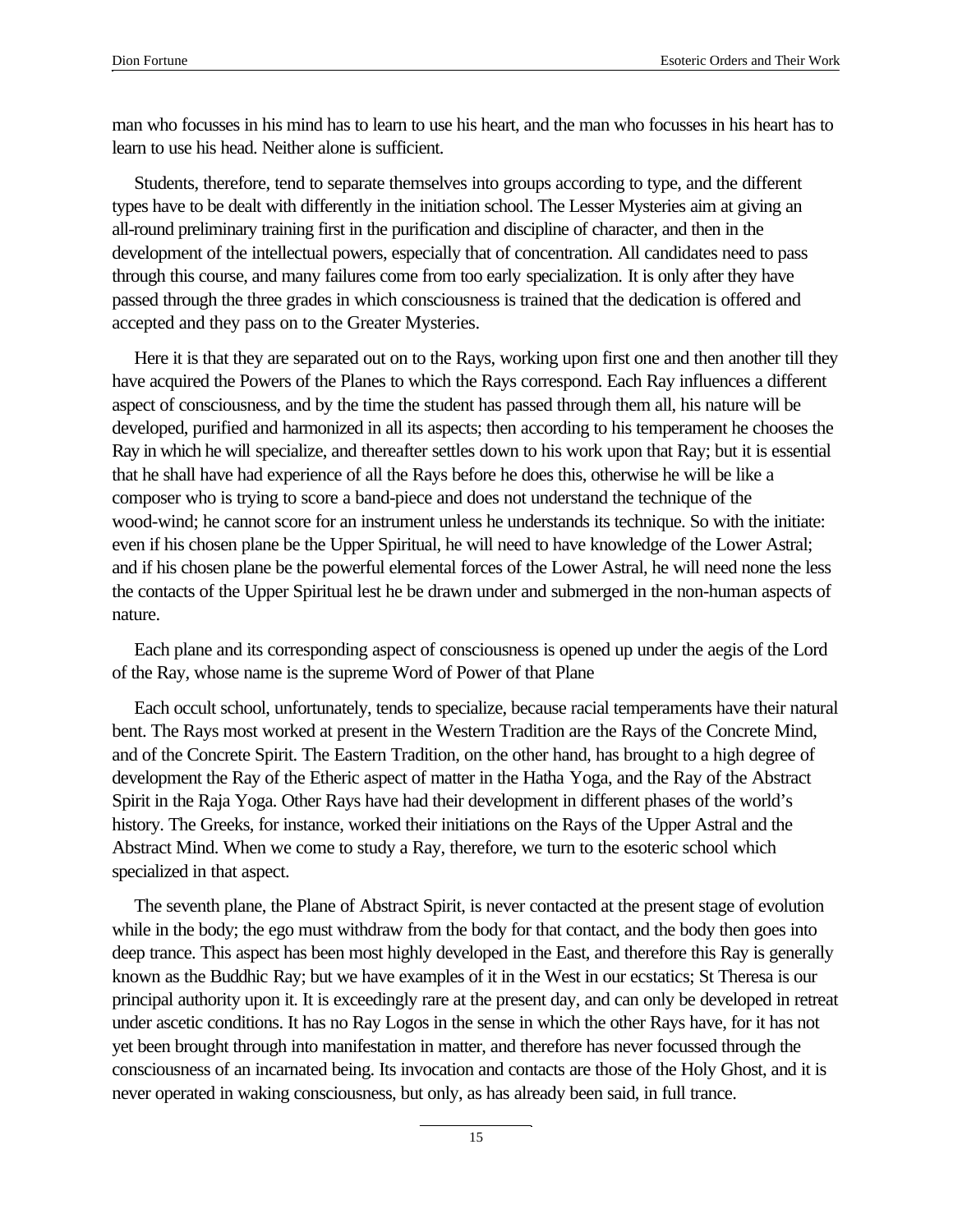The operations of these contacts involve the withdrawal of the soul from the world, and are never undertaken until the time is approaching when freedom from the Wheel of Birth and Death may be claimed. Concentration on this contact before the time is ripe causes an arrestation of spiritual growth. We have an example of this in Europe in the Quietists: Mme Guyon, to use an expressive metaphor from Evelyn Underhill's great work on Mysticism, 'basked like a cat in the rays of the Sun of Life'. It is the extensive development of this aspect that has paralysed the progress of the East.

The sixth plane, or Plane of Concrete Spirit, is the focussing point of civilization at present. Hereon are developed the spiritual qualities of Love, Truth, Goodness, Purity, and many others. This Ray was made manifest to man by the Master Jesus, who is its Master of Masters, its Ray Logos; it is therefore known as the Christian Ray. The initiation of this Ray is the highest ideal which a man can achieve while still remaining on the human path of evolution.

It is the contacts of this Ray which give the saint his Vision Beautiful and which make the chalice into the Grail. It is the hidden power of Christianity which was taught to the disciples in the Upper Room whilst the multitude received but a rule of life—a rule, however which, if faithfully followed, would bring them to that Upper Room where they could receive the inner teaching which is not withheld, but merely kept separate. It is the power of the Christian Ray that shines through the Grail; and it is to the Church of the Grail that the aspirant comes who elects to follow the Way of the Cross. This is the Church behind the church which is not seen, but realized; it is to this that devotion to the Sacraments brings a man. The church which is of stone fades away for him, and he finds himself in the Church not built with hands, eternal in the heavens. It is here that the Christian mystic worships; here that he meets his Master face to face in the wine and bread that are not bread and wine, but the substances of a magical operation sublimated to spiritual gold.

The initiations of the Plane of Abstract Mind are concerned with the development of intuitive thinking and of the power of deductive reasoning to extend from the known into the Unknown and translate it into cognizable terms. It is often called the Pythagorean Ray, because it had its heyday in the Mystery Schools of Greece. This is the true Wisdom Ray, for its contacts represent the first of the objective initiations, wherein the doors of self are opened and it enters into immediate relations with the Not-self. All initiations prior to this do but open up the hidden heights and depths of the self.

The Ray of the Concrete Mind is the highest aspect of the incarnate personality Thrice-greatest Hermes is its Ray Logos. Its highest development was in the Egyptian and Qabalistic systems, and it was blended with Christian thought in the schools of the Neo-platonists and the Gnostics; but the persecuting energy of the Church, long since exotericized, stamped it out as an organized system. Its studies were only kept alive during the Dark Ages among the Jews, who were the chief exponents of its Qabalistic aspect. Its Egyptian aspect was reintroduced into Europe by the Templars after the Crusades had put them in touch with the Holy Centres in the Near East. Stamped out again by the fear and jealousy of the Church, it reappeared once more in the long line of Alchemists who flourished after the power of Rome was broken by the Reformation; and it is still alive today.

The Ray which correlates with the Upper Astral Plane is known as the Celtic Ray, for its initiation of the higher emotional self gave the Celtic racial culture its impetus. It is seen in its highest manifestation in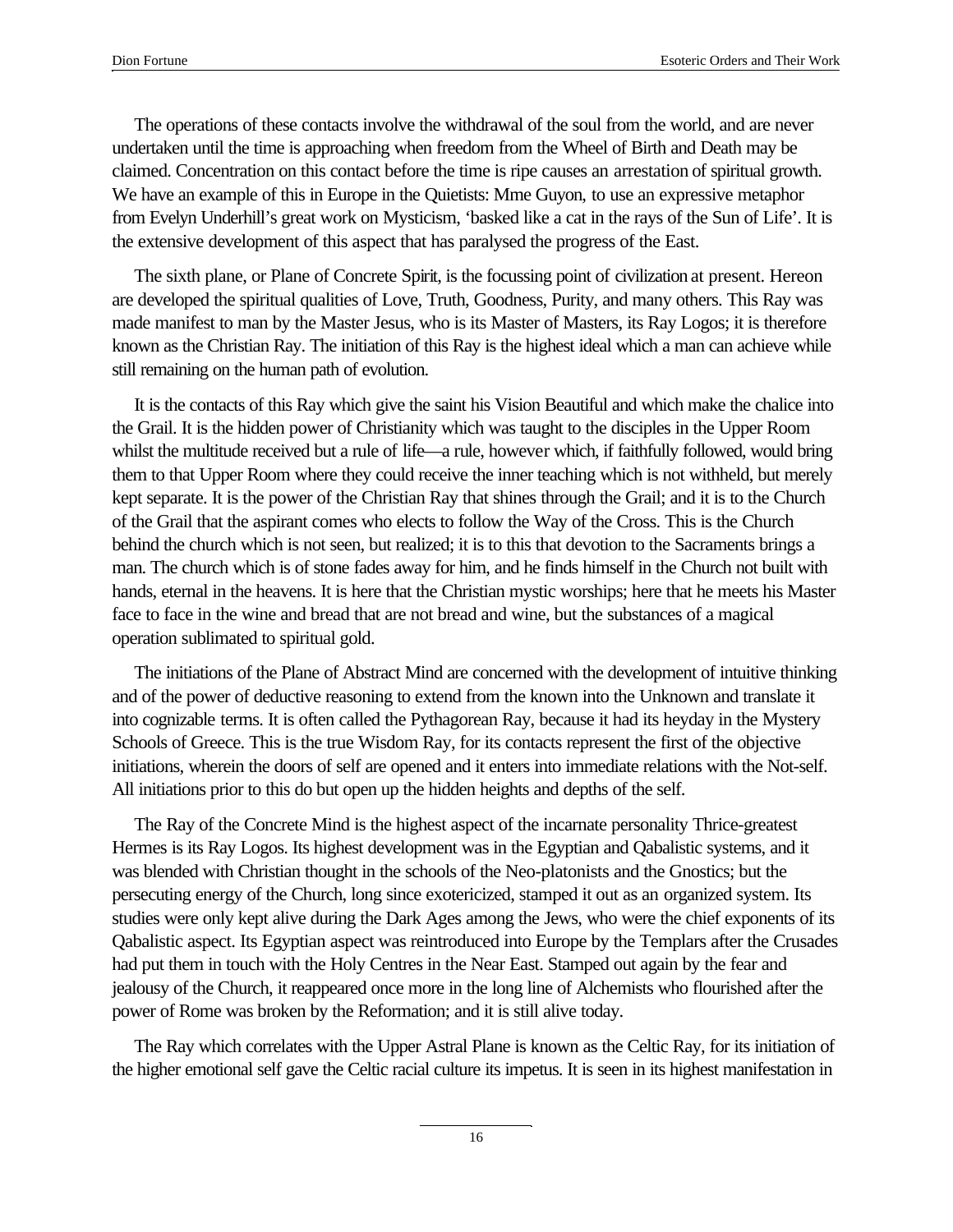the earlier Greek tradition, especially in the Dionysian cults before the influence of Eastern and Egyptian thought had produced developments which were not typical of the Hellenic racial genius.

The Celtic Ray is essentially elemental and deals with the nature aspect of things; being an initiation of the emotions, its standards of value are aesthetic, not ethical; its ideals are beauty and joy, not truth and goodness, and we must bear this in mind when judging its votaries. It is far removed from the world of men and mundane values; but without its leaven, utilitarianism would crush out the wider vision.

It is from this Ray that all imaginative work derives its inspiration and creative artists draw their power. It is essentially the Artist's Ray, whatever be the medium in which his craftsmanship finds expression; and it is the force of this Ray which makes the subtle difference between the products of the handcraft worker and the products of the machine, and gives handmade things the subtle fascination they have for the sensitive soul. Even though their technique be not so perfect as that of the factory, they are alive with the wonderful elemental life of the Celtic Ray which their maker, working with creative inspiration drawn from that Ray, builds into them. Yes, they are literally alive, being ensouled with elemental essence, and hence they are 'companionable' in a way that a machine-made object is not.

But although the Greek expression of the Ancient Wisdom affords excellent material for study, it is by means of the form it has built itself in the group-spirit of our race that we must seek to approach the actual contacts of its power, and the true expression of the Celtic Ray for the inhabitant of the British Isles is in the Gaelic fairy lore

Many generations of British intellect have been nourished upon the classical tradition, and consequently have produced that remote, antique and alien type of artistic or literary beauty which is called classical. This is a type of beauty for whose appreciation a special culture is required, a classical culture similar to that which inspired the creator of the beautiful thing because the elemental life which ensouls his creations is derived from the Hellenic aspect of the Celtic Ray (for the Roman tradition also derives from that source), and therefore it does not appeal to the common man who has not built up these contacts within his soul. Contacts with an alien force have to be slowly and elaborately built, they do not arise spontaneously, nor are they innate; and not only must they be built, but they must be tenderly cherished, for they are tropical plants of the soul.

But that which derives from our native folk tradition springs up like water from the soil, made alive by the good brown earth and fresh with the breath of herb and tree; it springs, it sparkles, and the wayfaring man, though dull, cannot but rejoice therein, for it is native to him; he needs no commentary to tell him its beauties; he loves it because he enjoys it; and he enjoys it because it vitalizes his nature. It vitalizes his nature because it puts him in touch with the sun-warmed, rain-wet earth, his native earth, that his bare feet trod as a child when his soul was open and he still could feel the Unseen. It blows through his soul like the wind on high places; it drives over him like the waves of the open sea; and his heart leaps to it like the springing leaping flames of the living fire; for by the dust of his fathers he is kin to the elements in his native land, and by the road of his childhood dreams he approaches the Celtic contact. For the initiate of the Celtic Ray is the Immortal Child, the Fool of Heaven, ever young but never wise, for Wisdom is not upon the Celtic Ray.

The Ray which corresponds to the Lower Astral Plane is known as the Norse Ray, because the purest contacts of this much-corrupted tradition which are available to us in the West are those of the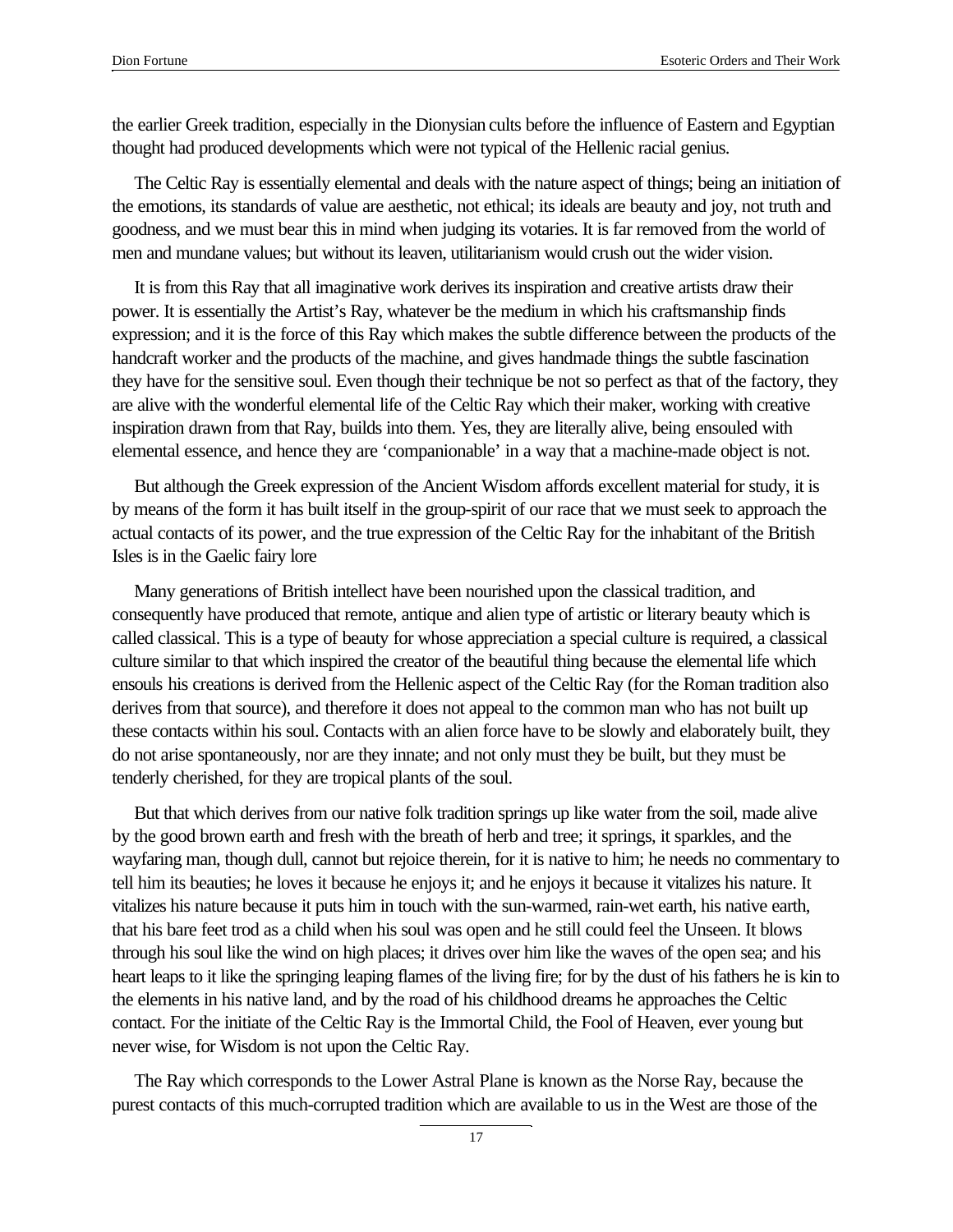Nordic mythology. The Lower Astral Plane is the plane of the primitive instincts and the crude passions associated with them, and it is the sublimation of these passions which gives the ecstasy of the initiation of this contact. In the Nordic tradition, the ecstasy is derived from a sublimation of the quality of courage in its apotheosis as the baresark lust of battle

In other traditions this Ray takes different forms. In the Hindu system it is the terrible Kali-worship, with its thugs and self-mutilations; the apotheosis of cruelty, not of courage. The Priapic, as distinguished from the Dionysian aspect of phallic worship, is also contacted on this Ray.

It must not be thought that this Ray is evil in itself, however Nothing that God has created is evil in itself; it is only in its perversion and distortion that it becomes evil. The Norse Ray is the Ray of the heroic virtues of courage, endurance and stability. When this potent primitive element is lacking people become decadent and neurotic, cranks and faddists, artificiality taking the place of the natural instincts.

The time when this Ray manifested upon earth is so remote that its functions correlate with the cerebellum, for it was in function before the cerebrum, the part of the brain which gives the characteristic human forehead, was developed. Normally, the mentation corresponding to this part of the brain does not come within the focus of the waking personality, but is subconscious, only rising to the surface during periods of intense emotion, or when the more recently developed parts of the brain have been put out of action by the influence of drugs or disease.

It is, of course, the Ray *par excellence* of Black Magic, and has become much contaminated in consequence Its contacts are only used in primitive witch-cults and, contradictory as it may appear; by very highly-trained occultists; for upon the ability to contact and control the forces of this plane depends the power to produce tangible effects in dense matter. The Name of the Master of Masters of this plane cannot be given, because it is a Word of Power; but it may be said that it is the special function of the Archangel Michael to guard the gates of the Underworld, so that no uprush of 'chaos and old night' may break through onto the earth-plane.

The Ray which was concerned with the laying down of the Plane of Earth is of even greater antiquity than the Nordic Ray. It manifested before matter as known to us in its dense aspect had been evolved. As an initiatory force it develops the powers of the etheric double Its contacts are worked in the East in the Hatha Yoga discipline, and as we have no corresponding school in the West, we will call it the Etheric Ray.

In its original aspect is has long since passed out of manifestation, but the cycle of evolution is beginning to bring it in again on a higher arc, and we are seeing a great development of the power of mind over body in such cults as Christian Science and the New Thought movement. It is, of course, by operating upon the etheric double that the mind-healer obtains his results, just as the fakir obtains his phenomena.

These seven Rays constitute the gamut of initiation, and no one can be justly called an adept who does not possess the degrees corresponding to them. The Buddhic Ray lies ahead of evolution; the Etheric Ray in its original aspect lies behind it. The Christian Ray is the focussing point in the present age. It is along the lines laid down by the Master Jesus that development is taking place. The powers of other Rays, with the exception of the Buddhic Ray, which does not belong to the Earth-plane at present,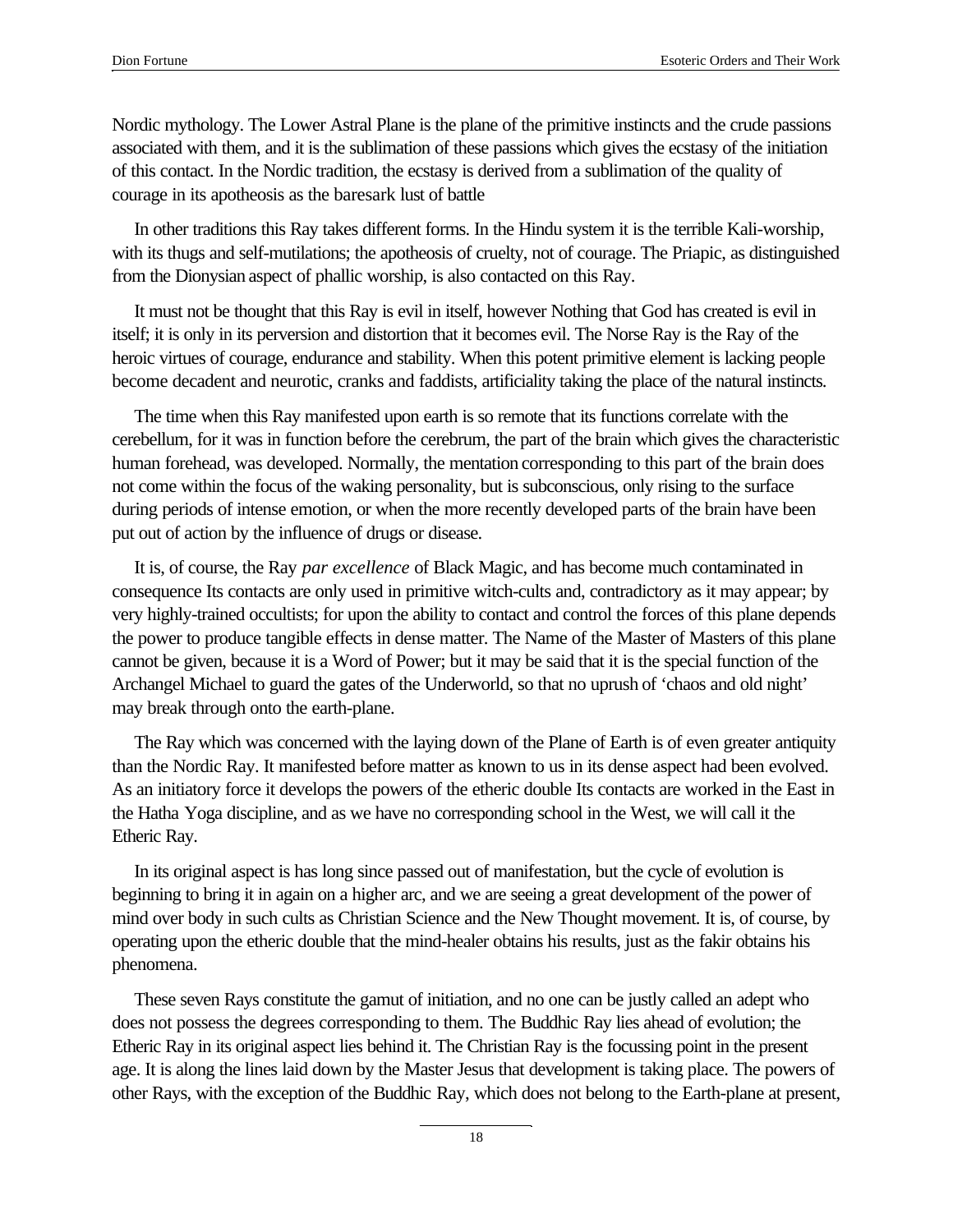are recapitulations whereby a man takes possession for himself of that which humanity has achieved in the past and which is part of the heritage of the race.

The Master Jesus, Star Logos of the Ray under which modem civilization is developing, is the Lord of this epoch, and His Name is the Supreme Word of Power; for to each manifestation of the Christ are committed all things in heaven and earth, including those of His Brethren who have preceded Him in office. Another incarnation of the Christ-force will come in due evolutionary season, as all religions teach, but it has not come yet, and until it does the Master Jesus is the Master of Masters for the West and the Great Initiator of the white peoples.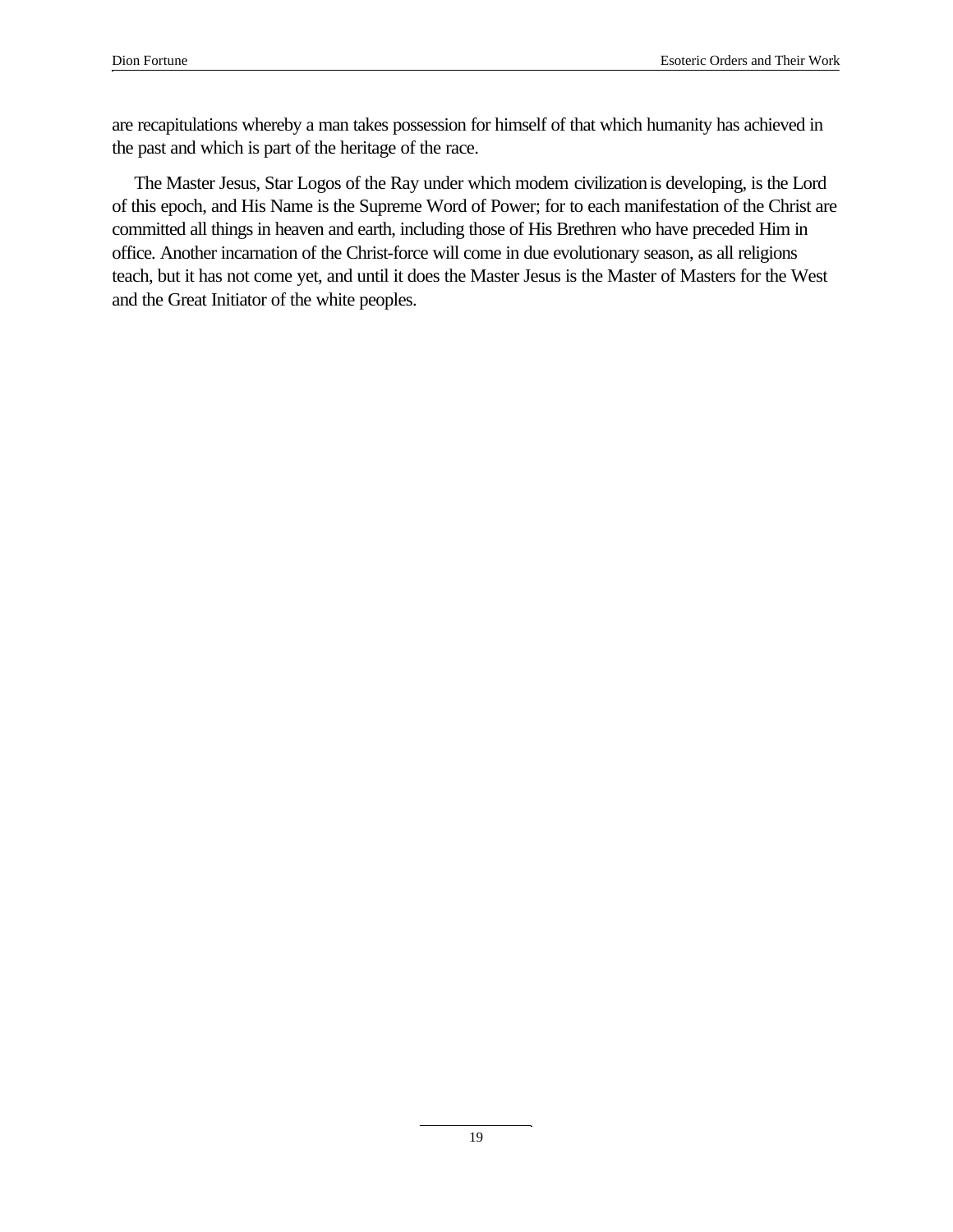**5.**

# **The Evolution and Functions of the Masters**

Much has been written of recent years concerning those who are called the Masters, and many different opinions have been expressed. Some writers rank them as but little inferior to the Deity, and others seem to use the word as being equivalent to the 'control' of the spiritualist, or even refer to them as in human form and having places of residence on the physical plane. This has led to much misunderstanding and to a cheapening of the concept of these Divine Beings and supermen with whom it is possible for humanity to come into touch. The misunderstanding is largely due to the fact that all superhumanity has frequently been classed together by thoughtless students, and the functions of the Adept, the Master, and the Master of Masters, Star Logos, or Ray Chohan (according to the terminology employed) have been confused and their gradations confounded. In the terminology employed in these pages the word Master is never applied to a being incarnated on the physical plane, but is reserved for those who no longer need to incarnate for the performance of their work. The term Adept is used for those beings who have passed beyond the stage which evolution has as yet reached on our planet, and have therefore nothing to learn from its conditions, but elect to incarnate for the purpose of performing certain work; and they are not regarded as Divine Beings, but as elder brethren. The man or woman who has advanced beyond a certain grade in the Greater Mysteries is referred to as an initiate, and below these come the grades of brother, neophyte, dedicand, server, and seeker.

As the degrees of the hierarchy have reference to evolutionary stages, their significance can be best understood by studying them in their sequence, beginning at the first manifestation, which is now the highest, each subsequent advent bringing initiation a stage further down the planes; and as humanity is meanwhile steadily evolving up the planes, there comes a time when cosmic consciousness can be attained and maintained in the normal waking state 'In my flesh shall I see God' The work of the Manus, the evolved of previous evolutions, has been explained in another chapter; and we will take up the story at the point where the Greater Masters, who were the pupils of the Manus, come into function.

Let us consider first the condition of humanity at the time the Manus began to appear upon the physical plane It was far lower than that of the most primitive savage today, intelligence being essentially animal in type, for it was the function of the Manus to assist in the development of those faculties which are characteristically human and distinguish us from our younger brethren, the animals. The Manus themselves had evolved in previous evolutions; and it was their function to assist humanity rapidly to recapitulate the evolutionary experiences which should bring them abreast of the level at which their predecessors withdrew from the physical plane, so that humanity should take up the work of the planet where the Lords of Mind laid it down. In order to save the time occupied by a laborious rebuilding, certain of the perfected entities of the previous life-wave undertook the task of handing over to humanity the fruits of their evolution.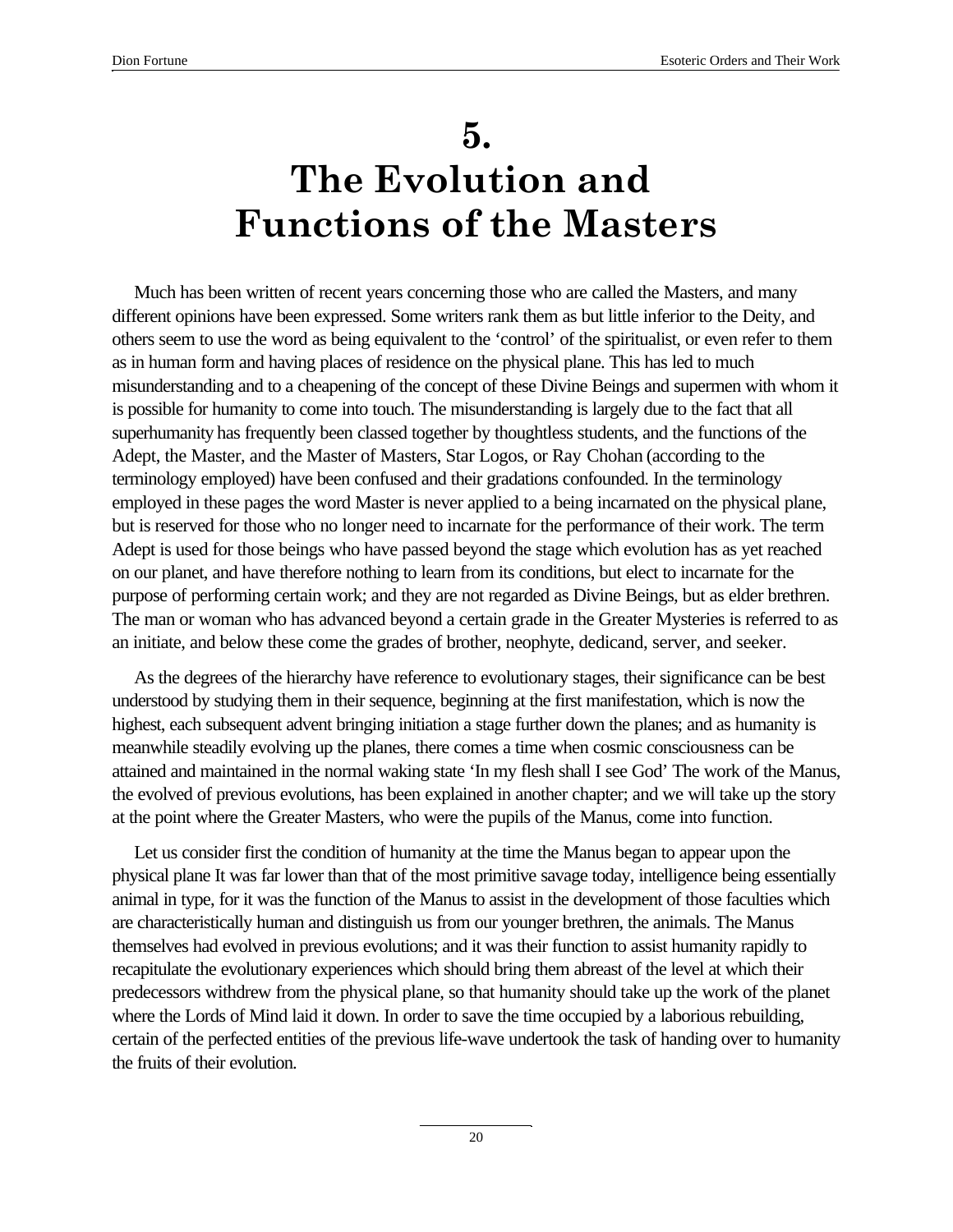Humanity had only reached the stage of perceptive consciousness; that is to say, it could form mental images which were linked in memory-sequences; it had now become necessary that conceptive consciousness should be developed, so that memory-images could be synthesized into generalizations. The Manus, by means of suggestion or thought-transference, planted IDEAS in human consciousness, and the men chosen for this operation, once having experienced the apprehension of a concept and realized the possibility of this form of thought, were soon able to construct other syntheses of images for themselves, and they were made assiduously to practise this process under their instructors, just as aspirants at the present time are made to practise the intuitional thought of the abstract planes.

Once this process was well underway, the Manus were able to withdraw to a higher plane, and the pupils they had initiated into their methods of thought were left to train their fellows under the instructions of the Manus. In due course of evolution some of these pupils had made so much progress that they had evolved beyond the need of incarnation, and themselves withdrew from the physical plane. The Lords of Mind who had been their initiators were then able to withdraw to their own place, which is not on our planet, though within the limits of our solar system, and the Lords of Humanity became the initiators of their own people.

The perfected entities evolved by previous evolutions have their own functions within the universe as laws, forces and principles, the Lords of Mind alone approximating in the least degree to our concept of conscious beings. Though perfect and complete according to their own type, they are of a much lower grade of evolution than humanity will be when it has in its turn completed its course But just as a dog of two years old is in a much higher state of development than child of two years old, and might be put to guard the latter; so the Lords of Mind are infinitely higher than the infant humanity, though humanity will be higher than the Lords of Mind when fully evolved.

As each fresh phase of human evolution was entered upon, one of the Lords of Humanity undertook to incarnate upon the physical plane in order to introduce into human consciousness the archetypal ideas which it was intended to work out during that phase, and these He taught to a chosen band of disciples by precept, but to the multitude by example; that is to say, He lived the ideal life, He manifested the ideal character; thus presenting a new concept of human perfection to men's consciousness, and forming a standard against which they could measure their lives and actions. They are thus the Great Exemplars, and represent the Archetypal Man to which humanity attains when it has completed the phase of evolution thus ushered in.

But they are more than Exemplars, they are also Saviours, for before the work of a new phase can be undertaken they have to clear up and adjust any residuum of error in the last phase of evolution, and this they do by taking upon themselves the sin of the world, to use theological terminology.

There is known to occultists a method of healing by substitution, in which, by extreme compassion with the suffering of a beloved one, the suffering is experienced in the very self, and then, by the appropriate reaction and realization, is expiated upon a higher plane. Such a process is extremely dangerous, for, if the expiation is not successfully accomplished, the would-be healer is left with the disease; it is also an extremely painful process, for what would have been the long-drawn-out physical suffering of the patient is transmuted into its equivalent of mental suffering in the healer for a short period,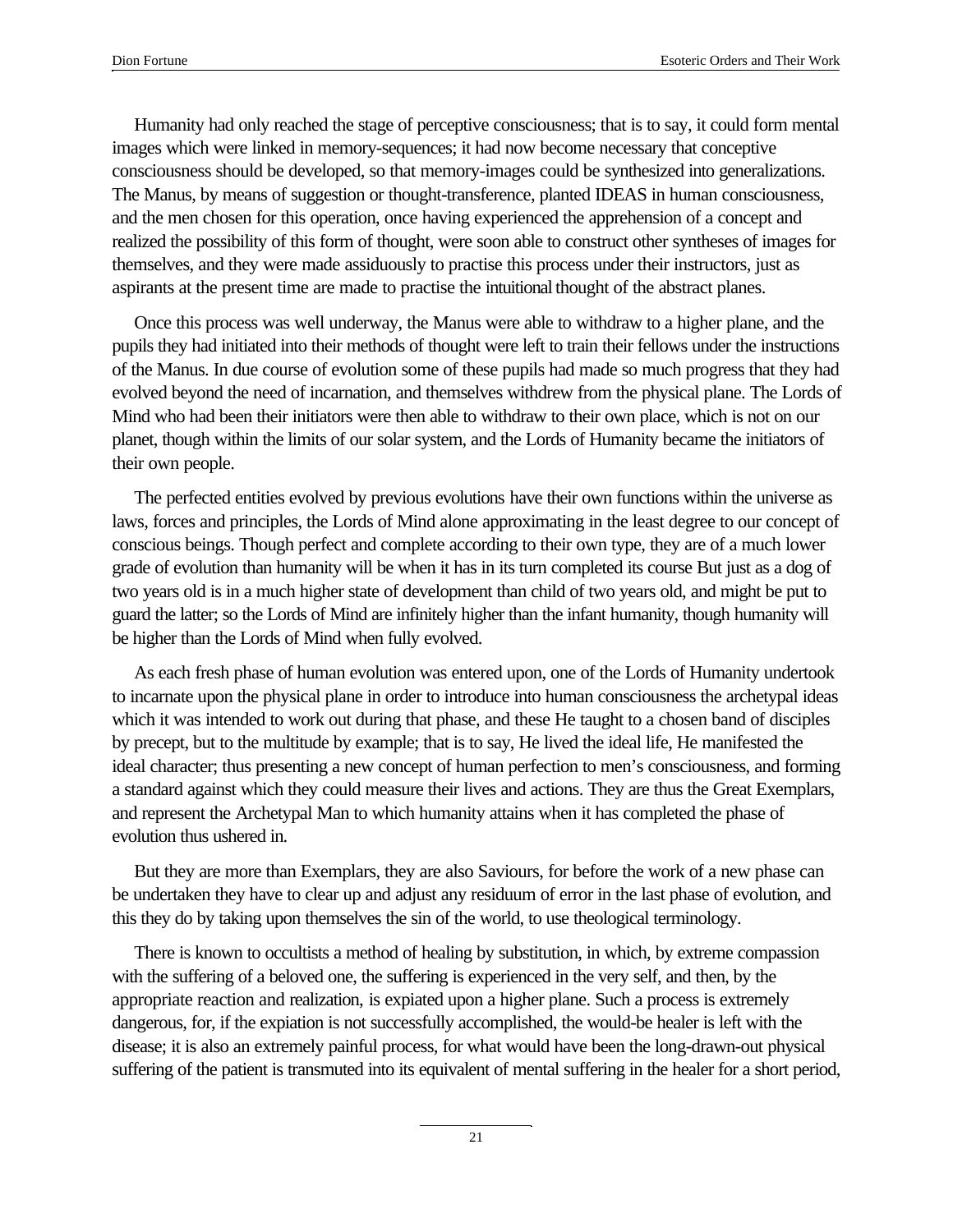and therefore concentrated. Moreover, the whole process has to be accomplished according to the laws of karma, or more harm than good is done.

Now that which is sometimes done between two individuals is performed between the Saviour and the group-soul of the world when an Atonement is made at the end of a phase of evolution. In the few short hours of the Crucifixion the sin and suffering left over from a phase of evolution were realized and abreacted. Little wonder that, in anticipation of this ordeal, the Lord of the Purple Ray prayed, 'Let this cup pass from me'

The initiate of the Western Tradition gives to the Passion and its ritual presentation in the Mass the same place that the theologian does; to him the Eucharist represents the supreme contact of his Ray and race. But he also recognizes the other great Redeemers, and knows that the legend of the sacrificial death is true of all of them.

When a Master has incarnated as Redeemer and passed through the sacrificial death, *He does not reincarnate*, but becomes the Star Logos of His Ray, one of the Seven Spirits before the throne, and he brings that aspect of Logoidal force to a focus through the lens of His personification. Now a personification is not the same as a personality, but is the image which the individuality builds of a particular incarnation in order to manifest upon the plane of matter. This is a significant point in practical occultism, and is what Madame Blavatsky refers to when she says in *The Secret Doctrine* that a Master's body is illusory. When psychics report that the Master Jesus is incarnated at the present time at such-and-such a place, it is not an incarnation they have perceived, but a personification, a thought-form in the consciousness of the Star Logos which is being used to focus His Ray; and when this incarnation is reported at a Sacred Centre in the Himalayas or the Caucasus, it means that the astral body of the seer is working at one of those astral centres. It is not that the Master Jesus is living there, but that the psychic is functioning there! A very different matter. It is an extremely easy thing to get the astral consciousness reopening when the seer is supposed to be functioning in his causal, or abstract, mental body, and then both types of consciousness are presented simultaneously to the ego, like two exposures of one photographic plate.

Again, psychics who have not got the proper testing-formulae for 'trying the spirits' on the plane and Ray on which they are working, may easily find the subconscious content externalized as thought-forms, and so merely be reading their own subconscious minds when they believe themselves to be reading the Records, thereby bringing through preconceived notions as vision.

Finally, a psychic who can work no higher than the astral plane will describe everything in terms of anthropomorphic picture-consciousness; when therefore he or she elects to investigate things which are not of that plane, they cannot rise consciously to a realization of the abstract, but will only be able to see the reflections in the astral light, using astral consciousness as a mirror; and things which are of pure spirit, and therefore formless, will be reported as having form and their appearance described. The appearances seen are simply symbolic representations of the abstract as apprehended by concrete consciousness, which the seer should be able to interpret in abstract terms, as did Anna Kingsford in regard to her illuminations; but when we get a seer who does not understand the method of the transmutation of symbolism between the planes, we get an account of the Christ standing under a tree in His garden and blessing the world with outstretched hands every evening.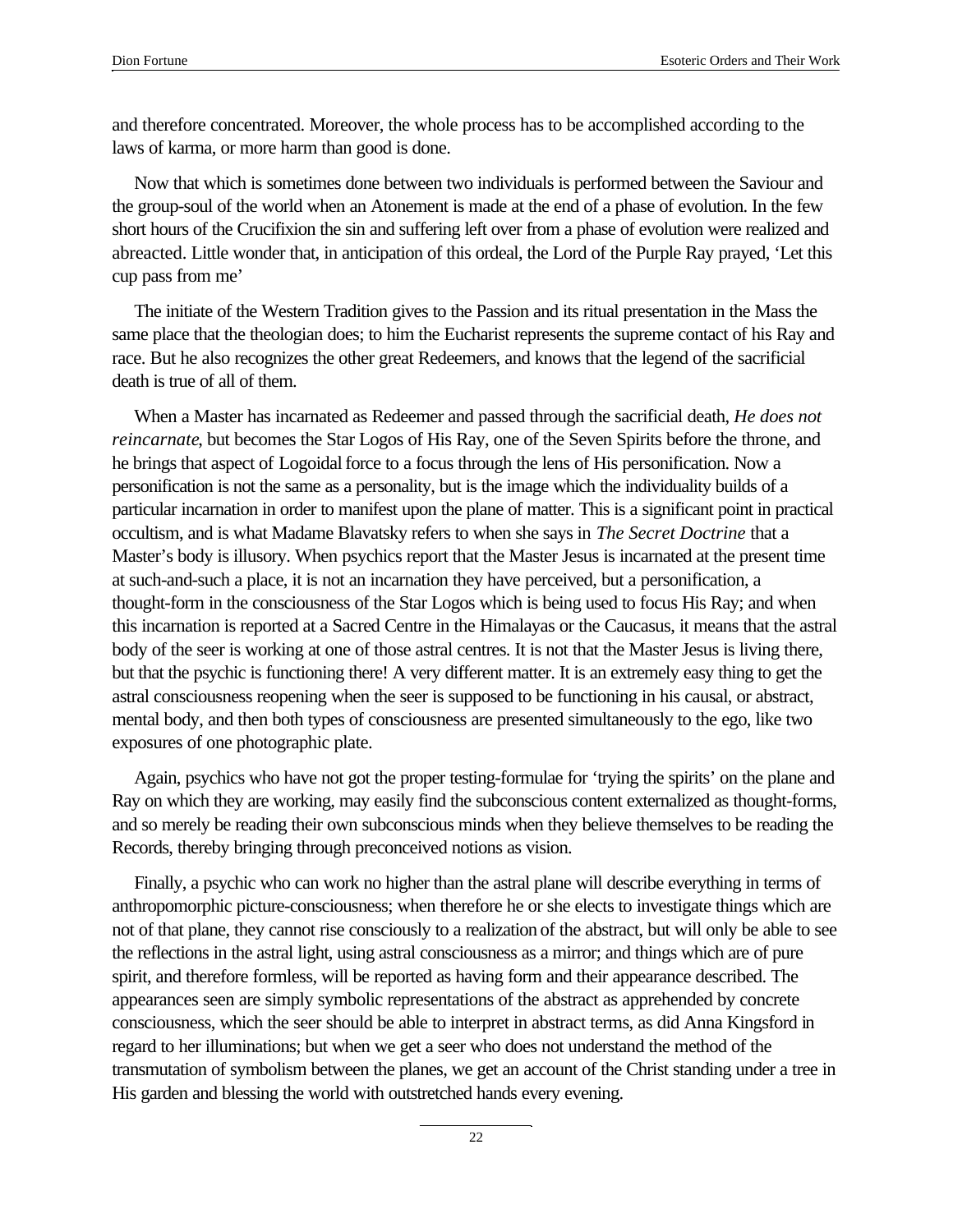Now the Christ is not, and never has been, a personality; it is not even individualized, but is simply the regenerative and reconciling aspect of the Logoidal force, and as such is spoken of as the Cosmic Christ in order to distinguish it from the manifestation of that force coming through the channel of a Redeemer's consciousness. It is this force that has functioned through all the World Saviours, Eastern, or Western, but Jesus the Christ, being the Saviour of the Western civilization phase of evolution, is for us 'the only Name under heaven whereby we shall be saved', that is to say, whereby we shall obtain the supreme initiation available at present to us in this sphere. 'To each man his own Master', nor may we judge another man's servant but to the Western races Jesus of Nazareth is The Christ, for it is His ideal that our civilization is so slowly and laboriously working out. The Coming World Teacher concerns the next root race, and has nothing to do with Western civilization, which must work out the Law of Love according to the dispensation of the Master Jesus. It is only the seed-people of the new race who will follow the new Teacher when He summons them, and they will not find it possible to regenerate European civilization by the methods they wish to inaugurate, but will have to segregate themselves into colonies or communities and live their own life apart, while Western civilization works out its own destiny and achieves it zenith; then, with the decay of that civilization, the souls which it has perfected will withdraw, later to reincarnate in the new root race; but they will come as individuals, for it is not possible to transfer the group-soul of a civilization from one Manu to another; for the group-soul, like the group-body, or social organization, is finite and mortal, and must die before it can be reincarnated; it is the spirit of humanity alone which is immortal and endures through an evolution; the spirit alone which is universal and one throughout the planet. Social organizations are as separate as individuals, and their group-souls, or devas, will not let them coalesce, though they may form brotherhoods upon the plane of group consciousness.

The Master Jesus is 'an High Priest after the Order of Melchisedec', and had, according to the Western Esoteric Tradition, but two manifestations on this plane before He passed beyond the planes of form after the third, last and highest manifestation which was the completion of His work. He was never of our humanity, and is now of the grade of Cosmic Fire in the hierarchy, and therefore the sun is His appropriate symbol and His Church keeps the seasons of the solar year and identifies them with the incidents of His career; thus giving rise to the hypothesis of the Solar Myth.

The Gospel stories deal with two sets of facts, the historical narrative of the Incarnation, and the attributes of the office of Redeemer, which our Lord held; the exposition of this dual significance would be too long for the present pages, but the enlightened will readily be able to distinguish the two, and allocate each incident in the divine Life to its proper category.

The Master Jesus is not of the same hierarchical grade with other of the Masters with whom He has sometimes been associated or confused. He stands upon the same degree as the Manus Krishna and Osiris, as a Master of Masters upon His Ray, below whom are the Greater Masters, who are Regenerators, but not Redeemers, for they did not die the Sacrificial Death. Of these are Moses, who gave the Law to Israel, Gautama, who gave the Law to Asia, Mohammed, who gave the Law to Africa, and Paul, who gave the Law to Europe. The work of these is done with the conscious minds of men, but the work of the Christs is done with the consciousness of the race.

Below these again are the Lesser Masters, who in Christian terminology would be called the saints, and it is these who have to do with the teaching and training of humanity at the present time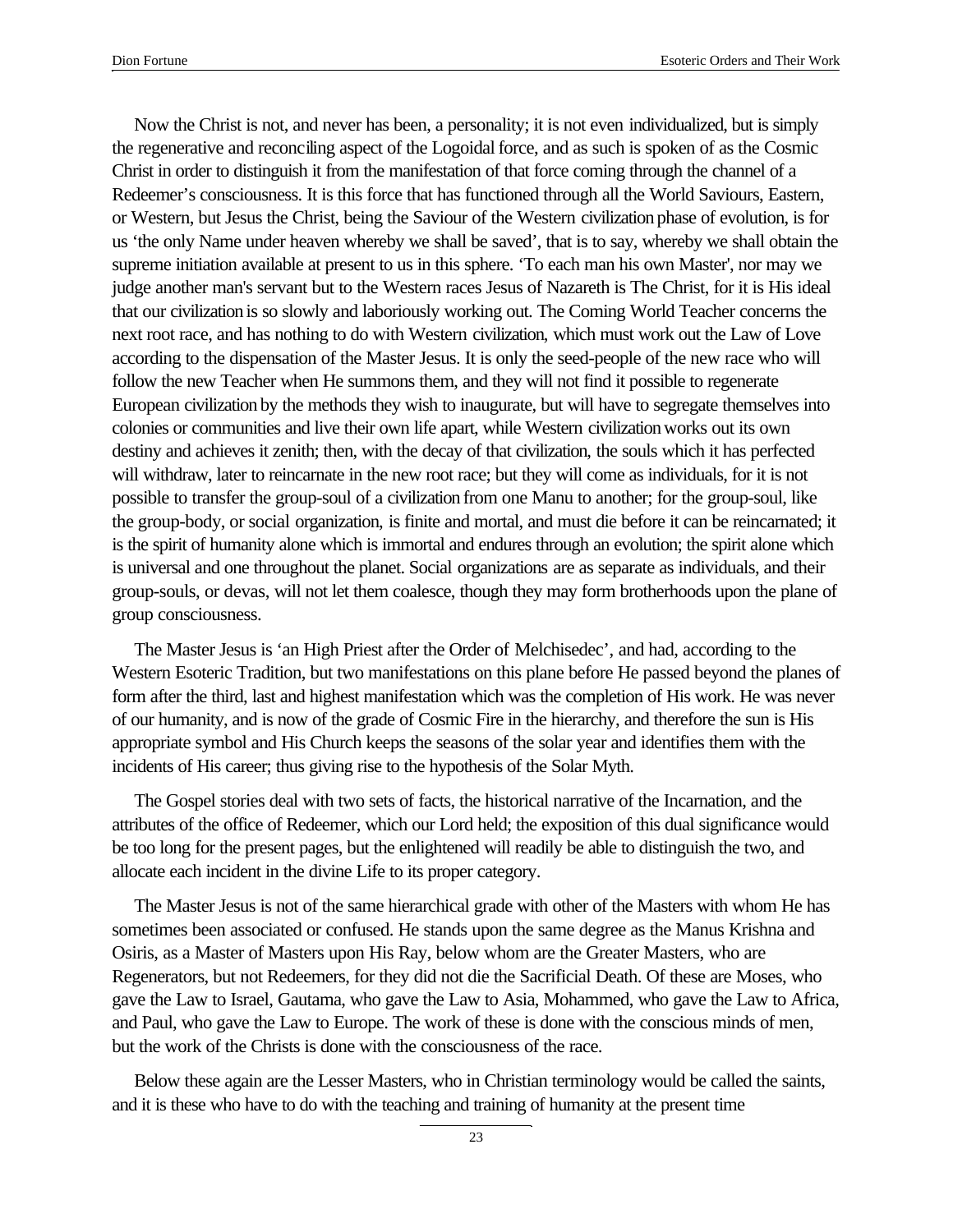The mystic talks of the Communion of Saints, and the occultist talks of the Lodge of the Masters, and both refer to different types of the same thing The Communion of Saints is that 'body of just men made perfect' who, by the Way of the Cross, have passed beyond incarnation. And as they loved the Church during their sojourn in the tabernacle of flesh, so they still love her in the life of the spirit. And so, 'with angels, archangels, and all the company of heaven' they answer the summons of the sanctus bell, and in that Mass of the Grail of which the mystical soul partakes, the Church of Heaven and Earth meet together. It is they who constitute the Church behind the church, or, in the language of the Western Tradition, the Church of the Grail, and it is in this 'body of just men made perfect' that the strength of the Church lies.

It is for this reason that prayer to the saints and the adoption of a patron saint has great value upon the Mystic Way, for his patron saint is to the mystic what his Master is to the occultist—a lens through which the Cosmic Power is concentrated, a symbol by which consciousness is lifted to transcendent concepts, an Elder Brother who, having come by the same path, understands the human needs of the seeker committed to his care, and out of a deeper wisdom and greater power can give counsel and help in those small things which seem so big to the struggling soul.

Great cosmic forces are only used for great cosmic purposes, but those cosmic souls whom we call Saint and Master can transmute and apply these forces for the relief of the little human needs of those in their care in a way which those souls themselves, owing to the smallness of their grasp and the limitation of their ideas, cannot do so successfully. It is true that no prayer sent up to the Father of All shall fall fruitless to the ground, but the surmounting of the temporary difficulties of human life is not the function of the Great Unmanifest, any more than the lighting of fires is the function of the sun; yet if the rays of the sun be focussed through a burning-glass, the fire can be lighted.

The First Manifest sustains all things, and will sustain them whether we pray to It or not, and in the end we shall all be gathered back into that Infinite Life, but at the present state of our evolution It is, for all practical purposes, beyond our ken (save in certain advanced meditations when It is approached by means of a symbol); we are carried in the great streams of Its force like animalculae in the tides of the sea, borne in a movement so vast that our senses cannot cognize it. It will function whether we worship It or not, and no prayer of ours can turn It a hairsbreadth from Its course

The Cosmic Christ is a world-force; by aspiration we can open our consciousness to it, and align ourselves with its lines of power until consciousness is suffused by it and illumination occurs; but it is not a force which relieves small human needs, though we can draw upon it for any cosmic task upon which we may be engaged. It is the Guardian of the Soul, whether we call him Saint or Master; who stretches the hand in the dark that the struggling heart demands, bringing to him the power of the Christ that, were it applied to his naked soul, would burn it; or shielding him from that ineffable glory when it becomes so bright that the newly-opened eyes of the soul are seared by it. For the power of the Christ is so strong in its purificatory force that it is only gold which has been tried by the furnace that can stand it; all that is dross in our nature goes up in flames when exposed to its regenerative fires, and it is the function of the Guardians of Souls to temper the wind to the shorn lamb and the fiery light to the imperfect spirit, leading gently those who have conceived the Divine Ideal until such time as it shall be brought to realization and fulfilment.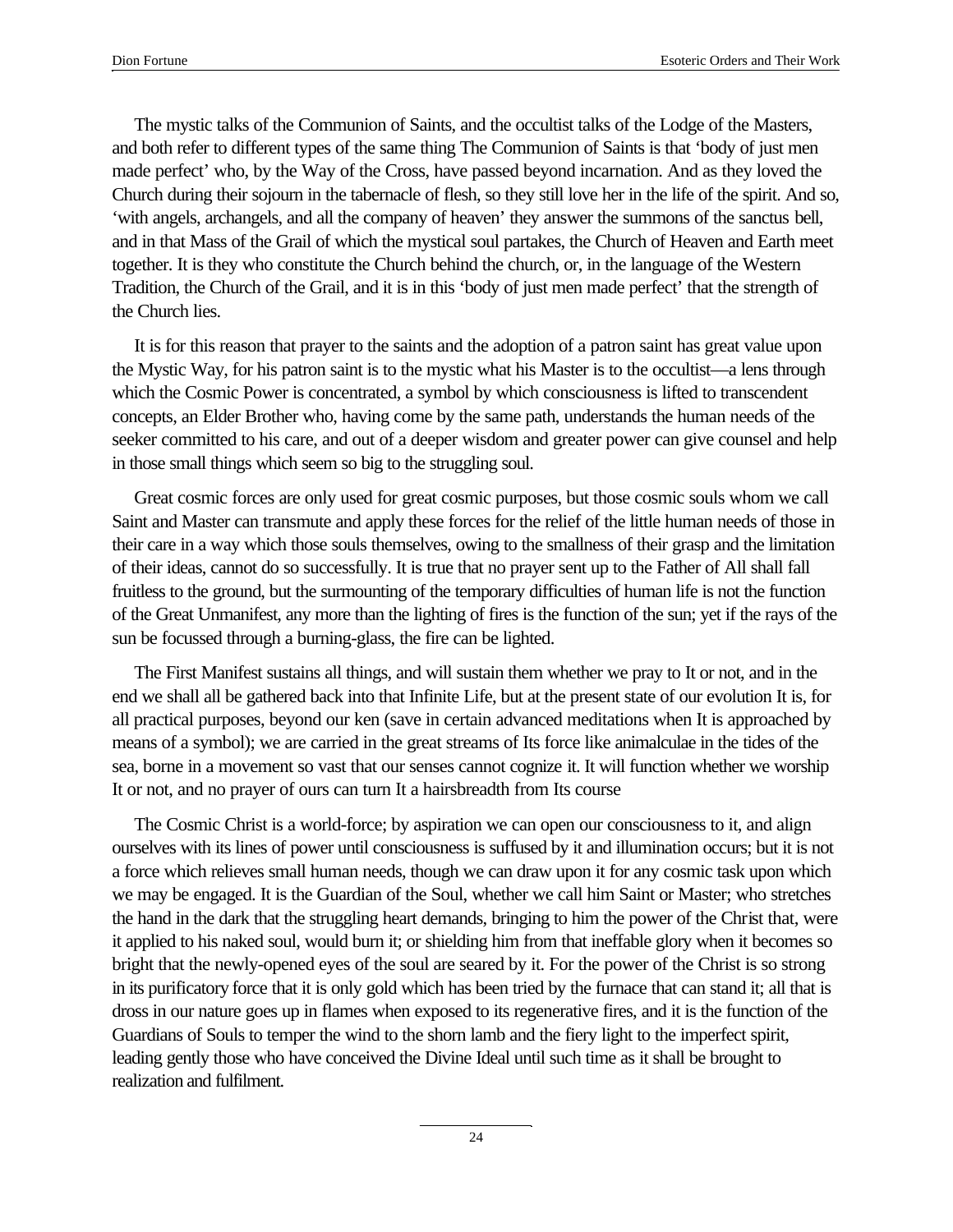When in need of power for cosmic purposes we align consciousness with the forces of the Cosmic Christ by means of certain meditations; but when in need of comfort we reach out hands of faith through the darkness of the Veil, and from behind the Veil we feel them taken by the answering hand of the Guardian of the Soul. Silently in the night the hands may be lifted above the head and the answering grip imaged in the imagination, and then it may be found that imagination has been transformed into reality and a sudden power has touched the soul, an unseen Presence has been sensed in the darkness, and the wanderer knows that he is not alone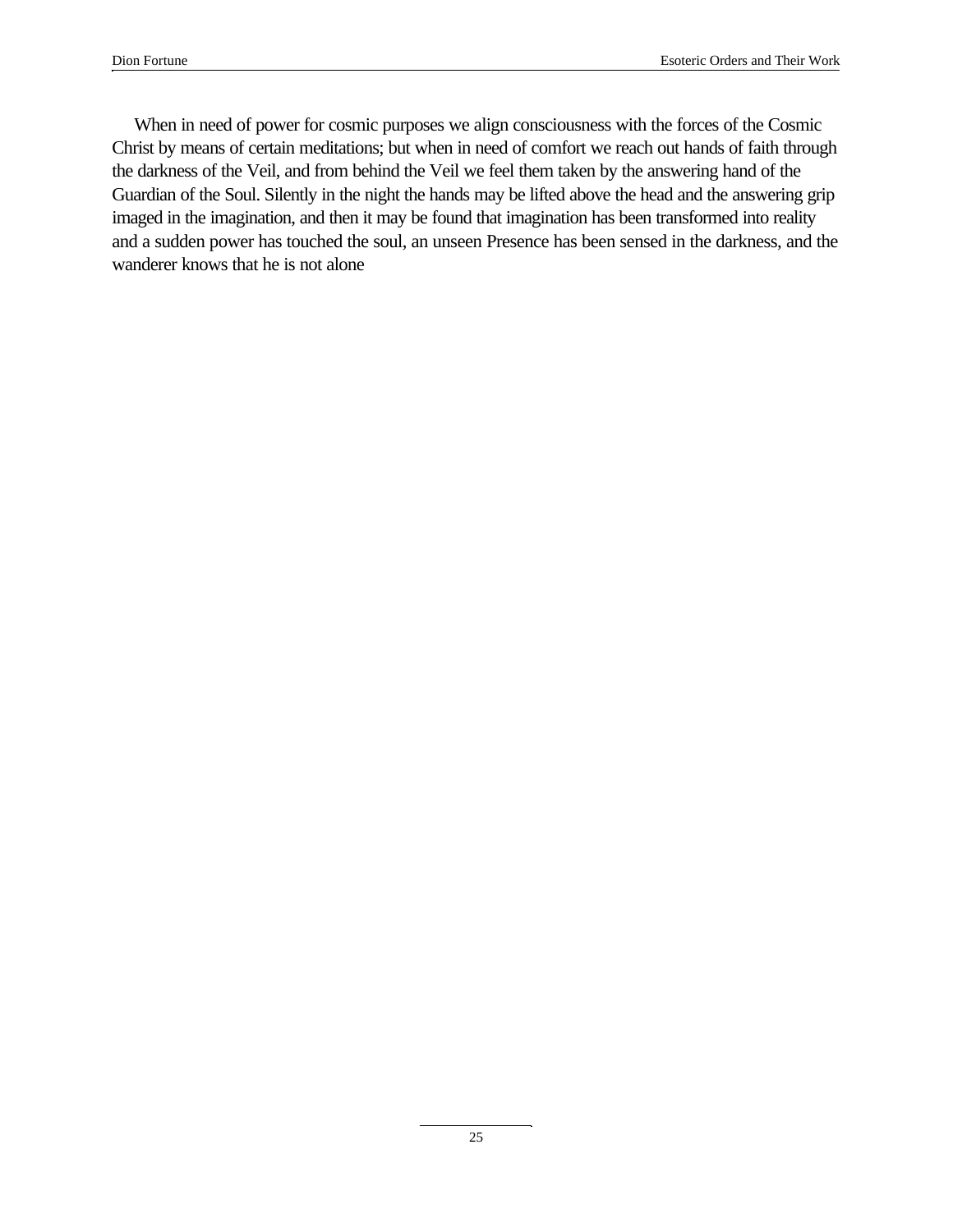# **6. The Training and Work of an Initiate**

Those who seek knowledge upon the occult path win through finally to the service of a Master, and a description of the stages by which that apprenticeship is obtained will assist realization.

All manifested life is advancing towards perfection in the great current of evolution, broad, slow, but certain; each organized unit of evolution, or group-soul of a species, is overshadowed by a great angelic consciousness that acts as individuality to the slowly evolving group-mind. When individualization takes place within the group consciousness, each unit thus created becomes its own master and learns by bitter experience the right use of its powers, generating much karma in the process, and the group-soul of the whole, metaphorically speaking throws its weight so as to counterbalance the composite karma thus generated, thus maintaining the racial poise; should the over-balance proceed beyond the power of righting the group angel, or higher soul, withdraws, and the death of the group takes place as does the death of any other body from which the soul is withdrawn.

Should the individual consciousness, thus developed, perceive the brooding spirit that overshadows the whole of which it is a part and transmits to it the Divine forces, should it conceive the idea of co-operating with the Divine Life rather than experimenting with its own personal life, then it comes out from under the dominion of the group-soul and into the jurisdiction of the Lodge of the Masters concerned with that group.

Now the Lodge of the Masters is but another name for the 'body of just men made perfect', those souls which, by supreme effort, have outdistanced their fellows and attained the full stature of human development before evolutionary time has brought it about for the rest of mankind. Many souls have done this since the beginning of our race; some, having attained completion, elect to await the end of the manvantara, or day of manifestation, in a state of beatitude; others, however, out of compassion, return again within reach of the earthsphere in order that they may assist those who are struggling to advance by the path which they themselves have followed. It is these that are indicated by the name of Master as generally used. There are indeed other perfected souls of the higher grades who are concerned with other work, but these should more properly be referred to as Regents; the term Lord is usually applied to a being perfected in an earlier evolution. The Lords of Flame, Form, and Mind, however, are gradually withdrawing to more remote spheres as their work becomes stereotyped by cyclic repetition in the course of vast ages, and their tasks are taken over by the Regents, so that instead of a Lord of Form one might find oneself dealing with a Regent of the Sphere of Saturn. The distinction is an important one, especially in adjusting karma by means of astrological calculations, for the Regents are much more accessible than the Lords.

The work of an initiate, and consequently the task the aspirant has to undertake in order to prepare himself for that work, cannot be fully realized unless it be understood in connection with the process of evolution, of which it forms an integral and very vital part. The occultist believes that the work of the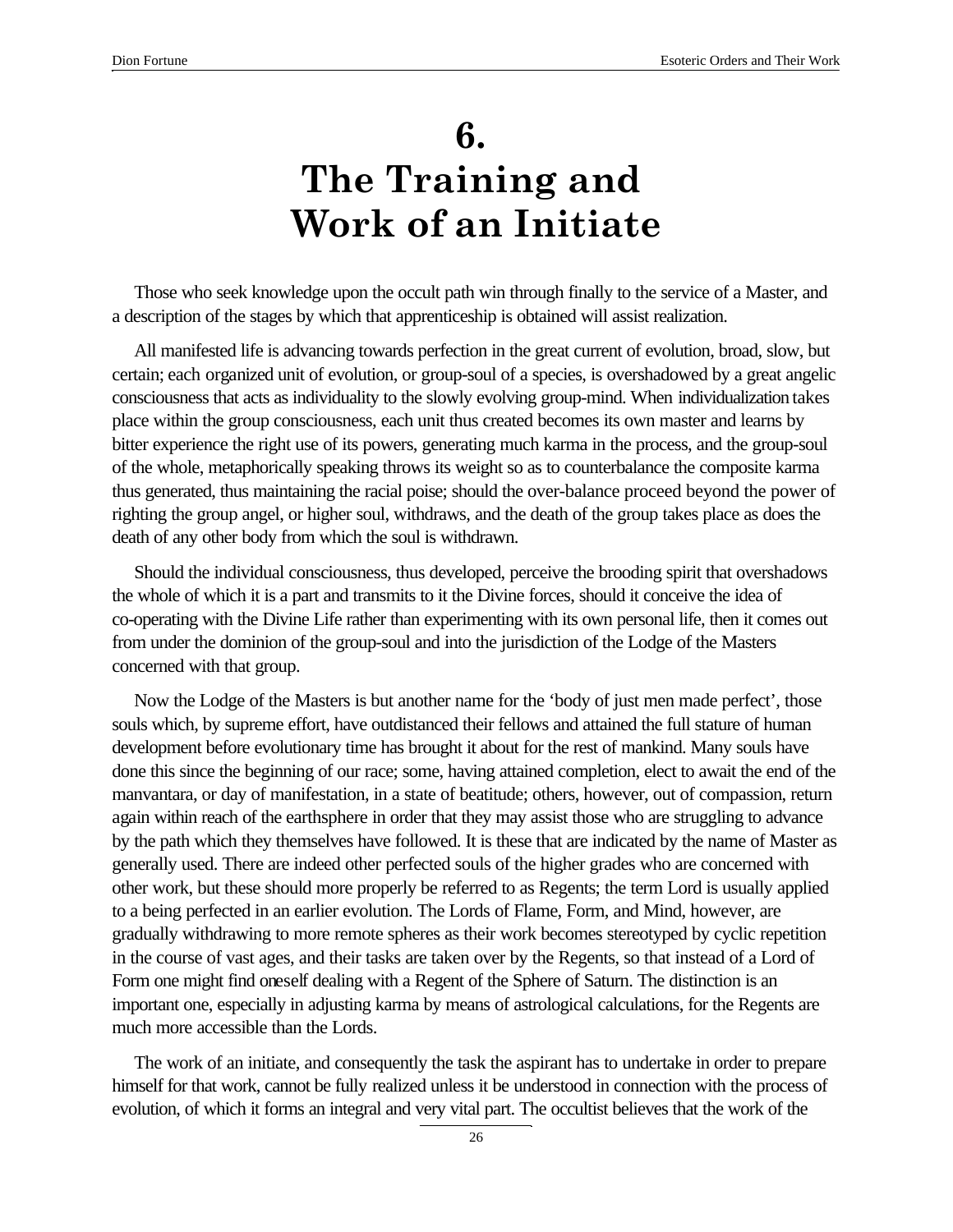universe is carried on by means of a hierarchy of consciousnesses. These consciousnesses have been personified as gods, archangels or devas by different schools of belief; and although these personifications have been anthropomorphized by the unenlightened, they retain their metaphysical significance for the initiated, and the reader is asked to try and disabuse himself of the associations which uninstructed thought has allowed to gather about these entities. They differ as much in degree from the highest form of consciousness with which we are acquainted as that highest form differs from the lowest which our instruments of precision and magnification enable us to perceive; but although they differ in degree so much as hardly to be recognizable as entities to our myopic perception, they do not differ in kind from that type of organization and activity of which our human intelligence forms one of the earlier milestones, and therefore they are better described as entities, or conscious beings, than by any other description, because such an identification with our own type of evolution serves to indicate a relationship; for what we are today they were in the yesterday of cosmic time, and what they are today we shall be in the cosmic tomorrow.

We shall understand this statement better, and realize that it is not a wild phantasy of the transcendental imagination, if we remind ourselves of the established and accepted teaching of biology concerning the evolution of man from primitive forms of life. Biology has demonstrated beyond cavil the line of the ascent of man, and the concept of a superhumanity and an archangelic kingdom is but a further continuation of that line beyond the point at which humanity now stands.

Occult science differs from orthodox science in that it looks upon man as occupying an intermediate stage on the ladder of life, instead of its topmost rung and upon this hypothesis bases its doctrine of initiation and the speeding-up of individual evolution thereby. When it is remembered that, as can be proved historically, the mystery schools taught the doctrine of evolution at a time when orthodox science taught that of special creation and a static universe, it does not seem impossible that orthodox science may ultimately admit the rest of the esoteric hypothesis of which it has already admitted so much.

The Logoidal Consciousness is conceived of as formulating ideas concerning Its universe; these ideas are realized as spiritual ideals by the great Star Logoi, or Ray Chohans, to use the Eastern terminology; these ideals are intellectualized as abstract ideas by the Greater Masters, and are thereby brought down into manifestation as far as the plane of the Abstract Mind. Beyond this plane, the life of form begins, and for ideals to be brought through into the planes of form they have to be 'formulated' by consciousness working in terms of form. It is at this point that the work of the Adept begins, for he, still living upon the plane of form but able to raise consciousness to the plane of the abstract mind, is able to get into rapport with the Masters and receive from them the inspiration of the abstract ideals which it is to be his function to bring through to the plane of matter

It will therefore be realized that the Adept acts as intermediary between the Masters and humanity; he is, in fact, one of the links in the chain whereby the Archetypal Ideas conceived in the Logoidal Consciousness are brought through into manifestation in matter.

The Adept is not, however, the last link whereby the chain of evolutionary inspiration is connected with the plane of matter, for he of necessity lives apart from the world of men because he has to maintain a footing in two worlds, and this he cannot do if he be deeply immersed in matter. Below him come his pupils, or apprentices, as they are technically termed in the Mysteries, and to these he hands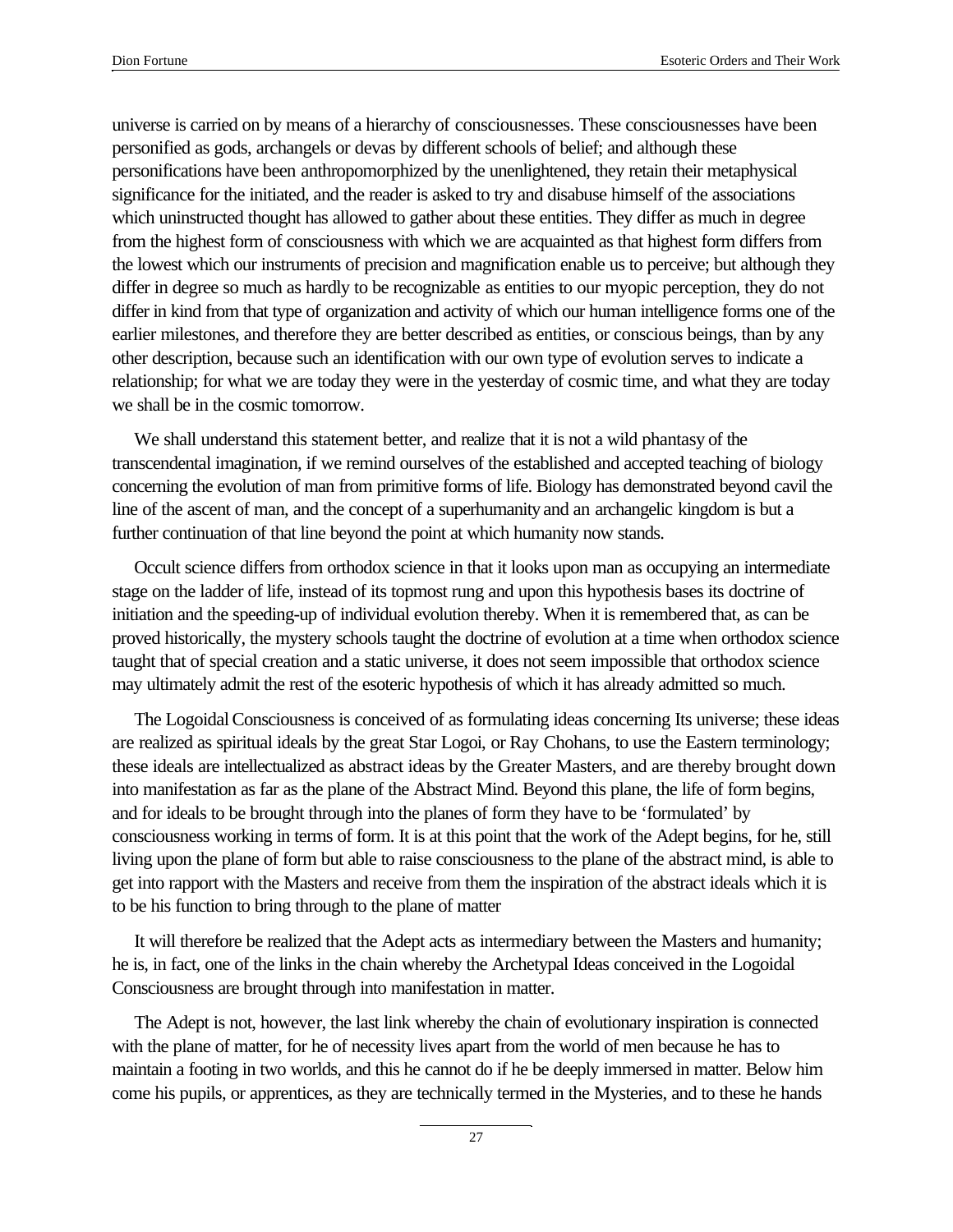on the Archetypal Ideas, duly formulated, in order that they may be lived out on the plane of matter and so brought through into manifestation in human consciousness. Once this has been accomplished, and the Archetypal Idea injected into the group-mind of the race by being realized and lived by a consciousness forming part of that group-mind, it is caught up by the race and forms part of its subconsciousness, gradually permeating it, destroying ideas which are antagonistic to it and coalescing with ideas which are sympathetic, thereby changing the whole tone of the group-mind of the race. We say race advisedly, for the whole scheme is racial being worked out through group-minds, and the racial factor cannot be ignored in any question of occult work or initiation. This does not mean that there need necessarily be racial antagonism, but there must always be racial differences until such time as evolution shall have brought humanity beyond the plane of form, and as long as those differences exist they must be allowed for in practical occultism.

The pupil of the Adept, as has already been noted, is known in the language of the Mysteries as an apprentice, and this word more truly expresses his status and relationship to his Teacher than does the more commonly used denomination of pupil; for the term pupil implies one whose attitude towards his teacher is purely receptive, who is being educated solely for his own benefit by a teacher who has no other purpose to serve than that of education; but the term apprentice implies a different type of relationship, for although the apprentice is indeed taught, he learns by sharing in the work of his master, thus catching 'Hints of the proper craft, tricks of the tool's true play'. He takes his part in the work that is going forward in his master's workshop; his labour is essential to the scheme of operations; he is not a mere onlooker, nor does he perform certain actions simply for the sake of acquiring manual dexterity; the clay which he has worked to the proper consistency is not tossed back into the mass but placed by the master upon the wheel; during the earlier stages of his training he performs the manual tasks of unskilled labour for his master; he is used as 'a hewer of wood and a drawer of water' and by these services he pays his footing in the workshop and earns the right to pick up his craft by watching the skilled craftsmen at their work. Long before the end of his apprenticeship he will have learnt his trade, but he still has to continue to serve his master for a time, and the value of this unremunerated work again helps to pay for his training until finally, being 'out of his time', he is himself a master-craftsman, and as such has the freedom of the city

The experience of the pupil accepted by the Masters is exactly analogous; he serves them in order that he may learn, and his labour is also utilized in the actual performance of the tasks upon which they are engaged. Even while he is receiving the preliminary instruction, he has to serve in their workshop of daily life, and it is in accordance with the way in which these humble offices are fulfilled during the probationary period that the final decision of acceptance or rejection is made. All the time the pupil is learning he is working and as he works he learns. It is one of the tests of a true initiator that he never demands a fee, but always makes the pupil work for his training—makes him serve his time in the traditional way.

We may also conceive of the evolution of humanity as a vast army, toiling slowly along its line of march in a great column; and, scouting far ahead of the main body, solitary outriders, swift-mounted, light-armed and without baggage, exploring the way for the rest; spiritual guerrillas, whom Paul referred to as those born out of due season. From time to time we shall see some swift-footed soul draw ahead of the great army of mankind and push on alone into the wilderness. For a period his path is solitary, but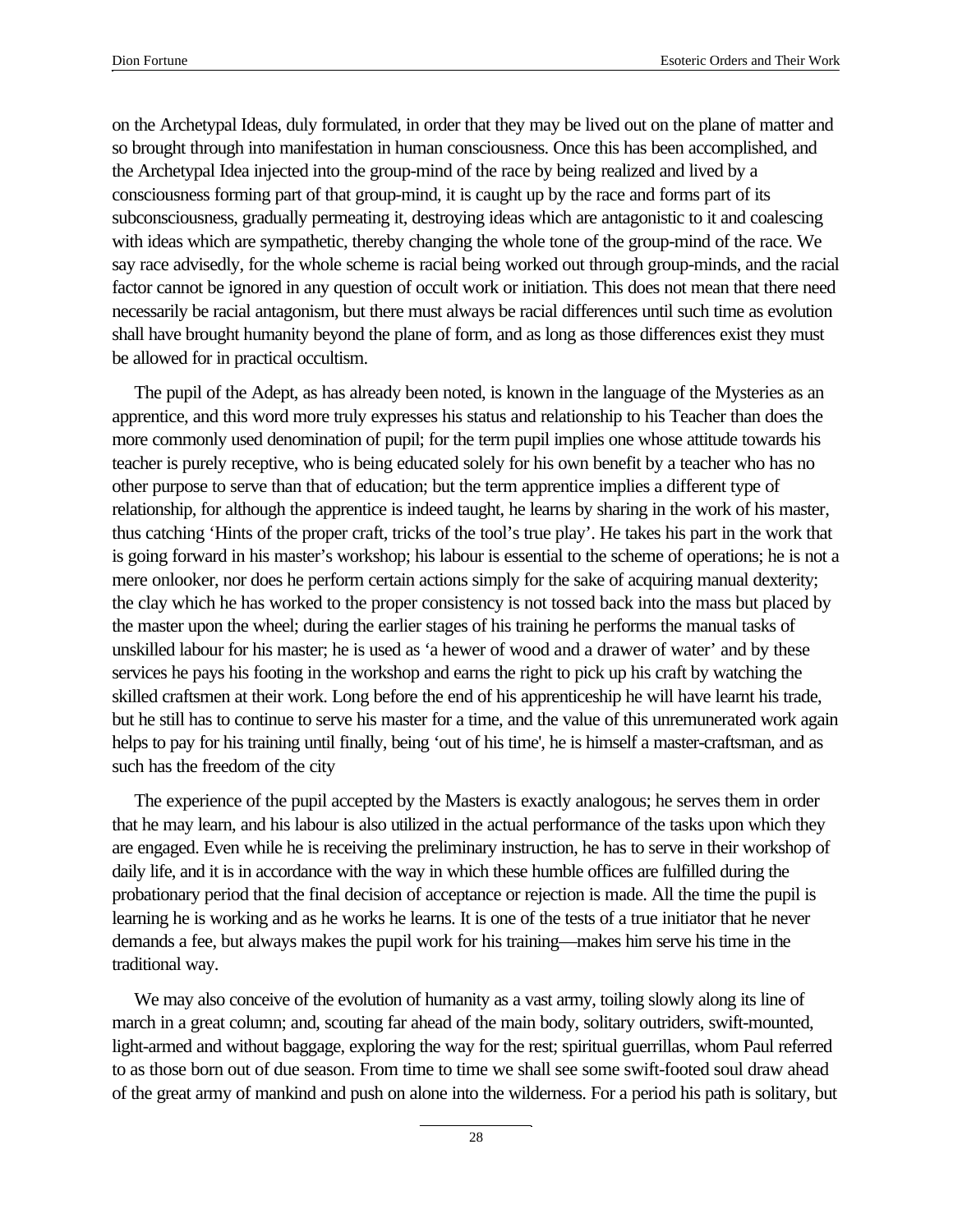presently he catches up with the far-flung line of the scouts, and if able to give the password that proves him to be of their body, is given his place in the ranks of that adventurous company, a boundary-rider of evolution, alone on his patrol, yet not out of touch with his comrades, for there are signalling-points along the line, and at certain seasons all gather in to the council.

There are certain times and places where the council is held, according to the degree being worked. The supreme council of the Great White Lodge is held beyond the planes of form and is therefore placeless, but the Star Lodges of the Rays have each their *point d'appui* on the physical plane, whether it be in the Himalayas, Mecca, Jerusalem, or its English equivalent; this holy place is used as a focussing-point to enable those who are still on the plane of matter to get their bearings. Those on the planes beyond form are able, if need be, to descend as far as the Upper Astral, and those who can free their consciousness from the brain and rise thereto can meet them there if they be summoned. Sometimes the pilgrimage to the holy place is made in the flesh, but more often in the astral body; sometimes it is the conscious projection of that body by the trained occultist; sometimes the aspirant is taken thither by his Master and retains the memory as a dream; but in all cases none returns as he went, for he has met the Great Light face to face and its glory remains upon his countenance. The uninitiated never profane the holy places on these occasions, an unseen power keeps them off; even the very cattle are withdrawn, and whether it be pagan mount or Christian pool, in absolute stillness the great vibrations begin to throb till the place is humming like a bell; a strange heat beats up from the ground even in mid-winter; the astral fire glows till every object is rimmed with light; incense, swung in no mortal cense, is heavy on the air and a sense of innumerable presences, rank on rank, presses in on every side, performing the great astral ritual that links spirit with matter; and, under all, the roaring nature-forces can be heard like a river in flood, for it is on the high tide of the world of form that we pass out to the world of force

To the aspirant the memory of such a visit shines out like a star in the dark night of the soul; he who, having set his hand to the plough, turns not back when the toil in the darkness begins, but works on, awaiting the dawn, may suddenly find himself caught up in dream to meet the Master face to face and then returned to the plough-tail again with that glorious memory to comfort him, so that he may say with another seer who had the gift of song

> Yea, though Thou then shouldst strike him from his glory, Blind and tormented, maddened and alone, Even on the Cross would he maintain his story, Yes, and in Hell would whisper, 'I have known'.

It is the seeker who remembers in Hell what was shown him on the Mount who attains to illumination.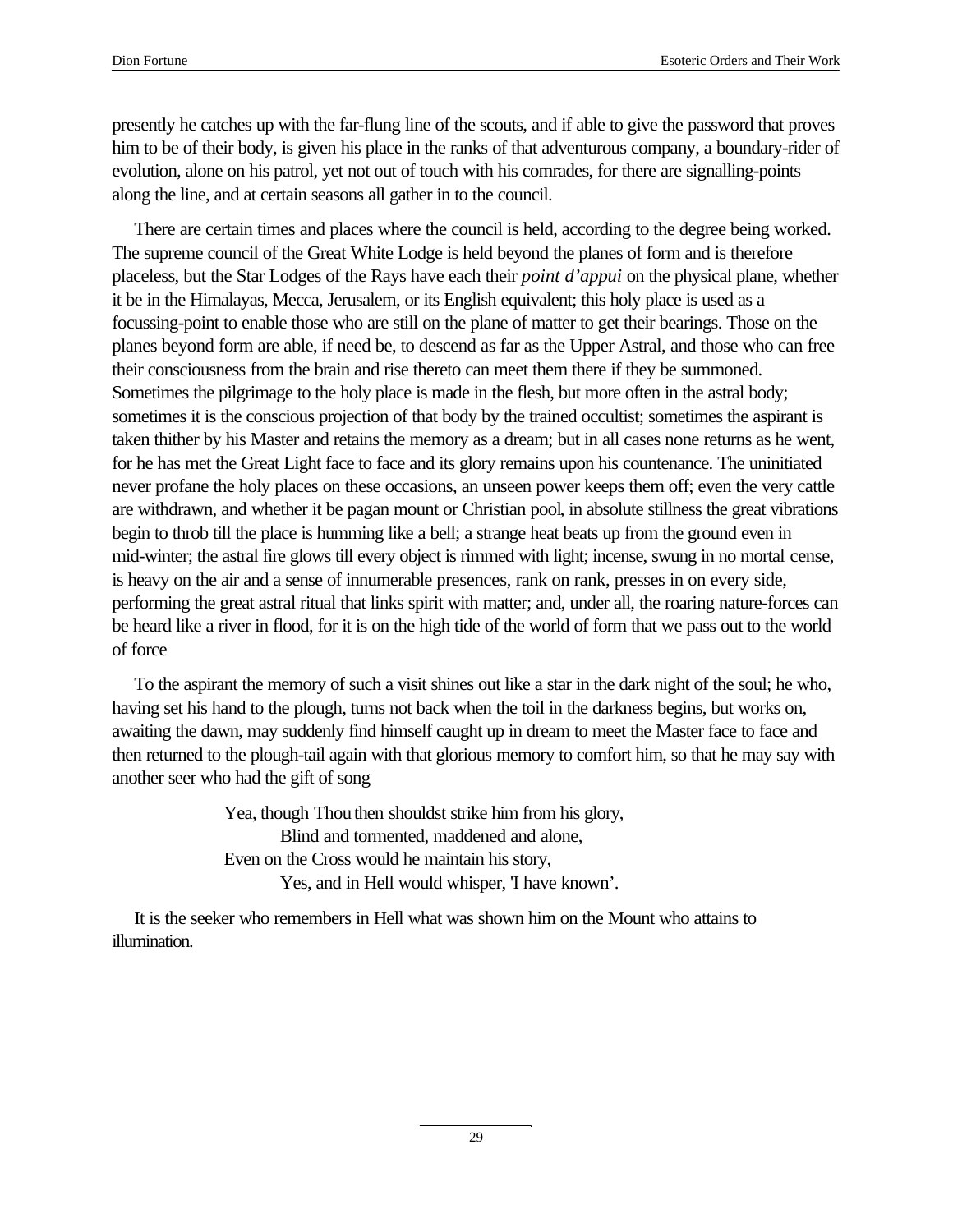# **7. The Occult Schools**

The training of a student of Occult Science falls into well-marked stages, whatever Ray or tradition he may be working upon. Each stage is, or should be, the preparation for the one above it, and serious harm is done when students pass from stage to stage insufficiently prepared. The conditions which are described here must not be taken as referring to any one special order or fraternity, but as being generalizations and a counsel of perfection. Fraternities have their rise and fall, as do other institutes of learning. Upon the mundane plane it is impossible to escape from the limitations of human personalities. A great occultist will make a great occult school, but upon his death the mantle may fall upon unworthy shoulders and the glory be departed or turned to corruption. The way of initiation has been rendered tortuous in the Western hemisphere by persecution and materialism, but the cloud seems to be lifting under the great impulse of spiritual power which all sensitive souls know to be flowing out upon the world at the present time; occult orders and study groups are springing up in every direction, and it is well for the aspirant to have some idea as to what an occult school ought to be in order that he may understand whether the one in which he contemplates enrolling himself meets with the requirements of a genuine initiatory standard.

After the Reformation set men free to speculate in religious matters and worship each at his own discretion, there sprang up a rank crop of sects, some of which differed from orthodoxy in such minute details that the smallest display of tolerance and goodwill could have saved a schism; others were so wild in their doctrines and practice as to be obviously the product of disordered minds. So it is with modern occultism: a very little knowledge and some experience of the Unseen will enable a man to set up as a teacher of occultism and even an initiator; this esoteric quackery is as remote from the spirit of the great Schools of the Mysteries as the methods of a patent medicine seller at a country fair from those of scientific therapeutics.

The great Mystety Schools have existed from the dawn of consciousness in the human race; they are neither fabrications of the imagination, frauds to dupe the superstitious, nor existent solely on the Inner Planes. Outside Europe they have flourished unchecked from time immemorial, revered and feared by the peoples they guided; sometimes fallen upon evil days, as the degenerate voodoo schools of the negro, sometimes retaining a noble tradition, as in certain of the Indian and Chinese schools, but always accepted as a part of the racial life just as the are the monastic orders among ourselves.

In Europe, however, the state religion, which should have been the custodian of the Mysteries, became instead their persecutor. This unhappy state of affairs came about owing to the political expediency which placed men in high positions who did not hold high degrees in the Mysteries. These men, such being human nature, were naturally disinclined to defer to their inferiors in office who were their superiors in knowledge and so the esoteric teachings, which should have formed the inner school of the Church, became interdict as heresies.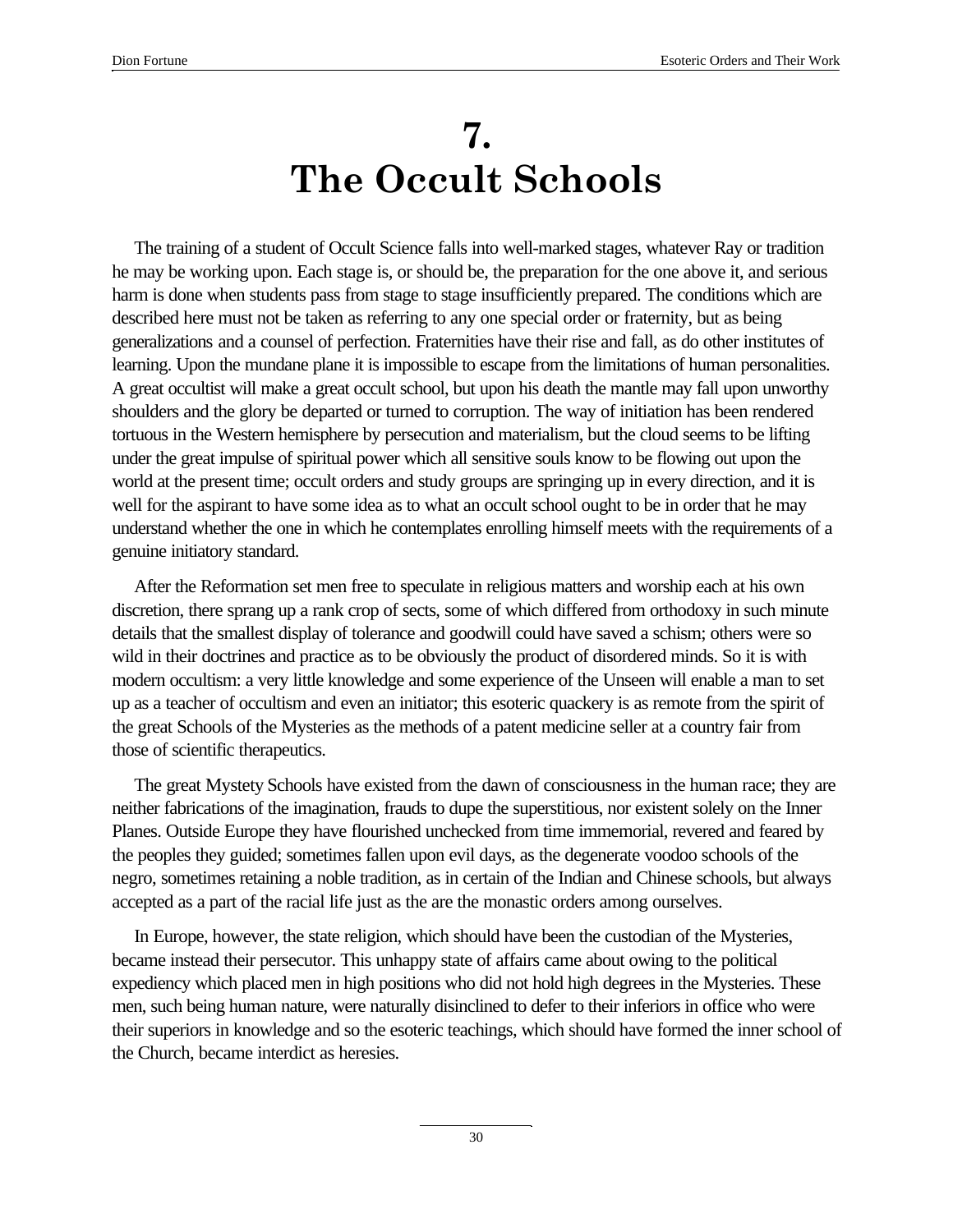Before the Reformation, systematic persecution effectually stamped out all attempts at a Gnosis; and after the Reformation the unguided intellect of the age, reacting against the doctrines of an unilluminated theology despised all transcendentalism as superstition. Occult pursuits were therefore limited either to the very few who in any age are capable of independent thought, or the very ignorant, among whom a traditional magic still survived the civilizing influences of the time, such as they were. These latter brought a discredit upon the science of the Unseen that forced its worthier students to conceal their interest, and therefore Occult Science in Europe led for several centuries a hunted life, and developed the defects that such an existence must invariably give rise to.

The archetypal concepts, however, remained on the Inner Planes, and whenever individual men were able to raise consciousness thereto they found that the great Inner Orders still existed in the Unseen, though persecution had destroyed their physical forms. It was as if the immortal spirit of the Mysteries survived the death of its physical body—the Temple—and those who were able to raise consciousness to a higher plane could communicate with the dead Orders.

During the last half-century innumerable attempts have been made to induce the soul of the Mysteries to reincarnate, and these attempts have met with varying success. Out of many abortive efforts a tradition is gradually being re-formed; the smouldering fire of occult knowledge has been fanned to a blaze, and the gods have again drawn near to man.

During the Dark Ages of European occultism any form of Lodge work was almost impossible, for the gathering together of a number of persons was difficult to conceal, and roused suspicion. The apprenticeship system of training was therefore used by the few European initiates who kept the spark alive. They took individual pupils into their laboratories, just as a master craftsman did into his workshop; and these pupils, after the death of the Adept, usually either scattered for the purpose of seeking further instruction, or took pupils on their own account if sufficiently advanced. The drawbacks of this system can readily be seen; like all unsupervised teaching it tended to slackness and degeneration, and for this reason the Western Esoteric Tradition on the physical plane does not possess a great literature like the Eastern Tradition. Nevertheless, as no student of the subject needs to be reminded, the most important part of an Order is on the Inner Planes, and these Inner Orders remained intact down through the ages, receiving the rare initiates who were able to find their way to them through pure intuition, and biding their time till men should once again be free to build the temple that should hold the shrine.

When a temple has been thus builded, and the altar orientated according to the best knowledge of the artificers, it is necessary to light the Sacred Fire. This can only be done by bringing a live coal from another altar, unless the High Priest is of the Order of Prometheus—and there are not many such. Or, to vary the metaphor, apostolic succession is of the essence of initiation for the reason that the teacher has to induce in the soul of his pupil a particular type of activity, and unless he himself be functioning in this way he is unable to do so. He has to cause the higher consciousness of his pupil, hitherto lying dormant, to start functioning. This is done by means of the process known as the sympathetic induction of vibration.

If a piano and a harp are standing near each other, and a certain note be struck on the piano, the corresponding note will sound forth on the harp because the vibrations of the air, proceeding from the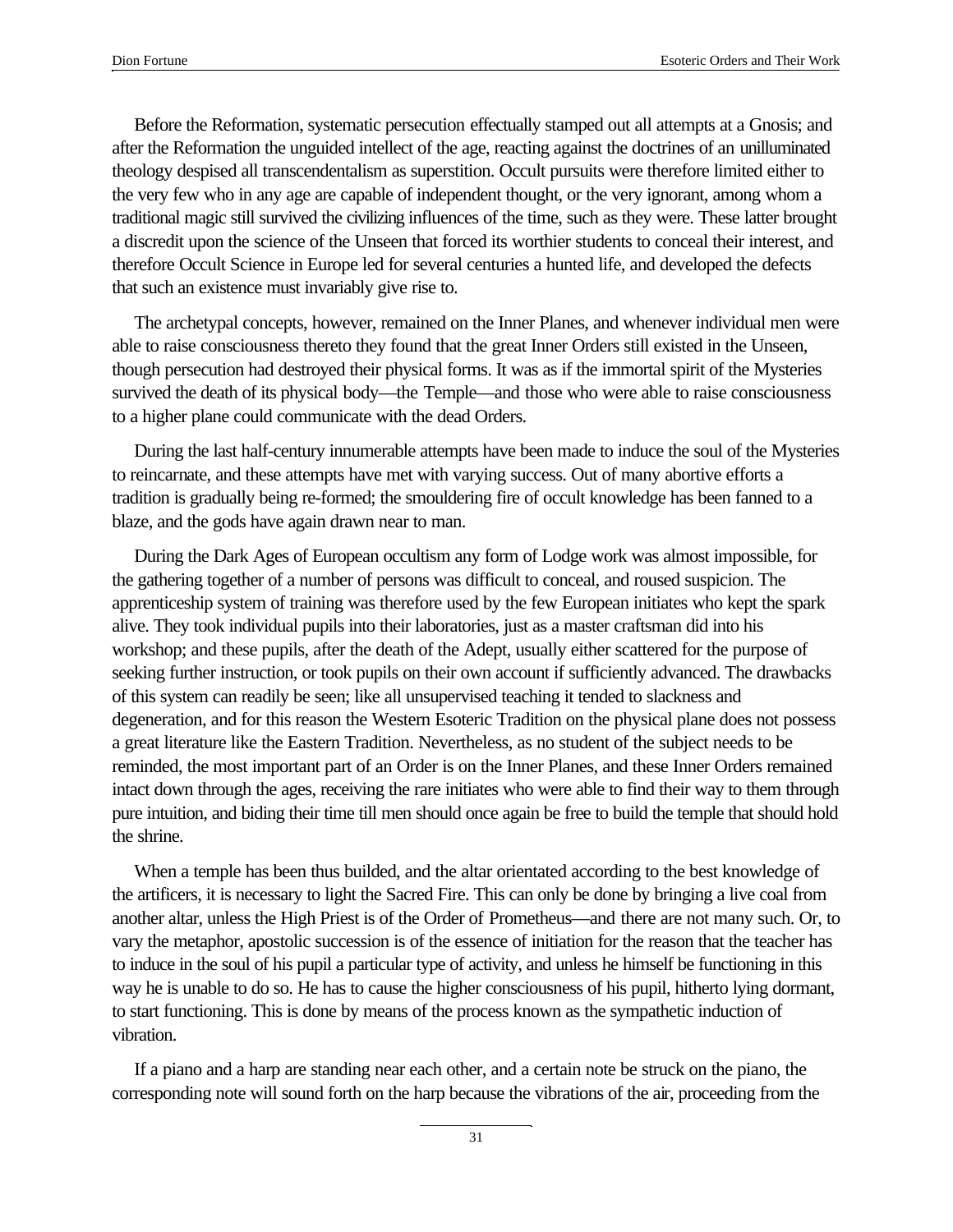vibrating piano cord, impinge upon the harp strings, and the one of them that is capable of vibrating to that rhythm is set in motion. So it is with the initiator and his pupil. The activity of the higher self of the initiator stimulates that of the pupil. This is the most vital part of an occult training. The theory of occultism can be learned from books that are now available for the general public, but it is only from the functioning occultist that a student can receive the spiritual inoculation which shall work in his veins. Very few souls have ever been able to conceive by the Holy Ghost, and the study of books on embryology will not bring them much nearer to their goal.

The Priests of the Order of Prometheus are those Light-Bearers who institute the new degrees in the Mysteries as the advance of evolution renders man able to receive further teaching. They are the first bestowers of a degree that has not hitherto been worked upon the earth. It must not be thought, however, that when a man comes forward with a new teaching he is necessarily a Priest of the Order of Prometheus. The Order of Prometheus is the next highest degree to the Order of Melchizedek, and these degrees are not conferred upon the simple and ignorant as are the mystic degrees of the Inner Light, such as the Quakers know, but represent the higher spiritual attainments of an initiate. It will be remembered that Moses was taken as an infant into the palace of the Pharoahs and that the Lord Jesus was 'taken into Egypt' as a young child. The significance of these words will need no emphasis to the student of esoteric science. Beware of the self-taught occultist; he is as unreliable as the self-taught healer.

Great weight is attached to apostolic succession, or derivation from a genuine tradition; no occult work, as distinguished from mystic development, is possible without it. It may be that the coal that is brought to the newly-consecrated altar is to all outward view a very dead cinder indeed, but if there be the least spark of fire within, it can be blown to a flame; and then a judicious accumulation of fuel will enable the true altar fire to blaze up and initiations to be performed by its light and heat. For the altar fire two things are necessary: the live coal, and a supply of fuel; although the apostolic succession be brought from a genuine tradition, unless there be occult knowledge; unless the temple be properly orientated, the fire cannot be blown to flame; and even after it has been duly kindled and builded, it may still be allowed to go out through lack of fuel or choking ash. Not everyone that cries 'Lord Lord', is called of our Father.

An occult school can only be founded by an initiate of one of the great traditions. It will be recalled that Paracelsus travelled in the Near East before he received occult power; it will also be remembered that Mme Blavatsky penetrated into Tibet before she was able to establish an esoteric school. The reason that the Lesser Mysteries of Europe use the terminology of the building trade is that the necessary contacts for the degrees were found in the debased rituals that the mediaeval building guilds performed 'for luck' when laying foundation stones. These rituals dated back to the times when temples of the Mysteries were designed as great symbols and systems of correspondences, and the men who did the work had therefore to be initiated into certain lower degrees in order that they might adequately perform their tasks. Only initiate workmen could be allowed to build these symbolic temples, just as only initiate caretakers can look after Masonic temples, and so an elementary knowledge of the Mysteries was as much a part of the training of the better type of builder as an elementary knowledge of mechanics.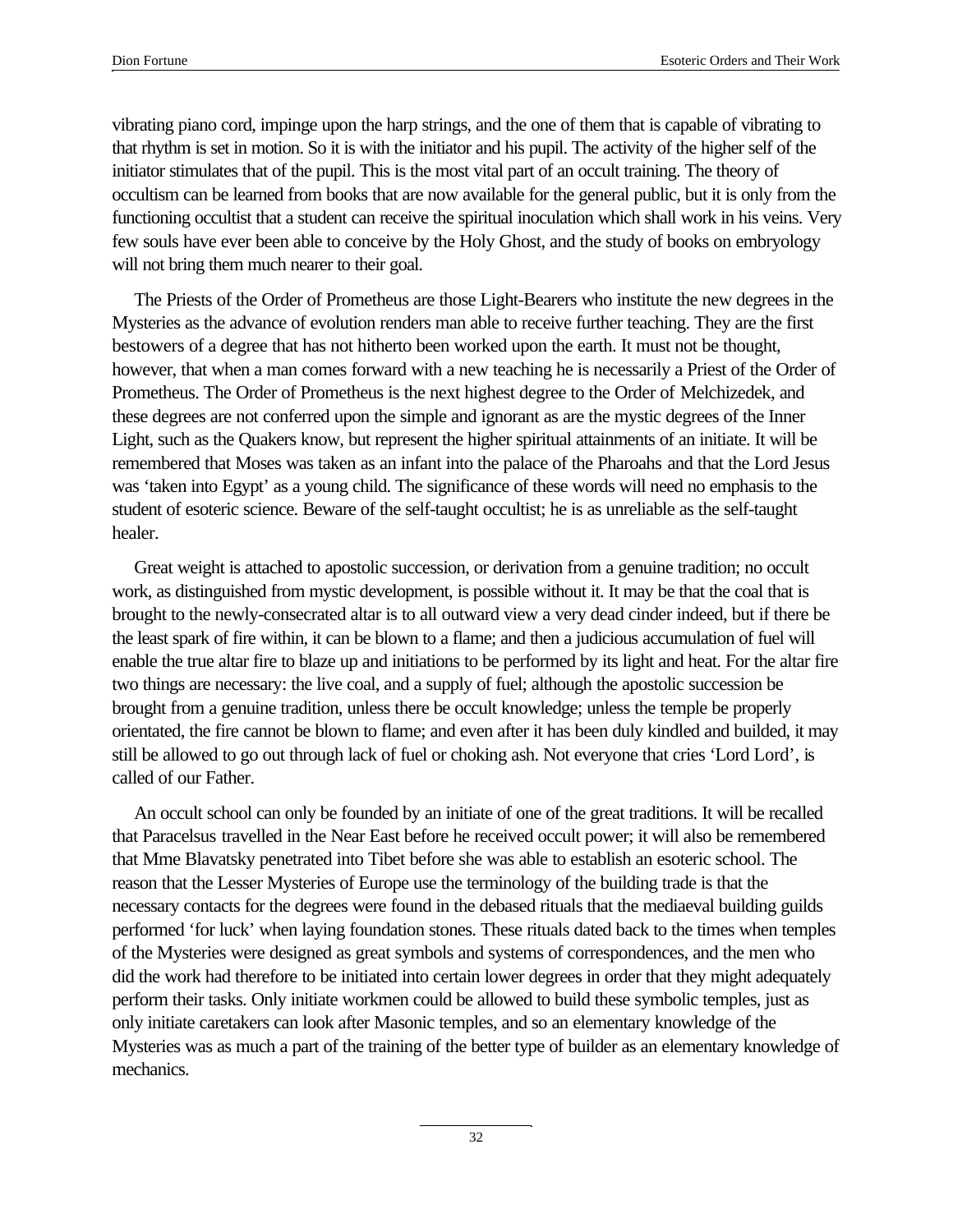When temple-building gave place to church-building the tradition survived for along time. The builders persisted in raising their structures due east and west and working into them a mass of ancient symbolism that their new employers failed to recognize as anything more than ornament. Not that the operative masons had any such esoteric designs as are attributed to them by imaginative writers, for they were seldom initiates of the Greater Mysteries, but they were possessed of stock patterns and lacked original ideas, and thus many of the symbols of ancient faiths have been preserved for us in our Christian buildings long after all shadow of knowledge had been lost to the men who wrought them. The old rituals were retained as superstitious luck-bringers after the manner of the child who prayed regularly, 'Lead us not into Thames Station', but when men of knowledge in 1717 wanted living fire for their newly-raised altar, they found that the ancient rituals yielded a few live coals under all their smother of ash, and availed themselves of them.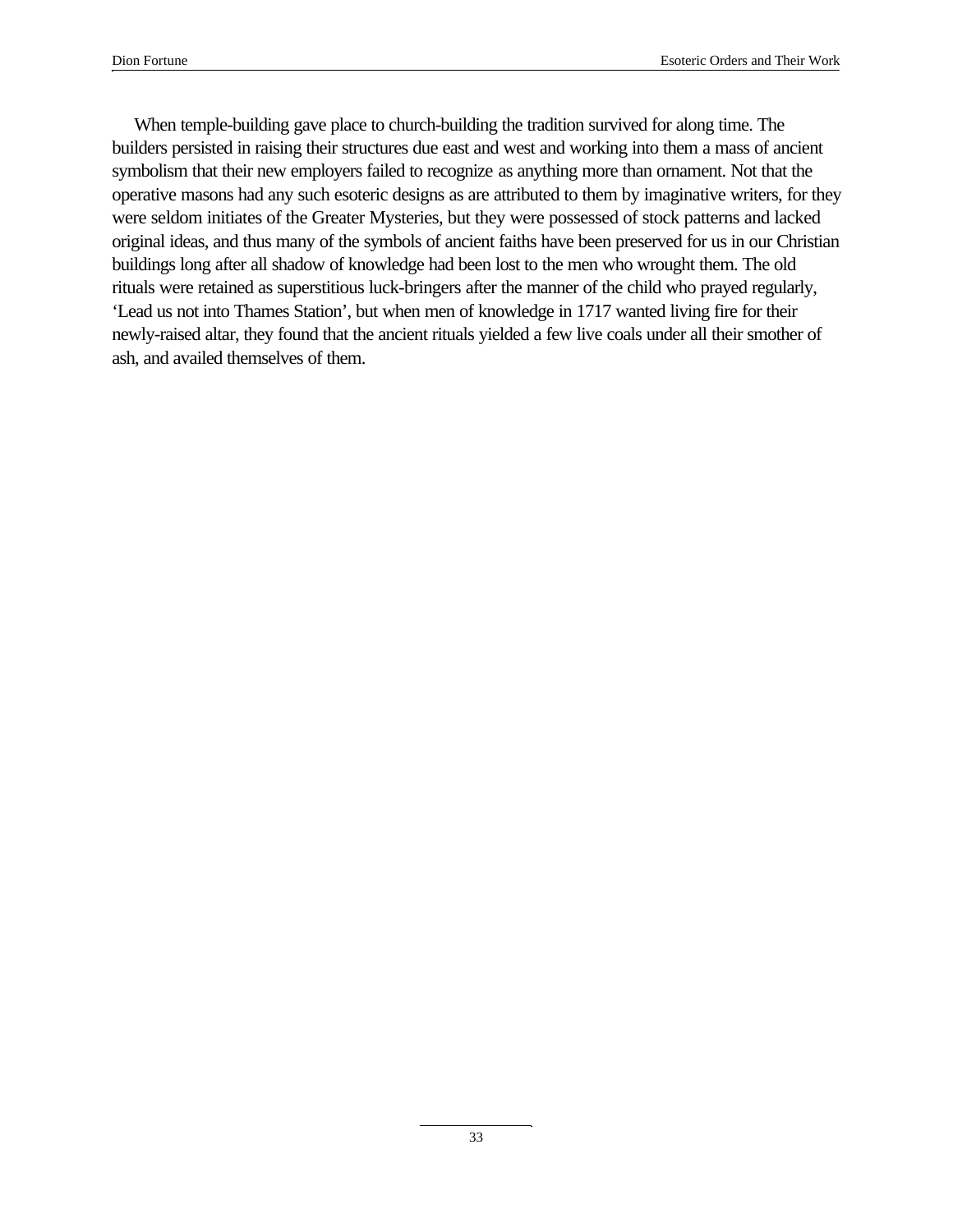## **8. Orders, Fraternities, Groups**

There are two Paths to the Innermost: the Way of the Mystic, which is the way of devotion and meditation, a solitary and subjective path; and the way of the occultist, which is the way of the intellect, of concentration, and of the trained will; upon this path the co-operation of fellow workers is required, firstly for the exchange of knowledge, and secondly because ritual magic plays an important part in this work, and for this the assistance of several is needed in most of the greater operations. The mystic derives his knowledge through the direct communion of his higher self with the Higher Powers; to him the wisdom of the occultist is foolishness, for his mind does not work in that way; but, on the other hand, to a more intellectual and extrovert type, the method of the mystic is impossible until long training has enabled him to transcend the planes of form. We must therefore recognize these two distinct types among those who seek the Way of Initiation, and remember that there is a path for each.

The occultist goes by a well-marked way which has been trodden by countless feet from time immemorial. As soon as he has reached a certain stage of inner development, the Mystery Schools of his race are open to him, and to these he finds his way by a method which will be described in detail in a later chapter The origin of these Mystery Schools and the source of their knowledge has been described in an earlier chapter, and in these pages we will undertake the task of explaining something of their general discipline and organization, the reader being again reminded that these descriptions must not be taken as referring to any particular school, but as generalizations.

Esoteric science begins where exoteric science ends. The latter derives its knowledge from observation of phenomena; the former works by intuitive methods. It is exceedingly desirable that all knowledge should be of that exact nature which only observation and experiment can produce; but the orthodox scientific method is a slow process, and meanwhile man had to live his life and cope with his environment, and therefore, in order to understand himself and solve his problems, availed himself of every faculty of the mind, including the faculty of intuition or subconscious mentation, and also of direct apprehension. Details of these two methods of mentation are too lengthy to be entered upon now, and properly form part of the subject-matter of esoteric psychology

Exoteric science may be conceived as raising a noble and permanent dome in stone; and esoteric science as being the timber scaffolding that holds the unfinished walls in place until such time as the keystone is finally dropped into position. As each fresh course of masonry goes in, the timber comes out, for it is no longer needed; and as each new discovery adds to the domain of exact scientific knowledge, esoteric science withdraws further into the Unseen, still serving its purpose of a temporary framework that enables men's minds to operate and life to be carried on in a purposive fashion. It is x, the unknown quantity of our mundane algebra, which enables the calculation to be worked; but the problem cannot be regarded as finally solved until x itself is reduced to a numerical quantity and ceases to be unknown.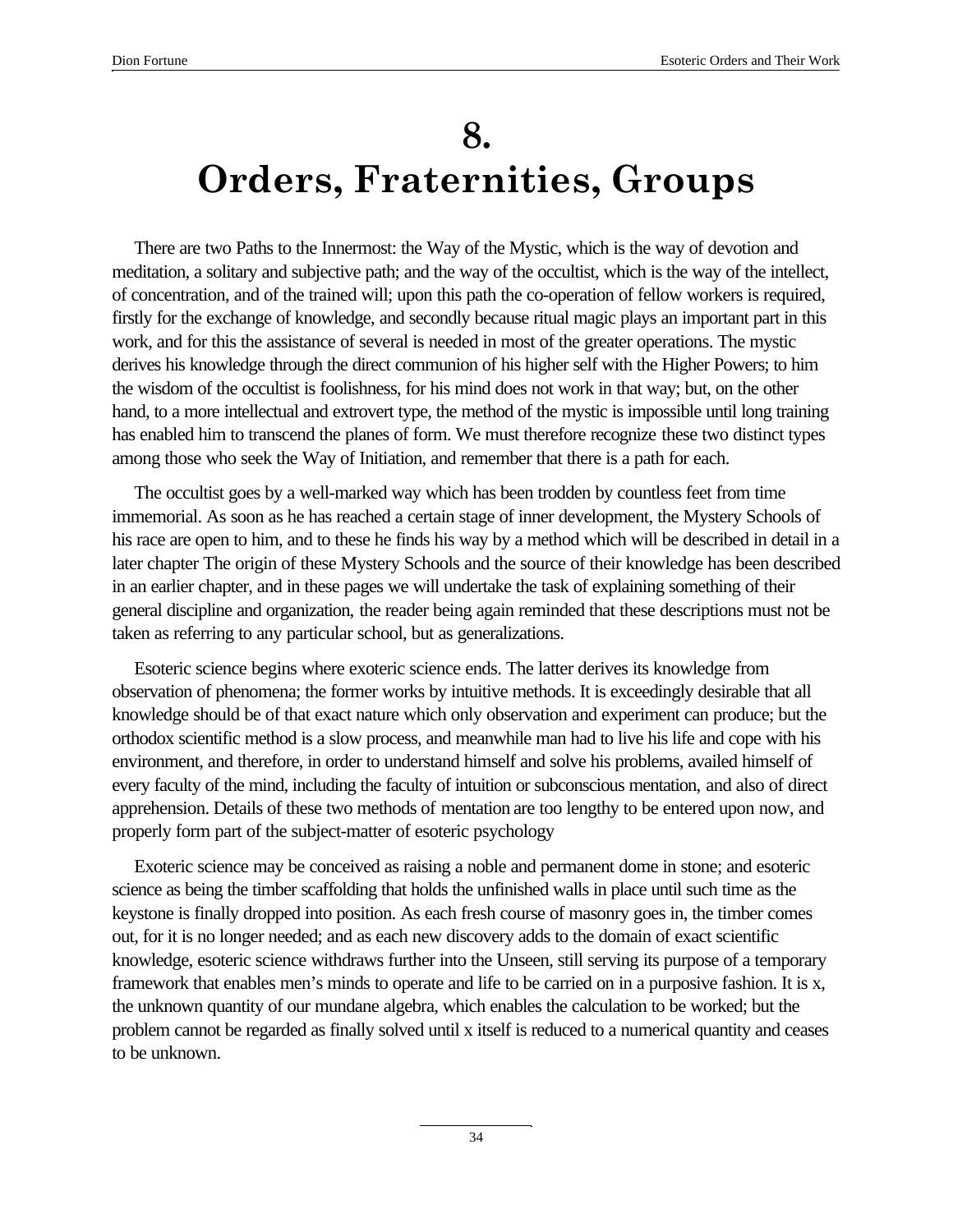The great esoteric Orders are in possession of detailed cosmogonies concerning the Unseen Worlds which press about that little of manifestation which is perceived by the five physical senses, and just as the telescope and microscope opened up to man's knowledge whole universes of new life which were imperceptible to the unaided senses, so do certain little-known powers of the mind, when these are developed, reveal plane beyond plane of existence unsuspected by the average man. The esoteric schools teach the use of these powers because they are to the occultist what the microscope is to the biologist, and by their use he is able to acquaint himself with those states of existence which elude the human mind in its present stage of development.

A System of Correspondences consists of a set of symbols which the concrete mind can apprehend and a knowledge of the association chains which connect them with each other; this knowledge is absolutely essential for occult development, and it is different for each of the great main divisions of mankind and of the earth's surface because local conditions vary, and upon its astral and mundane aspects the system has to be adapted to them, although in its higher aspects it is universal. For instance, many occult operations are best performed at a certain time; and time is different in different longitudes; therefore the operation which should be performed at a certain hour in London would have to be performed five hours later in New York; for it may not depend upon sun-time; but upon sidereal time; and that is constant for the whole globe; and the difference in sun-time between one part and another has to be allowed for. Likewise, in any process which has relation to magnetic currents and tides, these have to be calculated for the spot where the operation is to occur and cannot be set going at random. All these considerations will show that practical occultism is not a thing to be learnt out of books by the uninitiated. An Order knows the methods of raising and developing consciousness best suited to the land and race to which it belongs, and without such guidance a student of the Secret Science is at a grave disadvantage.

In order to avail oneself of the chart, however, it is necessary to have navigating instruments and understand their use, otherwise one might know where America was, but be quite ignorant of ones own whereabouts in relation to it. The instruments of the occultist are certain little-known faculties of the mind, trained and developed by certain definite processes. Not much can be said in these pages concerning the work of the Greater Mysteries which is carried on by the Orders, but enough has been said to make it clear that they possess the secret cosmogony and understand the methods of training the higher consciousness.

Before such a training can be undertaken, however, it is necessary that the lower consciousness and character should receive a thorough purification and discipline, so that foundations are laid deep and sure that will not shift or yield when the great superstructure of occult knowledge is raised upon them through the functioning of the higher mind. Unless this be done, disaster is very likely to occur; in fact, one might say that it is certain to occur. Many souls, of course, have received initiation in previous lives, and therefore soon recapitulate and recall their old knowledge when they come in touch with the Mysteries again, but even for these it is well to rub up their past memories and be sure that they have brought them through into waking consciousness in their entirety before undertaking the perilous task of occult development; but for the soul that is coming on to the Path for the first time, such a preliminary training is absolutely essential. A very large proportion of the disasters that occur in the pursuit of practical occultism are due to the neglect of the preliminary training so that the foundations could not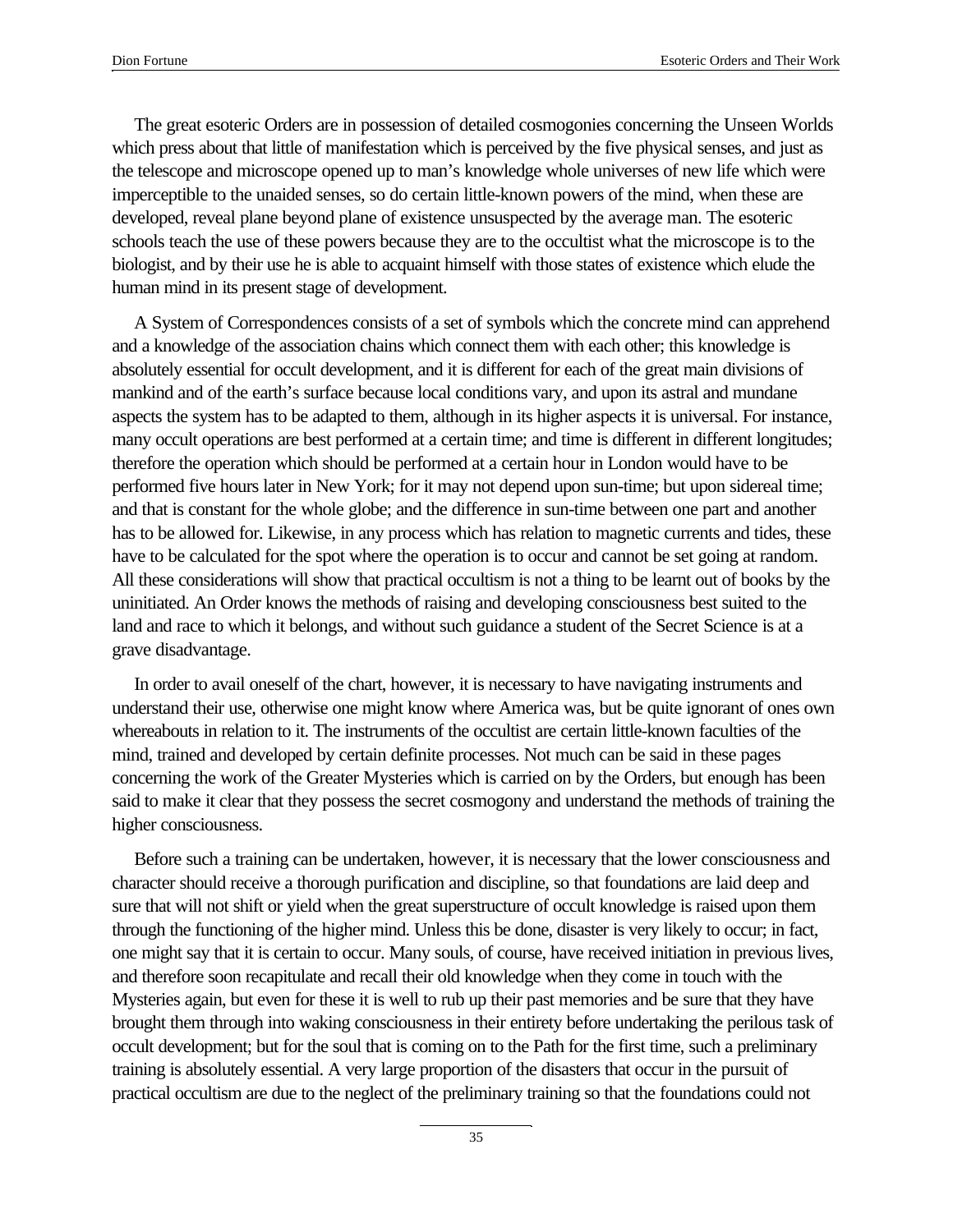carry the superstructure. An occult school is a gymnasium of the mind, and if a student attempts to do certain feats when he is untrained or out of condition, a serious accident may occur and he may be injured for life, whereas, when he is properly trained he can perform the same feat with perfect safety. The exercises that develop the higher consciousness have to be graduated just as carefully as those that develop the body, and ignorance or a faulty system produce just as bad results in the Lodge as in the gymnasium. It is a maxim among athletes that no man can train himself, and this is just as true among occultists, as a good many adventurous students have found to their cost. Occultism is a great adventure, and it is not without its risks, though, under proper conditions, these risks are such as a brave man may not consider himself unjustified in taking. It is not unlike mountaineering in this respect: there is always a certain element of danger, and that element may unexpectedly assume serious proportions which no man can foresee; but given good guides, good ropes, and a steady head, there is no reason why a man should not habituate himself to the heights by attempting the easier climbs, and finally be able to conquer the classic peaks of mountaineering. But the man who comes straight out of a London office, and without guides, maps, ropes, or anything but an out-of-date Baedeker, sets out to walk up the Matterhorn, would either get no further than the next village or come to an untimely end.

The preliminary training which fits a man for the heights of occult science is, or ought to be; given in that section of the Mysteries which is known as the Fraternities. It is the function of the Fraternities to train the personality of the pupil, and in the process to weed out those who are unfit for the heights in the present incarnation. No one need be ashamed, after having won into a Fraternity to be unable to go any further; we all have to spend several incarnations working in the Lesser Mysteries before we are ready for the Greater Mysteries, and although when one has succeeded in setting foot on the first rung of the ladder the way lies open to him, it must not be thought that it is possible to climb to the top of the ladder in a single incarnation. Those who make phenomenally rapid progress are recapitulating that which they have done in past lives, and those who make slow progress are working up the Mysteries for the first time; there is nothing to be ashamed of in this slow progress if one is honestly doing ones best, and the time is not wasted, but essential to the training; but one has to be very wary of attempting to travel at the pace that is only possible in a recapitulation, or disaster will ensue.

In a Fraternity the training of character is especially stressed, and the great lessons of brotherhood and selfless service have to be learned. The conscious mind has also to be got ready for its amalgamation with super-consciousness, and for this purpose it has to be equipped with the general theory of occult science. In the Lesser Mysteries, therefore, the aspirant trains his character as an athlete trains his body in order that it may be strengthened to stand the ordeal of the heights to which the Greater Mysteries will enable him to climb. He also seeks to equip his mind so that he may fully understand the teaching that will be conveyed to him when he enters the Greater Mysteries.

Much of the teaching received in the Lesser Mysteries is not now secret but is available in many modern publications; nevertheless, its concepts have to be thoroughly grasped before the student is a fit candidate for the Greater Mysteries, where its real significance is revealed. It is, however, in the character-training that the value of the Lesser Mysteries chiefly lies, and in the fact that the member of a Fraternity is under the influence of one or another of the great Orders; for a Fraternity, to be able to give a valid training, must be the pendant of one of the great initiation traditions, and unless an initiate of the Greater Mysteries occupy the East, its ceremonies will be invalid.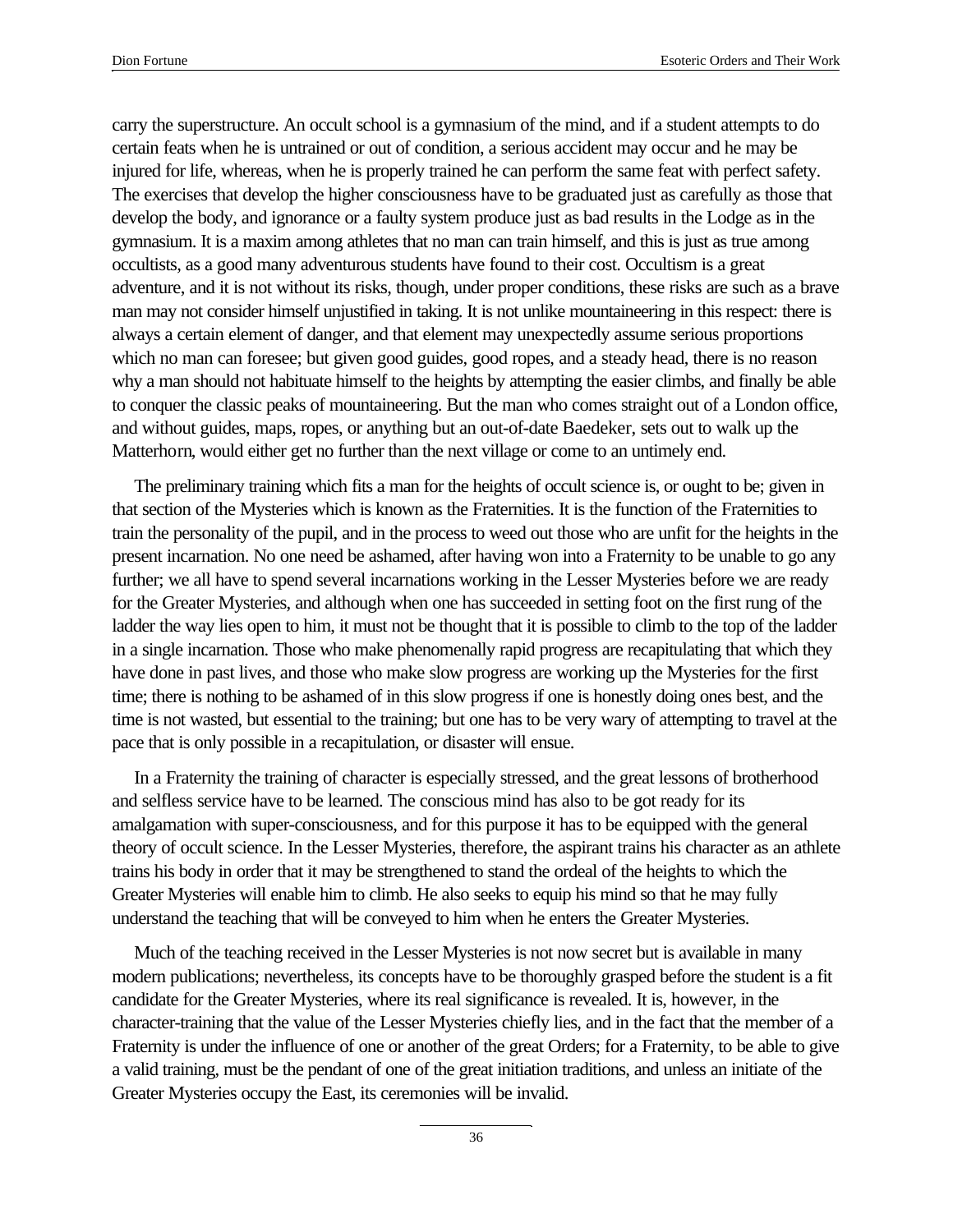Finally, we come to the consideration of the function of the group or society in the study of the Sacred Science. Such groups are innumerable at the present time, and may either represent the door ajar or be a snare and a delusion, or even something worse. The methods of discriminating between the worthy and the unworthy are given in detail in a later chapter

A group or society is nothing more than a study circle unless its leader is an initiate of the Mysteries, for a group should be the pendant of a Fraternity, just as a Fraternity is the pendant of an Order. Initiates of the Mysteries who have arrived at a certain degree are permitted to work openly in the world, teaching the elements of occult science to all who will listen, but no more than the elements can be given out thus freely for reasons that have already been considered. Such a lecturer or writer does little more than act as a signpost; he says to his students, 'If you follow the line of preparation which I indicate, you will be able to qualify for occult training'. This, also, is all that the propaganda societies are able to do in their public lectures, but it goes without saying that it is an absolutely necessary task and must be done by somebody, and the initiates of the Mysteries are required to serve their time in this work.

If the leader of a group or the president of a society be indeed an initiate of the Mysteries, he will pass his students on to an inner school where they will receive further training and thus he will be able to set their feet upon the path; but if he be not himself a regular initiate, in touch with one of the great systems, he will have nothing to offer his students beyond the resources of his own intellect, and that is a fountain which the more advanced among them will soon drink dry.

The groups and societies should be looked upon as the outposts of the Mysteries, and it is the aim of every true teacher to pass his pupils through his hands as speedily as may be and send them on to the Order where he himself received his training. The quicker he can bring them to the state of development required for admission to the Mysteries the greater his skill as a teacher. The man who is an initiate of one of the great Mystery Schools never fears to let his pupils outdistance him, because he knows that it stands him in good stead with his superiors if he is constantly sending up to them aspirants who 'make good'. He therefore never tries to hold back a promising pupil, because he has no need to fear that pupil, if allowed to penetrate into the Mysteries, would spy out the nakedness of the land; he will rather bring back a report of its exceeding richness, and thereby confirm the statements of his teacher and spur his fellow-pupils to yet greater eagerness.

Never trust the occultist who tells you that he is the head of a tradition, because if he were, in the first place, he would not tell the fact to the uninitiated, and in the second place he would in all probability be living in great seclusion and inaccessible to all but his immediate subordinates. If a man is a great artist he does not need to inform us of the fact; we shall know him by his pictures that are hung in the galleries of the nation, and we shall, moreover, find that he guards himself from casual acquaintances because of the inroads on his time to which his fame renders him liable. The more eminent a person, the harder he is to approach, not out of of any spirit of pride and exclusiveness, but because so many people want to see him that discrimination has to be used in admitting them.

So it is with the occultist—the great ones are not easy to find, and the ones that are accessible are either among the smaller fry, or are Guides to bring the seeker to the Mystery School where they themselves received their training. The genuine occultist does not make his secrets up out of his head,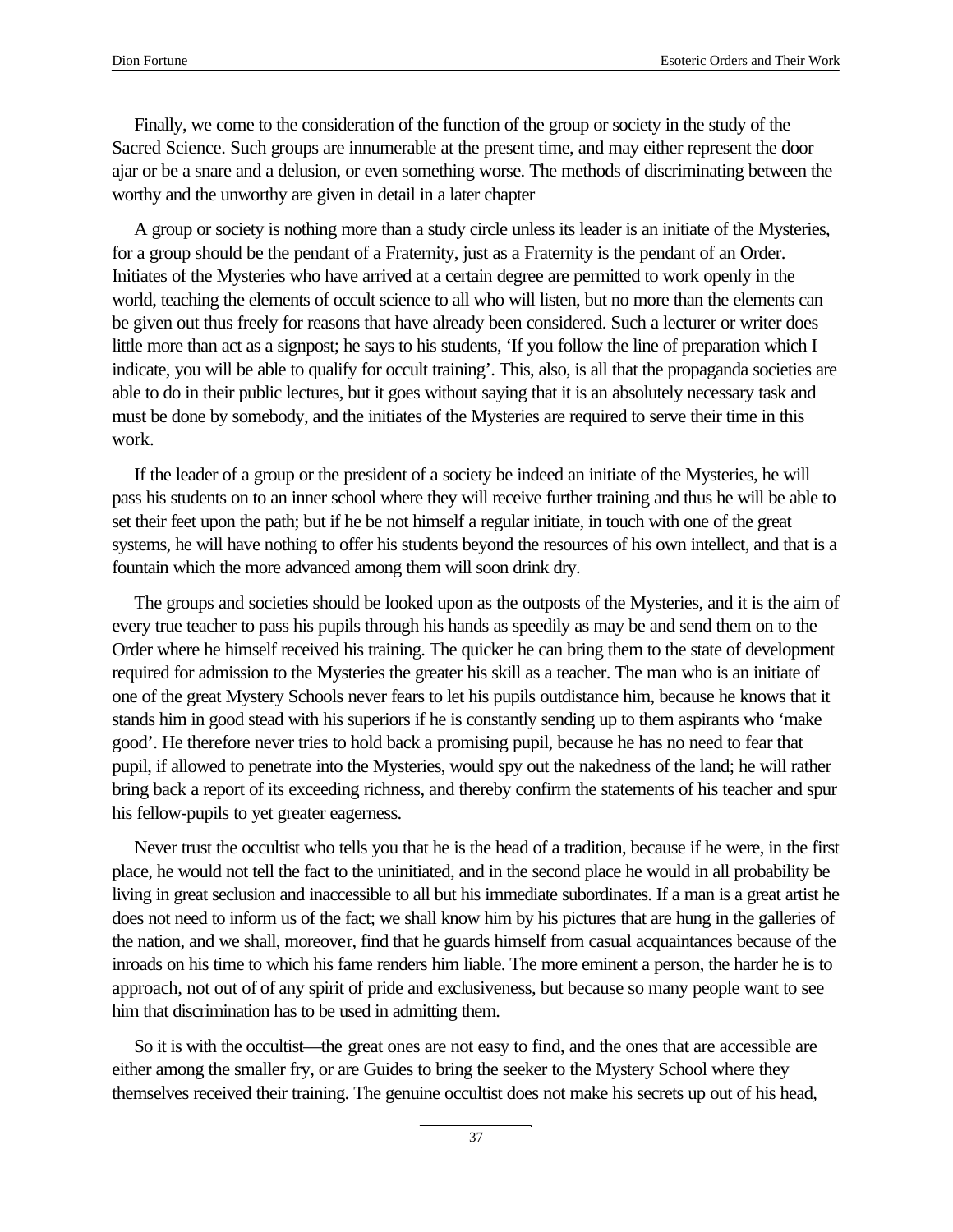but receives them as a great and sacred responsibility, given to him by men who themselves have received them from their predecessors; and so the torch of occult knowledge is handed on down the generations.

This, then, is the organization of the occult schools: first, the groups that gather about initiates of the Lesser Mysteries; then the Fraternity that is a pendant of the Greater Mysteries; and finally the Greater Mysteries, the Order itself, wherein the real occult work begins. It is up this ladder that the aspirant climbs towards the light, and his progress depends on none but himself, for even the Order upon this earth is but the gateway that leads into the Unseen; it is from the Great Initiator alone that he can take his initiation, and that initiation is not given in the flesh or by the flesh. Groups, Orders and Fraternities work in symbols, and in them he sees as in a glass darkly; but it is their function to help him to develop super-consciousness, and when he has achieved it he shall see face to face and know even as he is known.

It must again be emphasized that the study of occultism is only a means to an end, and that end is the Way of Divine Union. Some there are who can take that journey direct, but others have to proceed by stages through the planes of form, of which the mental plane is not the least, and for them the mind has to be trained and raised and taught to function under new forms that shall more nearly approximate to the spiritual actuality. But let it never be forgotten that all forms but obscure the light, and we only know them by the shadows they throw upon a lower plane. The aspirant should use the symbols of occultism to train consciousness, not to furnish it, and it should be his aim to cast them aside at the earliest possible moment that pure consciousness can dawn upon him.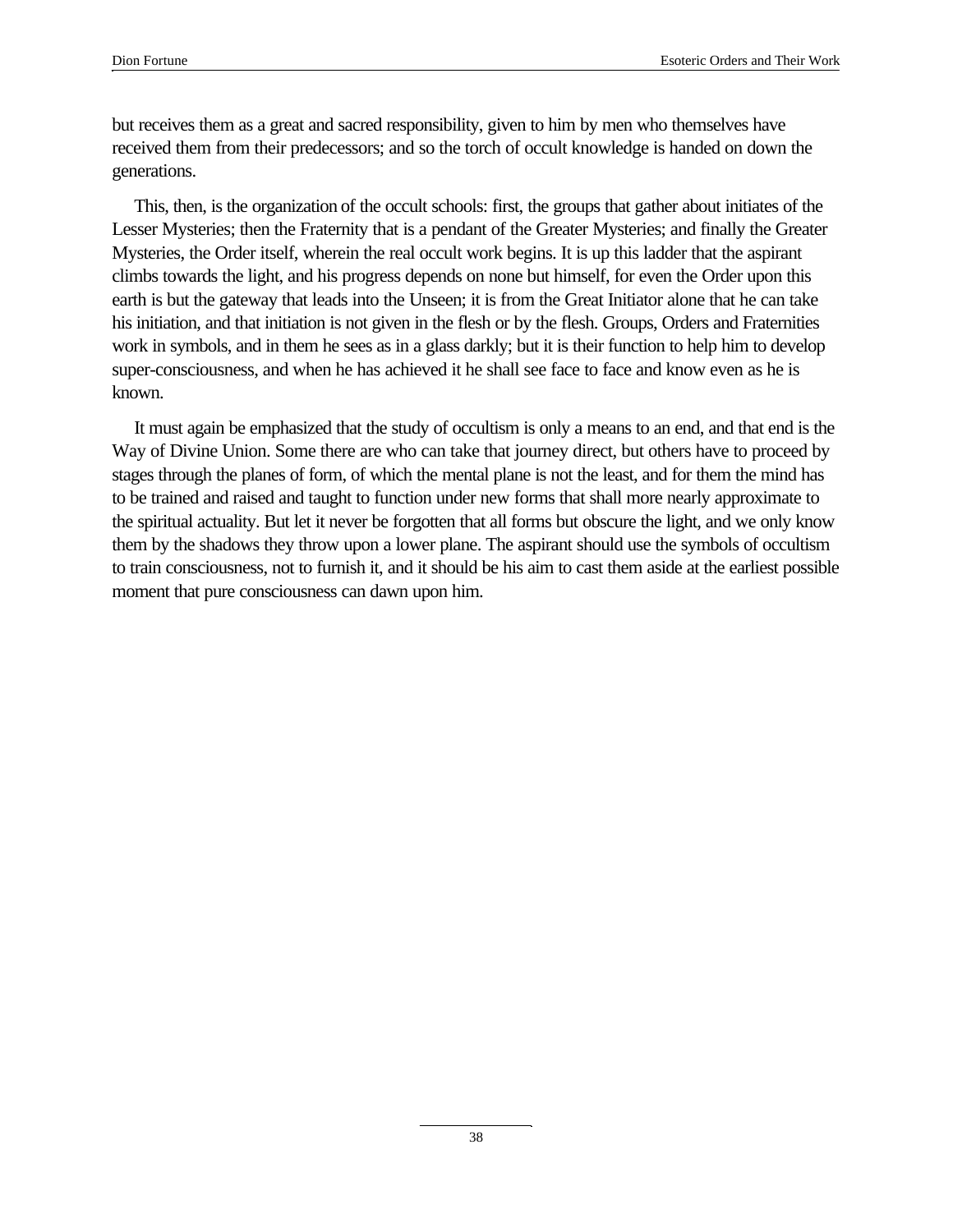#### **9. The Use and Power of Ritual**

The Inner Light alone can bring a man to the Great Light; but this is a supreme achievement, and to correlate such an experience with normal consciousness, so that it shall not pass like a flash of lightning, it is necessary that consciousness should be prepared for its reception. When it be remembered that each object upon the plane of physical form has within it substance of each of the other six planes of manifestation, and each aspect of substance is shaped into a form according to the laws and types of its own plane, it will be seen that every material object has analogies upon every plane of the manifested universe. It is by the use of these analogies that systems of symbolism are built up.

If those who have knowledge of the Divine Light in any of its aspects wish to assist a neophyte to obtain a conscious realization of the nature of that Light, they have to supply him with a chain of associated ideas, a veritable Jacob's ladder, leading right up the planes with an accurate correlation upon each. Not every object which may be chosen at random according to superficial resemblance to the thing intended to symbolize can do this, and only those who themselves can lift consciousness plane by plane are competent to work out a system of symbology, and of such, those who can pass through the seven planes are very rare; therefore it is that initiators of a lesser calibre are content to rely upon the symbolism of the Manus of their race even if they themselves are unable to interpret its higher aspects, because they know that their pupil, when he achieves to the plane on which he is entitled to receive any degree of initiation, will be able, having once been shown the mundane symbol, to make that interpretation for himself. It is therefore of great value to have access to the ancient rituals which the Great Ones of the past designed, Manu, Saviour and Master, working each in His degree.

Every object in a Lodge should be a symbolic representation of the different aspects of force functioning upon the plane to which it is intended to raise the consciousness of the candidate. Nothing should be omitted, and nothing extraneous included. The creation in consciousness of an image of the symbol forms a point of contact with the force it is intended to represent. Form, colour, movement, sound, and incense make their appeal to the gates of the physical senses, each of which is an analogue of the subtle senses, and thus the symbolic image is built up which, provided that conditions are right, will be translated into experience by the subtle body upon which it is designed to act.

It has been well and truly said that in the exoteric church the ceremony is performed by one person for the benefit of the congregation; but in the Lodge the ceremony is performed by the congregation for the benefit of one person. The candidate is the principal actor in a mystery play wherein he passes in symbolic action through certain experiences of the soul in its passage from darkness to light. It is intended thereby to recall to memory experiences through which the soul has passed in ultra-consciousness, and unless the initiator has this basis of subconscious achievement to work upon, initiation is a meaningless ceremony to the candidate. Each degree of initiation marks the completion, not the commencement, of a stage on the Path. Let it be clearly understood that ritual initiation in the Lesser Mysteries bestows nothing it merely renders available that which has been attained in ultra-consciouness. The real initiation is a spiritual experience. To pass through the symbolic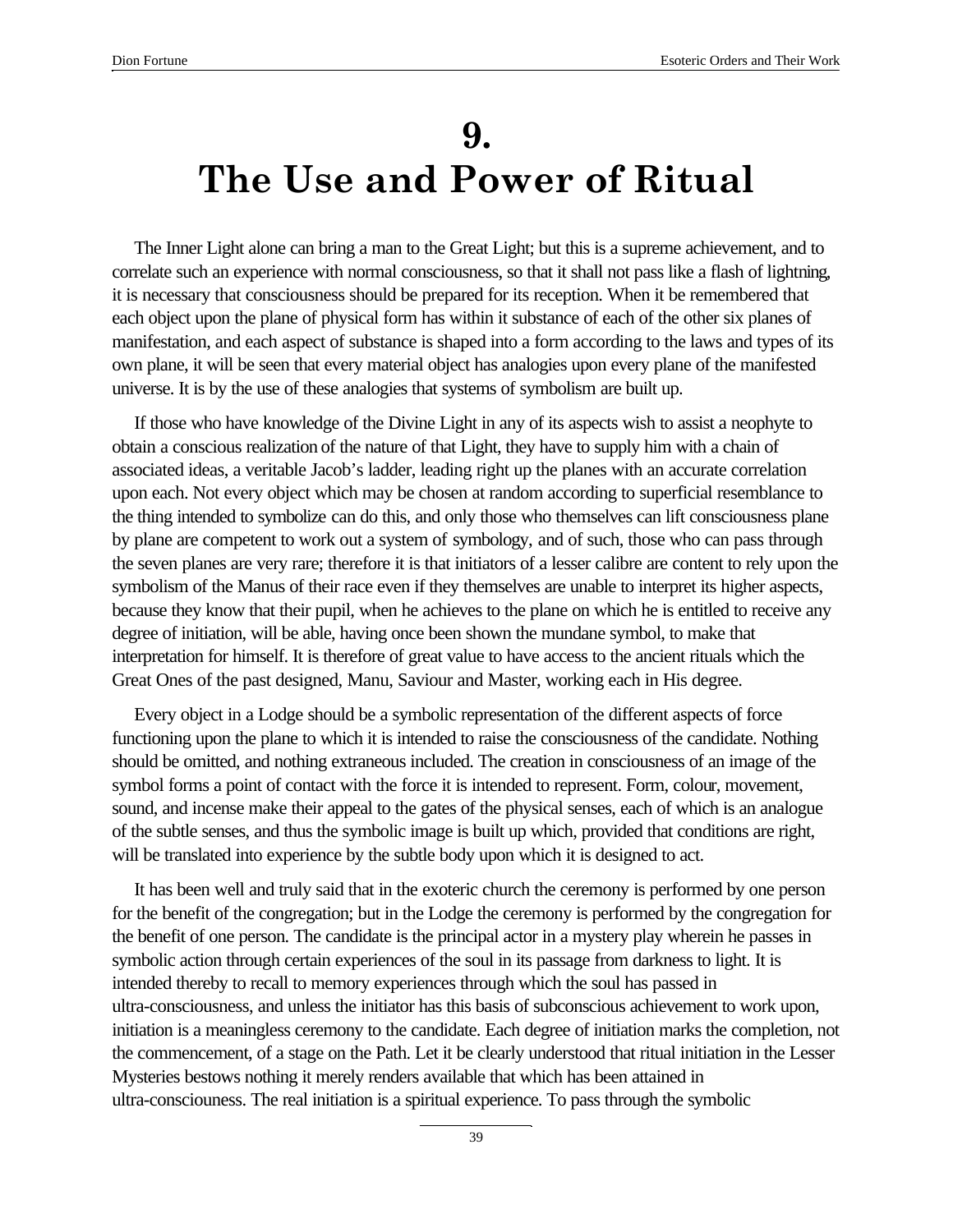representation of death and resurrection can mean nothing to a candidate in whom desire is not dead and spiritual consciousness has not arisen.

It is recorded of the ancient Mysteries that the candidate for initiation into the different Fraternities was usually made to act out the life-story of the original Hierophant, the Divine Man whose history formed the basis of the symbolism of the ceremonies. He took the leading part in a mystery play in which the other parts were played by the Lodge officers. The Divine Man was the archetype or ideal which was to be held in consciousness by the neophyte; and each officer of the Lodge represented a force which played upon the Divine Man in the course of his evolution. An officer who rightly understood his function would dwell upon the force which should act through his office till his personality became so saturated with it that he radiated its influence upon the candidate he was helping to initiate. The united action of all the officers builds a group-mind which is capable of transmitting and focussing potencies of a much more massive or cosmic type than could be transmitted through the channel of a single consciousness.

Colour and sound play important parts in the operation of transmuting the forces of one plane into their correspondences on a lower and denser level. Their influence has its basis in the principles of the law of the Ratio of Vibration; this can be best explained by analogy. It is well known that many people associate colours with certain musical tones; it is also a proven fact that if sand be scattered on a disc and a violin bow drawn across its edge, causing it to vibrate, the sand will assume regular patterns consisting of geometrical forms; sound is a vibration of the air, of which the number of vibrations per second of any given note can be ascertained; light is a vibration of the ether of which the number of vibrations per second of any given colour can also be ascertained, and it will be found that there is a mathematical relationship between the air-vibration of a sound and the ether-vibration of the colour which it evokes in the consciousness of certain people of the more sensitive type; the latter will be a multiple of the former. Upon the subtler planes are many different types of force, each with its own vibration-rhythm; if the rate of that rhythm can be discovered, and either its root or prime factors be ascertained, and sounds be formulated which have the vibration-rate of the several factors, and these be enunciated in sequence, they will evoke the complementary vibration in the subtle body which corresponds to the plane of the potency it is intended to evoke, just as the musical tone causes the colour to which it bears a ratio to rise in consciousness. This is the rationale of the use of Sacred Names and Words of Power.

And likewise with geometrical forms: certain composite influences have their correspondences in the intersecting lines of force which give rise to the regular figures of the sand patterns; upon a similar principle are constructed the Sacred Symbols which represent lines of force in the Unseen.

All these influences are employed to construct a great thought-form in the group-mind of the Lodge; and into this thought-form are poured the potencies evoked by the Names of Power used in the initiatory work, and these influences are focussed upon the candidate while he is in a state of exalted consciousness. This is the rationale of initiation.

The candidate, while acting out the ritual with his physical body, should remember that he himself is but a symbol of the Divine Man he is made to represent, and he should follow out in consciousness the processes of the soul that are being enacted on the subtle planes.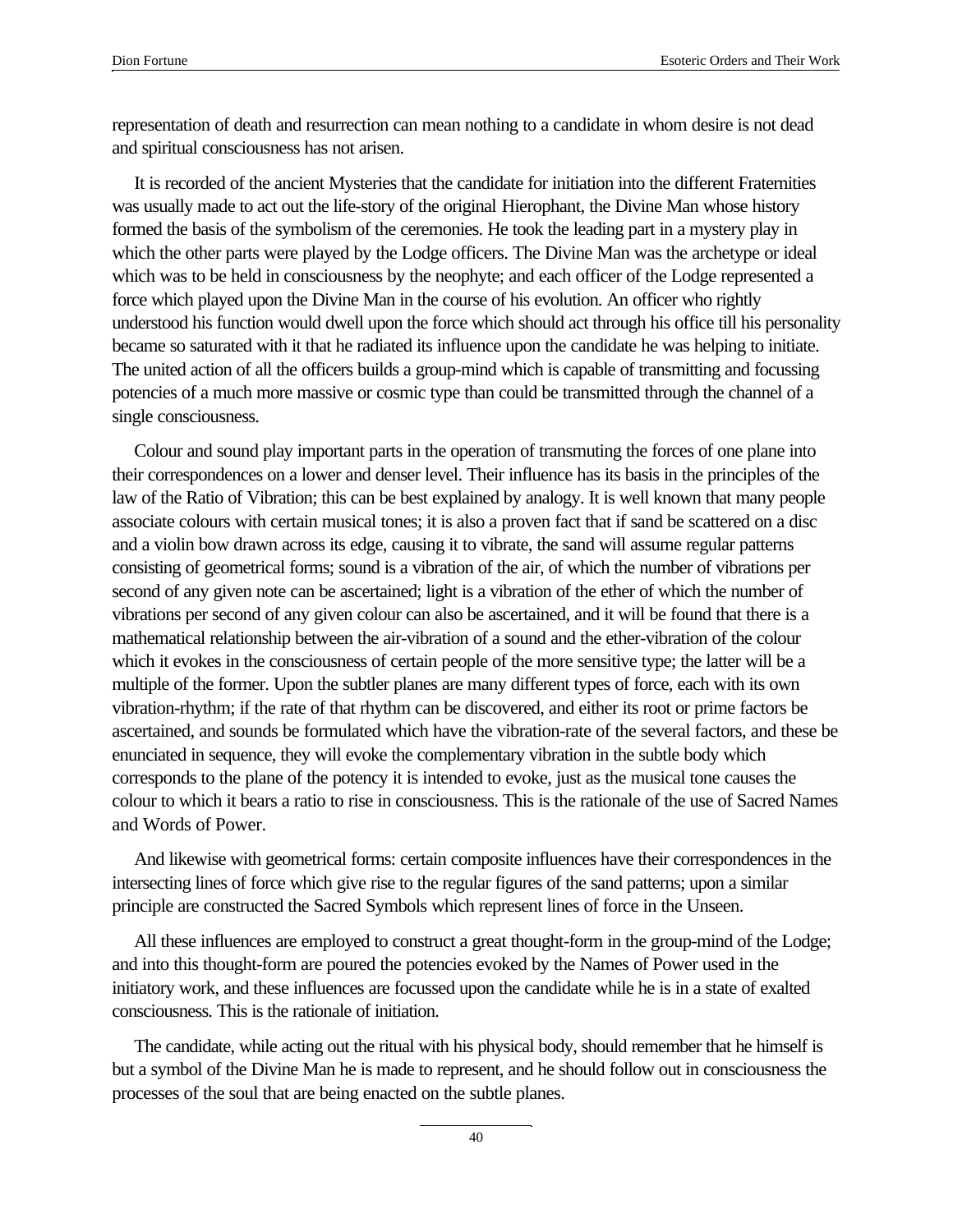# **10. Secrecy and Obedience**

Those without the gate frequently question the wisdom and right of the occultist to guard his knowledge by the imposition of oaths of secrecy We are so accustomed to see the scientist give his beneficent discoveries freely to all mankind that we feel that humanity is wronged and defrauded if any knowledge be kept secret by its discoverers and not at once made available for all who desire to share in it.

The knowledge is reserved in order that humanity may be protected from its abuse in the hands of the unscrupulous.

The initiate of the Right-hand Path uses every endeavour to ensure that the Secret Science shall be taught to worthy pupils and to these alone.

No initiate of the Right-hand Path would ever withhold knowledge from anyone who was worthy to receive it; rather does he desire to come bringing with him his sheaves when called to enter the Great White Lodge; he seeks earnestly for pupils whom he can train to assist him in his work, for without such assistance many tasks are impossible to him. But, on the other hand, he dare not, for his own protection if for no worthier motive, accept as a pupil anyone likely to abuse that knowledge or betray that trust. For this reason he subjects his pupils to tests and only admits them gradually to the knowledge he holds so that, should they, under the stress of occult training reveal unsuspected flaws of character, they may be rejected before they have gone far enough to be dangerous. The critic of the Adepts would form a truer opinion of their attitude if he did not look upon them as guardians of a treasure, grudgingly doling it out to applicants whose rights it was impossible to ignore or defy, but rather as trainers of racehorses, patiently trying beast after beast in the hope that one may ultimately be found that will win the Grand National. The Adept who accepts an unsuitable pupil is guilty of cruelty just as much as the rider who sends a horse at a fence it cannot take.

Regarding obedience, it is quite true that, for initiation, the pupil must offer unreserved dedication to his Master, but he should allow no one to interpret for him the terms of that dedication; his own Higher Self should be the sole judge. The true initiator will help him to find his Master, but should never for one single moment stand between him and that Master, and if such an attempt is made the pupil is counselled to brush it peremptorily aside. True, an occultist of a higher degree may bring through to him a message or instruction from his Master, but he should never regard it as authoritative unless it 'causes his heart to burn within him', unless there is that response of intuition which makes it valid for him.

Supposing for instance, an Adept should say to a neophyte that the Master has given such-and-such an instruction to him, and the neophyte replies, 'That does not seem right to me', who is to be the judge? Most unquestionably the neophyte, for it is better for his advancement that he should err as a man than be thrust forward as a slave; he will learn more from an honest mistake than from an unintelligent reliance on the judgment of another. Rashness and overweening self-confidence will no doubt receive their rebuke, but the man who has the courage of his convictions is more likely to win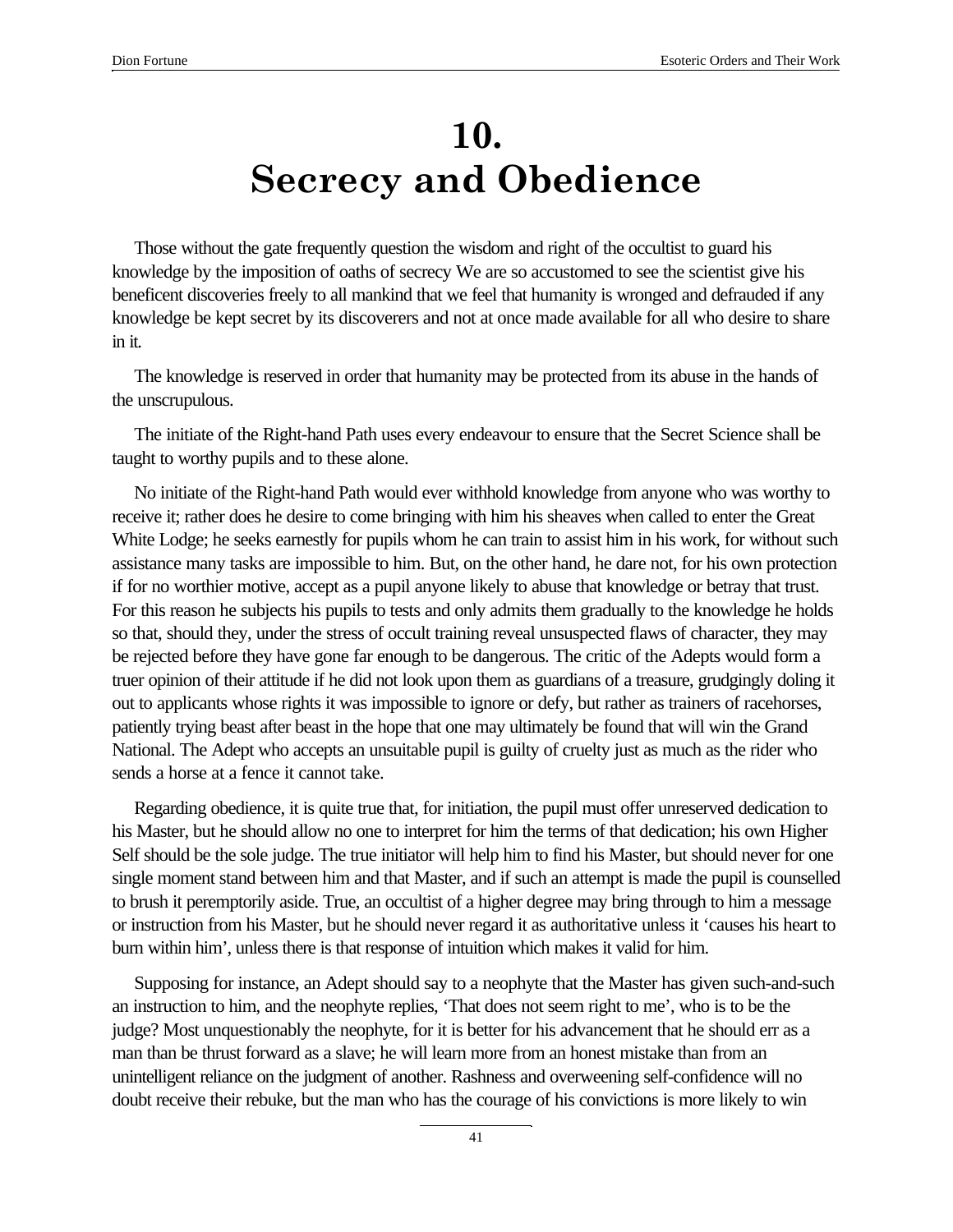through to initiation than the one who is content to let someone else do his thinking for him. Advice is one thing and commands are another. Advice is given in order that it may enlighten the understanding and is only to be followed after mature consideration; a man of a Western race will generally reply that it is incompatible with his manhood to take orders in questions of conscience from a fallible fellow-creature. It is a bold man who will assume the responsibility of guiding another soul blindfold between Heaven and Hell.

The true trainer of souls knows that it serves no useful purpose to require an oath, for unless he is prepared to carry his pupils bodily into the Kingdom of Heaven he must teach them to walk upon their own feet, and he can never do that as long as he keeps them in the splints of an oath. And indeed, were he so to carry them, it is very doubtful if Heaven would have them, for initiation requires great qualities of character, and these cannot be learnt save in freedom. The Mysteries always demand of a man that he shall be free as well as of good repute, and this is not a mere form of words retained from ancient times, for if a man is of such a nature that he passes readily under the domination of a fellow-being without instinctively resenting the process, he will be very liable to pass under the domination of beings who are not his fellows and fall a victim to obsession.

What is required of the neophyte is not a blind obedience but an intelligent comprehension of principles. His teacher demands of him that he shall have reached such a degree of self-discipline that, when a principle is explained to him, he will immediately be able to put into practice without the bray of Brother Ass becoming unduly loud. The tests of occultism are based partly on the intelligent application of principles to circumstances and partly on character and stamina, and a capacity for blind obedience is not going to take an aspirant through these tests.

If the light that is in him be so dim that he cannot understand the principles involved, he should not be placed in the position of having to deal with problems beyond his powers. Would you make a child in the kindergarten swear loyalty to Euclid and obedience to his principles? When he understands the propositions of Euclid he will see that they are self-evident. And so it is with occult principles: they are natural laws, not arbitrary enactments, and to argue with them is like flogging a dead donkey. If would-be teachers of occult science would realize that their position is as impregnable as that of an astronomer, and that they can safely leave a recalcitrant pupil to be dealt with by the laws he defies, there would be much less talk of schism and rebellion in occult schools. In these matters no man has any need to take the law into his own hands, whether he be pupil or initiator. Supposing the pupil of an astronomer threatened to jump off the earth, would his teacher lock him up in order to save his life? Supposing he threatened to do an injury to the moon, would he make him swear a solemn oath to refrain? The Masters can take care of themselves, and if we persist in poking sticks into the cosmic wheels, it is we who get a broken wrist and no thanks for our pains.

If a teacher bases his teaching upon spiritual principles, he can safely leave his pupils to these principles, whether for reward or punishment. The man who takes his stand upon such principles is in an impregnable position and nothing can dislodge him. Even if he be a neophyte groping in darkness, spiritual principle is the thread that will take him through the labyrinth; if he releases his hold upon it he is lost; if he maintains it he can be his own initiator.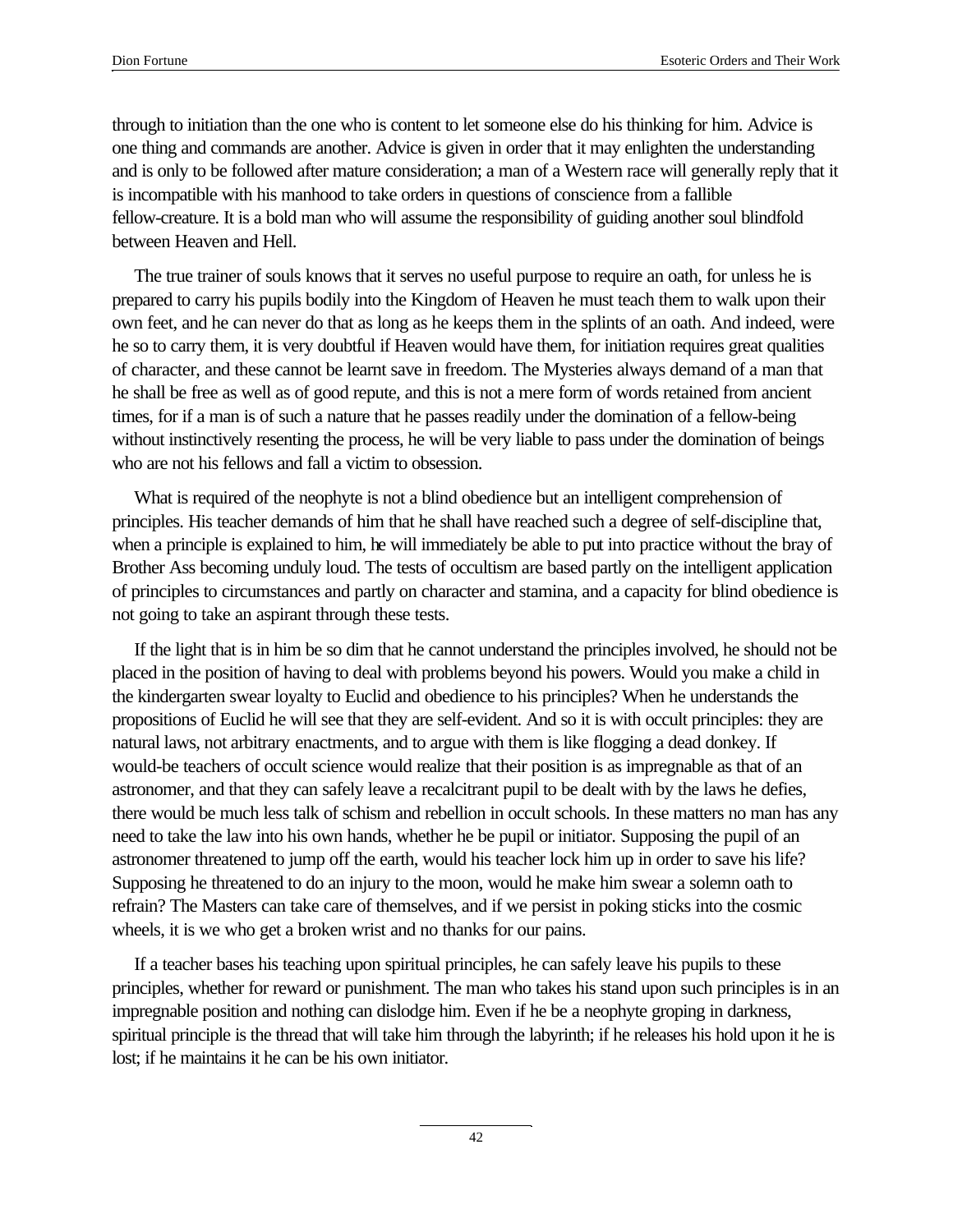'Thou shalt love the Lord thy God with all thy heart and with all thy soul and with all thy strength', and '*Him only* shalt thou serve'; the function of teacher, intiator, fraternity, or order, is to bring you to God, not to take the place of God and demand your loyalty. 'Only follow me so far as I follow the Masters', said H. P B., and she spoke as a true initiator. All white occultists tell you never to surrender your will; they should also tell you never to surrender your judgment. The teacher who asks you to follow blindly is no more training you than a mathematician who uses the same method. If a suggestion does not appeal to your reason and conscience, reject it. Those who climb high are subject to great temptations, and we never know when the vertigo of the heights may seize even the greatest; there are matters in which onlookers often see most of the game, and the wayfaring man, though a fool, may sometimes form a clearer judgment than those whose eyes are blinded by too much light.

Questions of principle have nothing to do with the intellect, they concern character; and however little you may know of occultism, you are competent to decide a question of principle by the guidance of your conscience, which, for you, is the voice of the Master.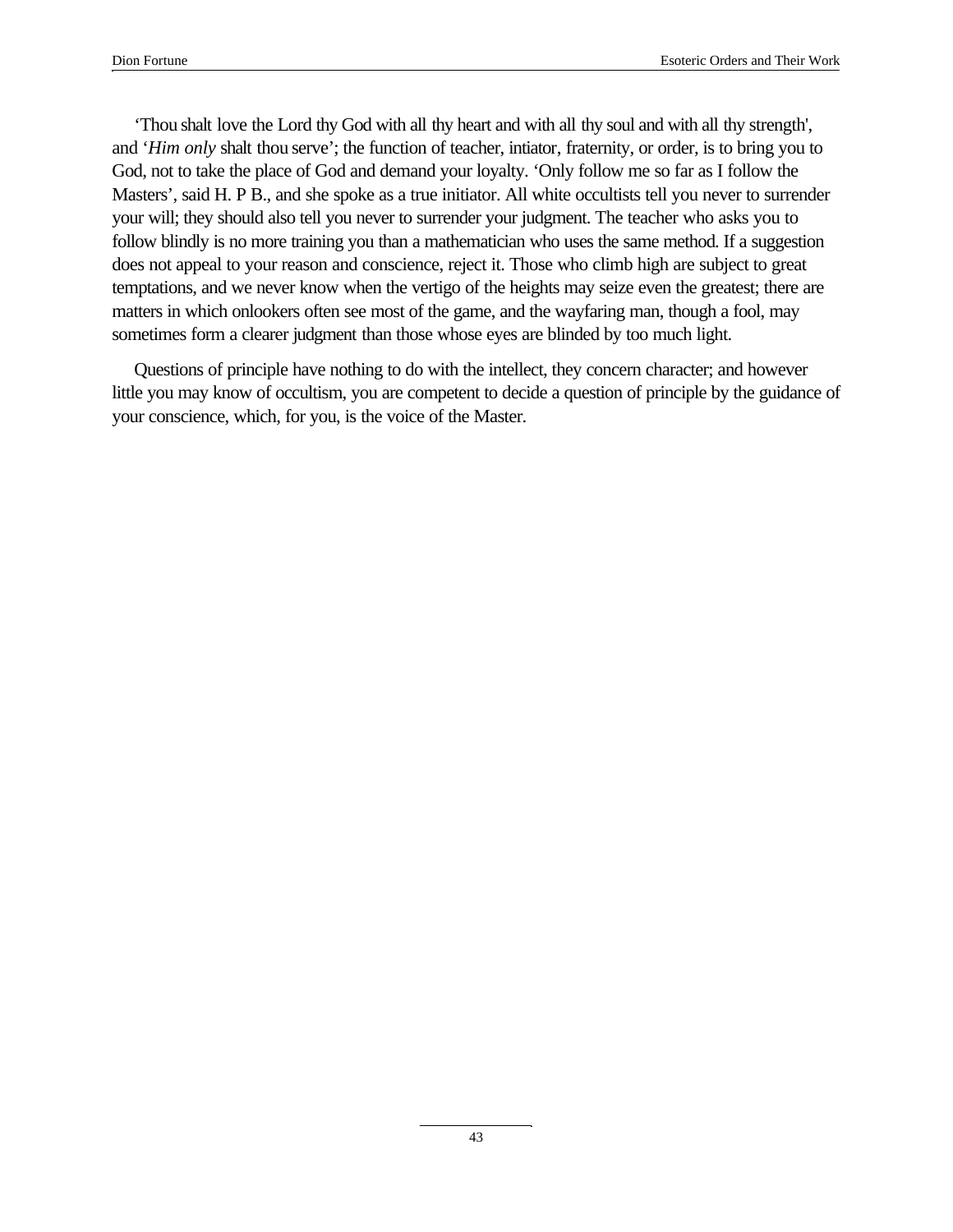# **11. The Right and Left-Hand Paths**

The distinction between White and Black occultism is not as easy to draw as the naïve and inexperienced would like to believe. In order to understand it, it is necessary to define the esoteric concept of evil.

If we compare the teaching of the Old and New Testament we shall find that under the Old Dispensation life was regulated by innumerable minutely detailed regulations which told a man exactly what to do in any given circumstances. These regulations, being detailed and precise, were inelastic, and, as conditions of social life changed, became inapplicable; they gave no instructions concerning matters that greatly needed regulation, and obsolete laws remained irksome and needless restrictions. For the interpretation and application of the Mosaic Law were developed hosts of scribes and commentators who by the exercise of great ingenuity and much stretching of the meaning of words, succeeded in maintaining them as a more or less workable system. When the Master Jesus came, however, He said: 'Behold a new commandment give I unto you: and in some two dozen words He gave the principles underlying the Law and the Prophets. He said: 'Thou shalt love the Lord thy God with all thy heart and with all thy soul and with all thy mind and with all thy strength. . . and thy neighbour as thyself.'—This is a comprehensive statement which sophistry cannot elude and which can serve as a guide in all imaginable circumstances. It is a measuring-rod which, upon whatever plane we may be functioning will always give true measure. We can apply it to our dealings with elementals as well as men, with the loftiest intelligences and the most debased of evil spirits. It is a rule of conduct which never fails us.

In estimating external conditions, however, we need some further guidance, and herein it is impossible to apply a standard ruling; a thing which may be right under one circumstance may be wrong under another; a thing which may be right for one person may be wrong for another; there is no Levitical Code which can be applied to the infinite variety of the problems on the Path.

The initiate takes as standard, not an ethical foot-rule, but movement and direction. He measures all things against the current of evolution. He asks of any given action or set of circumstances: Is it moving in the same direction as evolution, and is its pace faster or slower than the normal tide? And he will judge relative rightness or wrongness by the answers to these two questions.

For instance, he might consider the work and teachings of some narrow and bigoted sect, and ask himself: Can I condemn these people who are so obviously full of good intentions? And if he saw that they darkened the human spirit and prevented it from reaching the stature of manhood which it normally attains, he would judge that sect to be moving at a slower pace than the current of evolution, even though going in the same direction, and therefore not to be beneficial to man or God.

Or again, he might study some unorthodox teaching on morality, and, wanting to discover its trend, view it in the light of biology, and find it to be a deviation from the line by which life has come; he would then declare that, although it might be progressing at a greater speed and producing changes more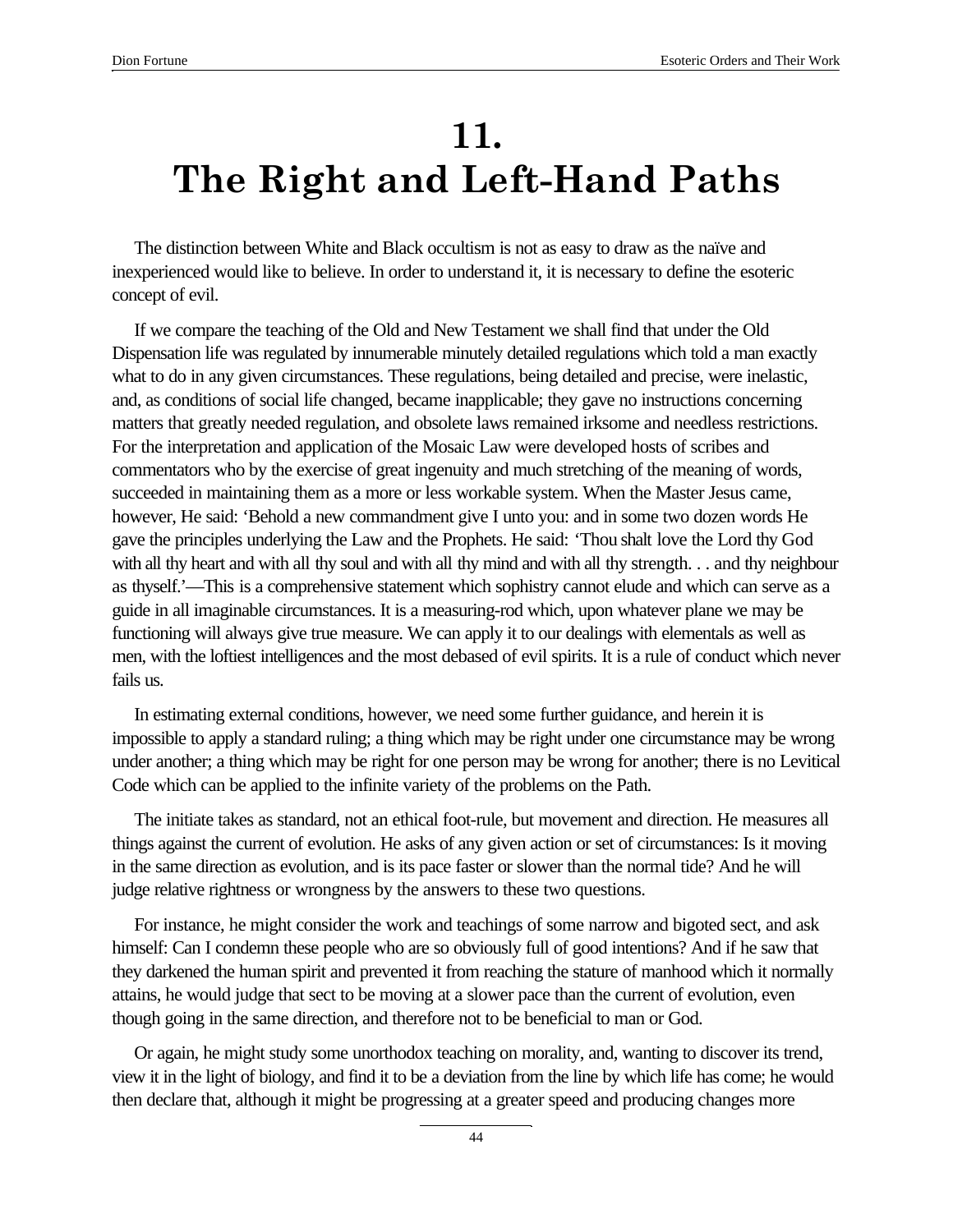rapidly than the slow amelioration of human conscience, yet it was not moving towards the goal of Divine Union, but diverging at a greater or lesser angle from the path of normal advance as determined by prolonging the line by which the race has come. He would then condemn it as out of alignment with evolution.

Or, finally, he might find that different standards prevailed in societies and among men of different states of development. If he were to assess them justly he would have to take into consideration the step of the evolutionary ladder upon which they stood, for principles have to be applied differently at different stages of development, although themselves unchanging. For instance, every primitive man has to be a warrior and a hunter if he is to do his duty to society, but if the predatory impulses persist in civilized society they lead to crime; it was noticeable how many habitual criminals distinguished themselves in the war, and the remarkable freedom from crime that prevailed while that outlet was available for the adventurous impulses of the race. The professional criminal is by no manner of means invariably a man of ugly temperament or nasty disposition; he will frequently have heroic virtues. Often he is a man whom civilization has not suited and who is in rebellion against the cramping conditions of modern life. Had he been the citizen of a frontier colony he might have made good and achieved distinction. He is evil because he is out of date. The impulses which actuate him have ceased to serve a social purpose. He is atavistic, a 'throwback' to primitive conditions.

These principles enable us to estimate the Right- and Left-hand Paths and Black and White Occultism. The Right-hand Path is that which prolongs the line of evolution and leads by the most direct route to its goal; it is the shortest route between the stage at which a man has arrived when he hears the Call, and Divine Union. It will therefore be seen that no one particular route can be laid down as the true Path or system by which every man must come. 'The ways to God are as many as the breaths of the sons of men.' It is the directness or indirectness of the route that counts.

And again, with regard to Black Occultism, it is impossible to label any operation as at all times and under all circumstances definitely Black or definitely White; all we can say is, that under certain circumstances it is black or white. Dirt has been defined as misplaced matter, and evil can be defined as misplaced force. Force can be misplaced in time or in space. A thing may be right at one time which is wrong at another. Black Occultism, then, may be defined as misplaced force or out-of-date methods.

The question of out-of-date initiatory methods has been dealt with in an earlier chapter, but we must now take up the question again from the standpoint of the actual training of an aspirant as given in an occult school. Let the aspirant picture himself as standing at the lowest point of an ellipse whose highest point is God; on his left stretches up the path by which he has descended into matter; on his right stretches up the path by which he will return to Spirit. Should he turn and retrace his steps along the path by which he has come, he would be treading the Left-hand Path; should he press on by the path which evolution will ultimately follow, he would be following the Right-hand Path. By either route he can rise upon the planes, and if he has achieved mastery of a plane by the Right-hand Path, he will be Master of both its aspects, primitive and evolved; he will, however, have to be careful to keep both its aspects in their right places, but they will not be forbidden to him any longer.

Let us try to make this clear by an example. Supposing without initiation he tried to penetrate into the higher consciousness with the help of drugs; their action would be to put in abeyance the higher faculties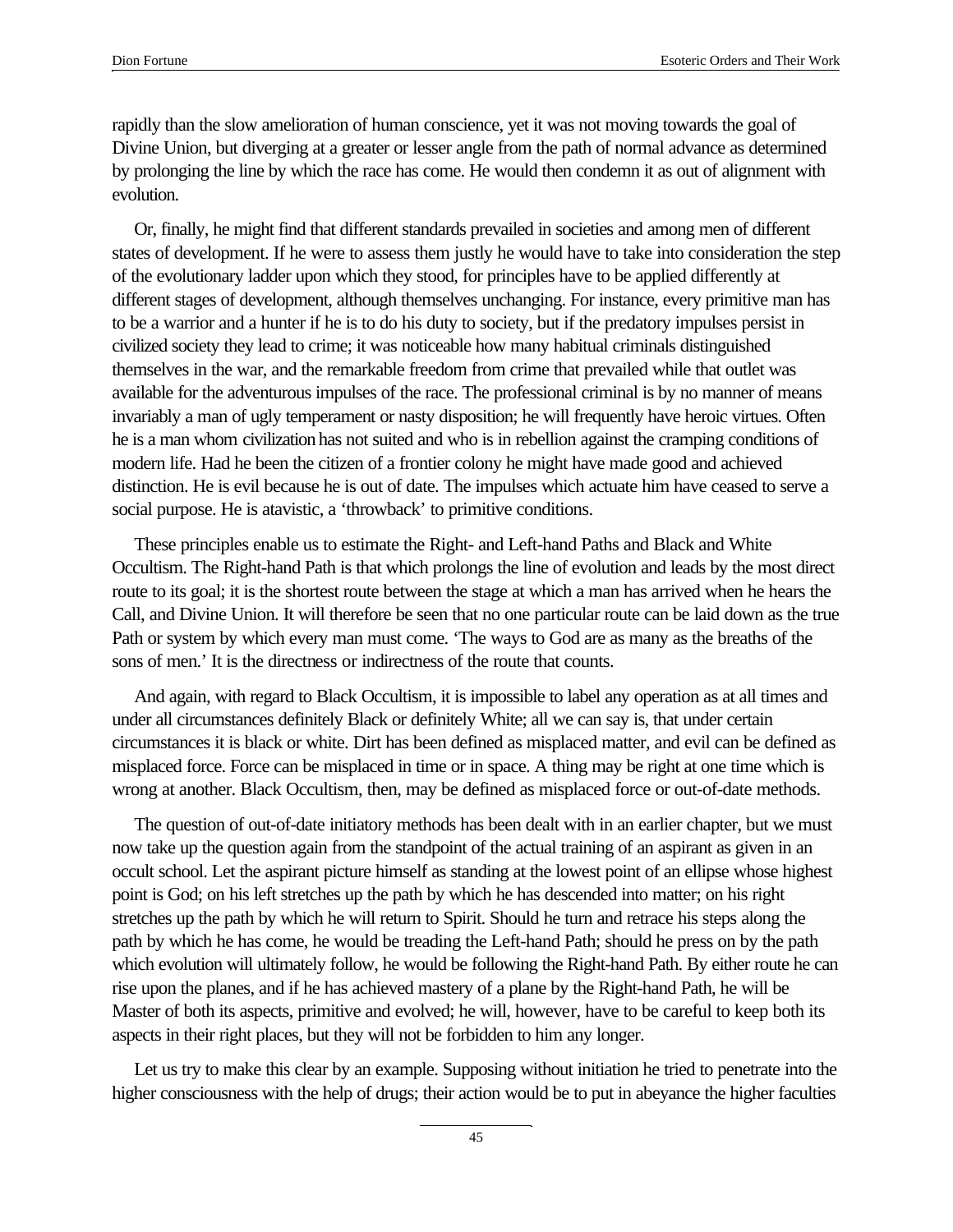of the mind, thereby enabling the primitive powers of direct psychic perception to function unchecked; he would indeed penetrate to the astral plane, but would find himself in its limbo, or purgatorial aspect. Should he open the astral senses by the true initiatory methods of the development and extension of consciousness, he would equally obtain access to the astral plane, but into another sphere of it. Should he, however, successfully penetrate that sphere, he would find that when he had achieved mastery over it so that he could move about freely in consciousness thereon, he was able also to penetrate its hells. This power, however, he would never use save for the purpose of 'preaching to the spirits in prison'. The methods of entering the hells may be used by the Black magician who desires to obtain control over the spirits and employ them for his own evil purposes, and by the White occultist who desires to redeem a soul that may have been drawn into one of the hells; therefore it cannot be said that these formulae are definitely evil and should never on any account be used.

There is little doubt that evolution has reached the stage when form is beginning to be laid aside 'For as we rise the symbols disappear'. The legitimate scope of ritual magic at the present time is limited; it is rightly used for dealing with certain occult pathologies, especially those which originate in the witchcraft of the past, but it is not a thing to be played with for experimental purposes. Nevertheless, a knowledge of its *modus operandi* and principles is necessary to the neophyte who is opening up the psychic powers, just as a knowledge of swimming is essential to anyone who goes in for boating. The student may be working along lines of spiritual development which do not employ ritual magic, but should an accident occur—and initiation is not fool-proof—he will be precipitated into the sphere where ritual magic operates, and it is the only thing which will extricate him.

The occult powers should be looked upon as a lamp to show the Path to the aspirant, but not as a beacon for him to steer by. They can guide him safely through the unexplored hinterland of the human mind, and without such guidance he is very likely to go astray; but if he turns aside and builds himself a house in the realm of occultism, he will have quitted the Path. His goal is on the heights of Spirit, not in the jungles of mind, but as he must traverse the jungles of mind, he needs equipment for the journey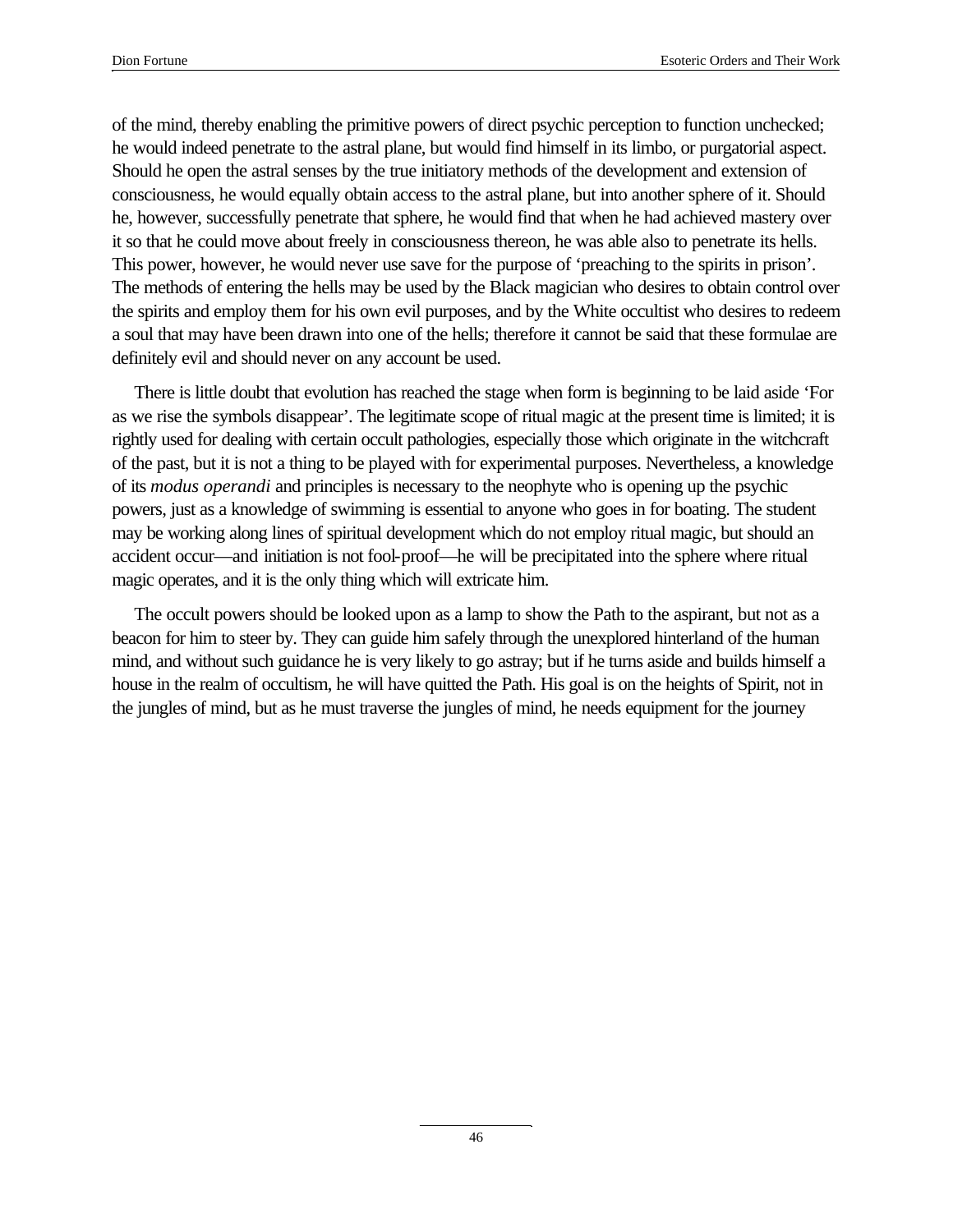### **12. Seeking the Master**

The history of initiation has been touched on very briefly, all too briefly, no doubt, for the general reader unversed in the elements of the subject; it is intended for students, not for propaganda, and the rudiments are taken for granted. It is designed to indicate the way of approach to the Western branch of the great Esoteric Tradition for those who, having made acquaintance with as much of the Secret Wisdom as can be given out publicly, are desirous of continuing their studies in the deeper aspects of the subject.

For this pursuit industry and intellect are not enough; certain conditions of character and certain attitudes of mind are required, and the would-be student must discipline and develop his nature as well as pursue his researches. The Higher Self is the first initiator, none other can put us in touch with the Unseen Masters, and the preliminary work has to be performed subjectively.

It is often asked whether it be possible for initiation to take place without the conscious mind being aware of the experience. To this question the answer is in the negative. Initiation involves the unification of the higher and lower consciousnesses and therefore cannot obviously take place without awareness, or if it could would serve no useful purpose. This, at any rate, is true of the Western Esoteric Tradition wherein the degrees confer actual occult powers which have to be demonstrated to the satisfaction of the magus before the pupil can go on to the higher grades. Whether the same be true of the Eastern Tradition the writer cannot say, not being an initiate of that Tradition, but the evidence points to the same state of affairs prevailing therein, and to the possession of the Siddhis, or occult powers, by all genuine initiates of that Tradition. A different state of affairs, however, arises when a soul incarnated in a Western body seeks, while resident in a Western country and without actual contact with an Eastern Guru, to take an Eastern initiation. In such a case it might be quite possible that awareness of the experience would not succeed in penetrating the physical vehicle. It would then be held, however, that such an experience was only partial, and it would certainly not confer the Siddhis, or Powers of the Degree. Its fruits might be reaped in another incarnation, but hardly in this one. Therefore it is that the initiates of the West have always held that Western methods must be used for Western people, and they have never been denied to suitable applicants, nor yet to any group or society that came with clean hands seeking the contacts. The great Western Esoteric Tradition is a living force; the Western Way is an open road trodden by countless feet, and all who seek it can find it.

The Master is aware of the existence of the pupil, and may even have begun the preliminary training before the pupil is sufficiently psychic to be aware of the presence of the Master. The preliminary training can indeed go on without awareness on the part of the pupil. The invocation that summoned the Master may have been forgotten; the quest, though still desired, regarded with despair, and the seeker believe that he has cried to ears that were too remote for hearing or even do not exist; and yet the work may be going steadily forward upon his higher self, beyond the range of brain consciousness. Let him not despair, but keep on with his aspiration, and in due course he shall reap if he fail not. Day by day the higher consciousness is being pushed nearer and nearer to the threshold; the great forces that the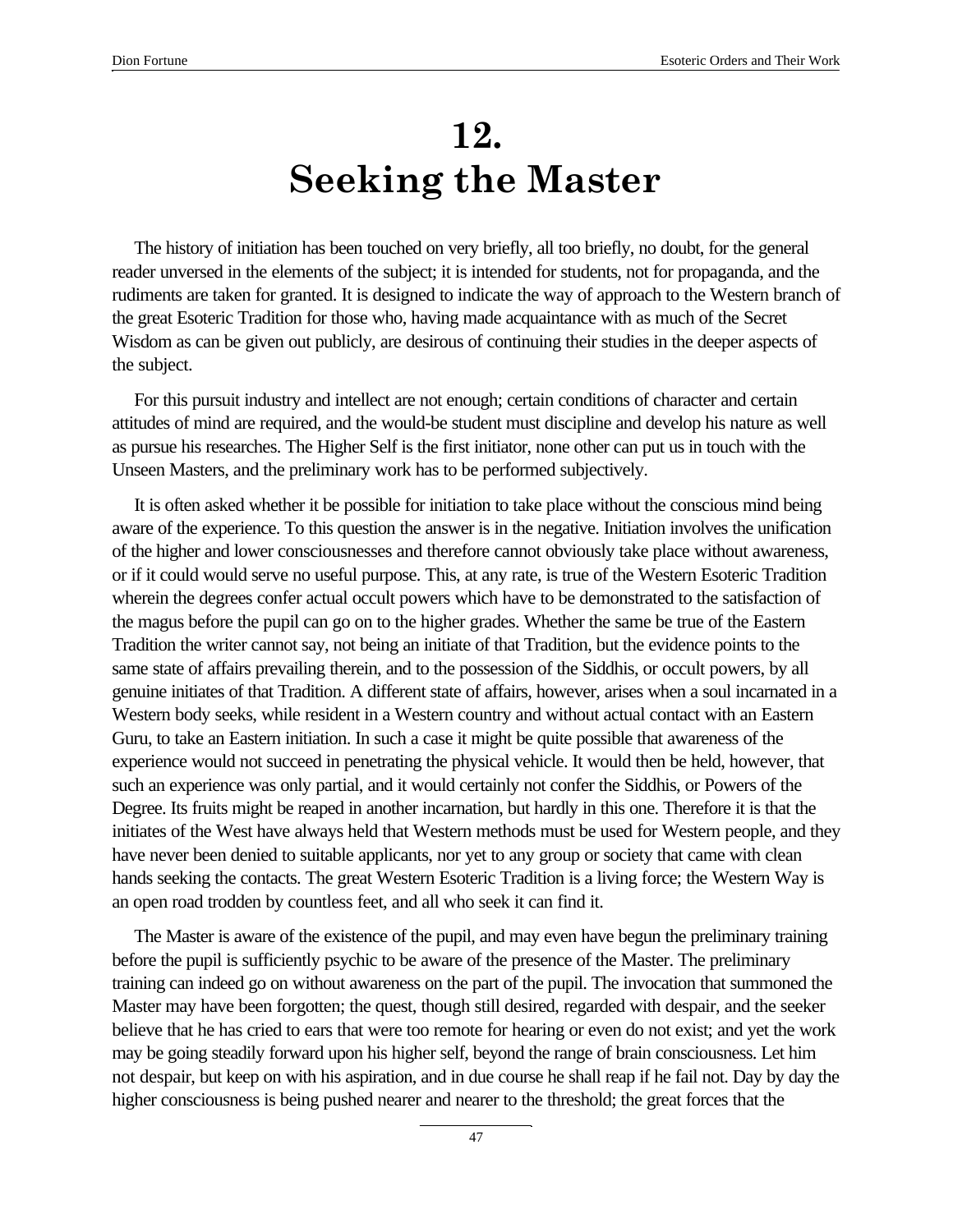Masters let loose upon the soul that opens itself to them is filling its depths like a spring flowing into a reservoir; slowly the waters gather head behind the barrier that separates subconsciousness from consciousness, and when the time is ripe the initiator lays his hand upon the lever that operates the sluices and the water flows in its appointed channel.

The operation, therefore, is a twofold one, and is performed upon two planes simultaneously, just as a tunnel through a mountain is bored from both ends at once. And just as in the driving of a tunnel, it depends upon the skill of the engineers and the accuracy of their instruments whether the two cuttings shall meet or miss each other in the depths of the mountain, so it depends upon the psychological skill of the teacher as to whether the two lines of development shall meet or miss each other in the depths of the aspirant's subconsciousness. His duty it is to see that the training of the personality and conscious mind shall be conducted in such a way that the crooked places shall be made straight and the Path of the Soul be brought into alignment with the Path of the Power of the Spirit descending like a lightning-flash. If this be not done, the junction between the two Paths may have to be effected by means of just such an S-bend as disfigured one of the earlier Alpine tunnels. Such a twisting of the path of power is always a source of danger, for it is the tendency of any force to go straight on, and it may fail to take the bend. Such a force, ploughing a track through consciousness and oversetting all that lies in its course, is known to occultists as a tort, and is the cause of many pathologies of both mind, morals and body. The risk of such an occurrence is greatly lessened when the Path is trodden under the guidance of a reliable teacher. He will know the angle of incidence of the initiatory force and can instruct his pupil how to bring his state of consciousness into alignment with it.

How shall he who has glimpsed the possibility of the Great Work find a Master who shall train him for its performance? This is the supreme question for the earnest seeker. But remember this: treading the Path is very different from studying the map. The map may be studied by lamplight at the fireside, the Path is trodden out in the wind and darkness of the barren places of the soul; for the Path is within, and leads from brain consciousness, through subconsciousness, to superconsciousness. It is, nevertheless, by no manner of means subjective, and it is concerning the objective aspect of the quest that the student will no doubt be curious.

Let us consider the spiritual history of one who sets out on the quest, and note the stages through which he will pass.

First there comes the formulation of the concept; he conceives the idea of initiation and the ideal of the Master's service and desires to make his dedication. But is desire enough? Yes, it is enough *if it is strong enough and long enough*; if it continues unwavering and unshaken through all the testing of the soul that shall try its fibre, through the purgation that shall purify it for the Master's contacting and through the toil of the training that shall fit it for the Master's service; if the desire for initiation continue unwavering through all this, it shall bring the pupil to the feet of the Master.

But how few achieve or even realize the strength of the desire that is needed to bring about initiation. The beautiful Eastern tradition tells of the Master who held his chela under water till he was half-drowned, and told him that when he desired light as fervently as he desired air he would receive it; and the Western story tells of the man who sold all he had in order to buy the pearl of great price. He who sets foot upon the Path may take nothing with him; naked are we born into the world, and naked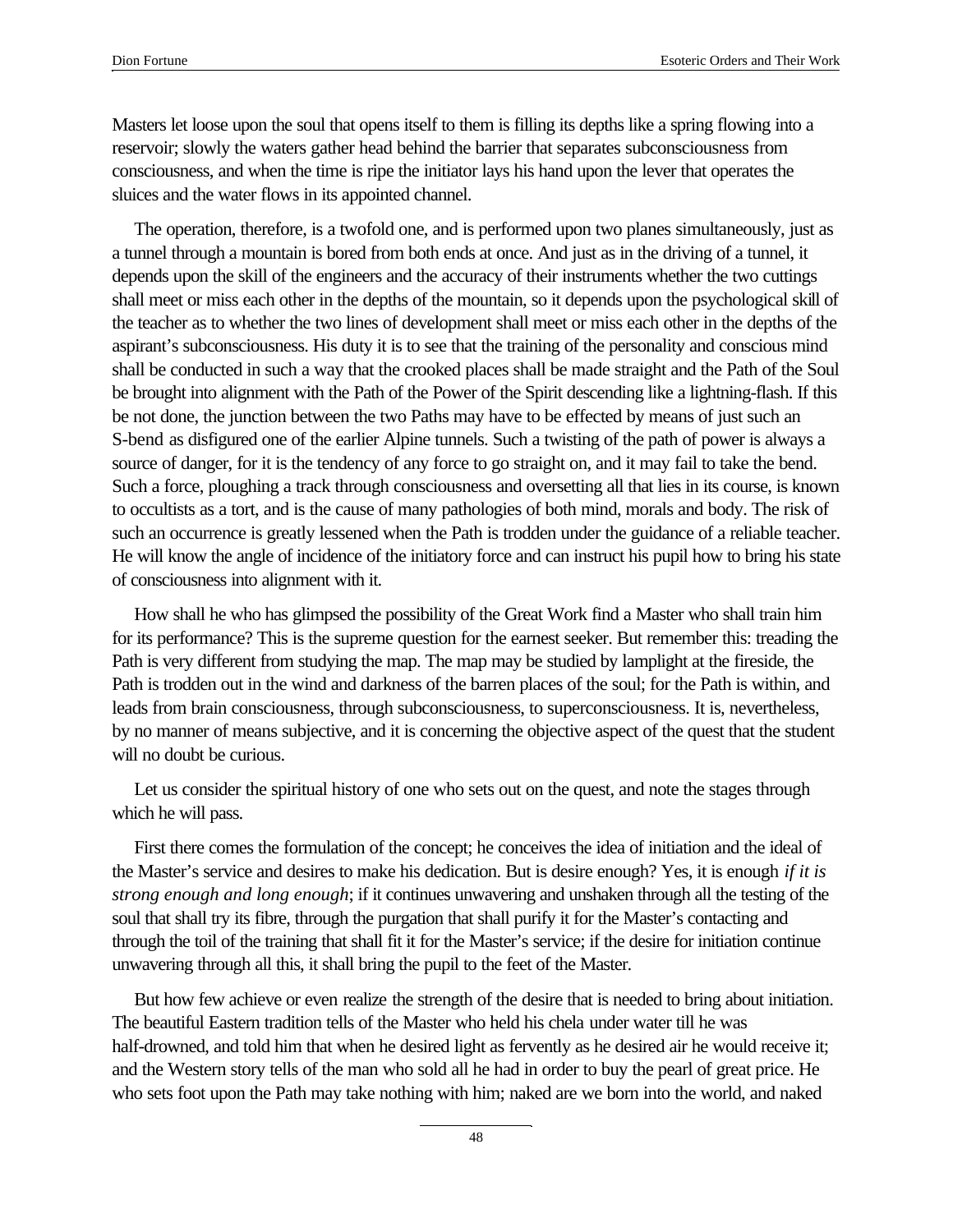we pass out of it into the higher consciousness. The 'heavenly homesick' are many, but those who will endure the divine journey are few. It is impossible to make the best of both worlds, for where our treasure is there will our heart be also.

It is only those for whom the lust of the flesh and the desire of the eyes and the pride of life have ceased to have any significance who will essay the Path that leads to the heights, and for them the journey will not be hard, because they travel light. He who goes empty-handed treads easily; it is the great burden of egoistical necessities that renders the way toilsome

Presently there comes to the soul a bitter period of conflict. It has glimpsed the divine ideal, it has drunk of the living waters of the spirit, and these have begotten in it a thirst which cannot be slaked upon earth; having known reality, it cannot find rest in appearances; and yet it has not exhausted the delights of matter. It is best that such a one should seriously count the cost before embarking upon the Great Quest and calling upon the Masters for aid in his search. For the Masters will take him at his word if he invokes them, and cause him to pass through the flame of circumstance so that all dross may be purged from his character; but if the core of his nature be poor in spiritual metal, the conflagration thus caused will generate such heat that the gold will fuse and run, and the form of that man be lost. It is the desireless man alone who passes into the Great Freedom, and when one who is ruled by desires essays the passage, these desires, being torn up by the roots, cause the soul to bleed. It is better that a ripening of the spirit should be achieved so that it parts with its fleshly desires naturally by outgrowing them, rather than do violence to the instincts of nature. It is not the suppression but the outgrowing of desires that we should seek; ripe fruit parts readily from the stem, and the man who has learned the lessons that life teaches will pass on without repining. An incomplete, abortive experience of life is not a good foundation for illumination.

Initiation cannot be obtained in less than three incarnations of steadily directed effort. In the first incarnation the soul conceives the ideal and nurses it in secret, fulfilling all the duties of humanity in humility and patience, thus building character; in the second incarnation the soul undergoes testing and purgation and has to meet its karma—this is sometimes spoken of as the seed incarnation; and in the third incarnation it rapidly recapitulates the development attained in the other two and is ready for the Path.

Each individual who conceives the ideal of initiation has to ascertain whether consciousness is being awakened for the first time, or whether memory is returning from the depths of the subconsciousness after the inter-natal sleep; it is here that the advice of a teacher who can read the Records is very necessary, for an imagination fired by the lust of adventure or the spirit of emulation may lead the aspirant grievously astray, causing him to venture in out of his depth. It may also happen that the previous preparatory life may not have fulfilled its purpose and the preparation thus be incomplete; the work has then to be done over again before further advance can be made. Finally, there are many souls who have been initiated in the past but have been led astray or failed in a test, and must then laboriously climb back up the ground that has been lost; such souls are often psychic but have no knowledge of occultism; the subtle senses that have been developed may remain, but the contacts are broken and the memories obliterated by the Master who has been betrayed; for these the Path is forbidden until expiation has been completed and the wrong redressed; their own instinct is the best guide in this matter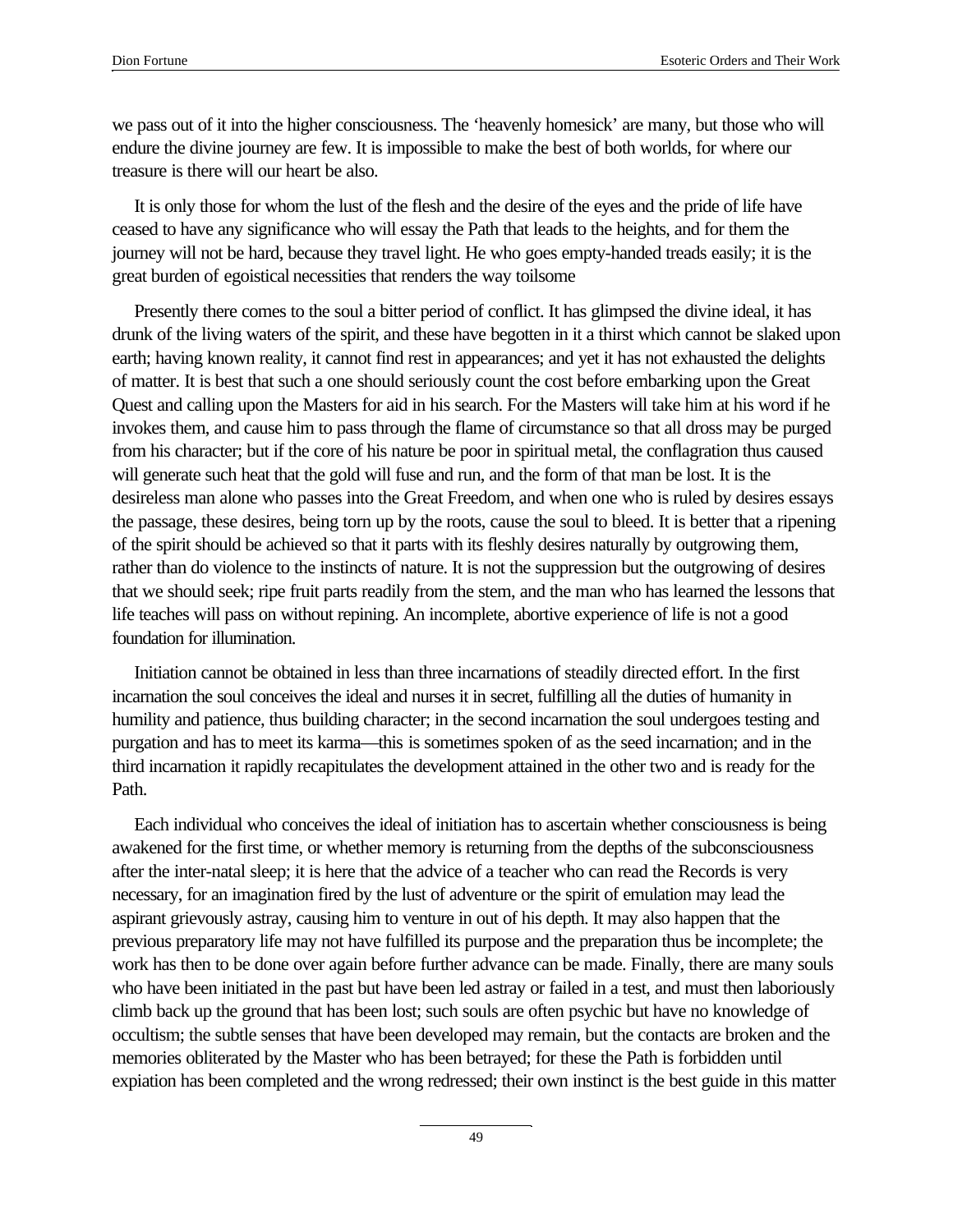for they will know with an unerring certainty when the invisible barrier is down and they are free to go forward.

The aspiration of the soul for initiation should be formulated and held with an unswerving determination; it should be meditated upon and brooded over in the night watches, and every action of the waking hours dedicated to the perfecting of character and the service of humanity, and, through it, of the Masters; but the soul should wait in humility for psychic experiences, not seeking to project itself out into the astral spaces where it has neither guide, chart nor compass. In due season, when the time is ripe, it shall indeed travel the astral ways, but under the care of a guide, and not alone.

The Masters receive souls as pupils, not for the benefit of the soul, but for the benefit of the Great Work; a man is not trained for the sake of his curiosity or enthusiasm, but only in so far as he is of value as a servant; it is for this reason that a selfless desire to serve is the surest path to the Master; no one who desires knowledge or power for its own sake ever succeeds in obtaining the innermost essence of it. He may become a magician, or an astral seer, or even possess deep intuitional wisdom, but the spiritual Light of the Innermost is unlit. Let us make no mistake, it is the Spirit which is the goal of the quest; all else is a means to an end, all else an appearance, not a reality; and though appearances may not necessarily be delusive, but rather a true and accurate symbolism and system of correspondences, they cannot satisfy the hunger of the spiritual nature after the Spirit of God. The astral body functions on the astral plane, and the mental body wakes to consciousness on the mental plane when it receives its initiation, but the spiritual body must needs wake to the world of Spirit before the seven-fold man is completed. Neither mentality nor emotion will satisfy the needs of the spirit.

In Union with the Divine, which the Western esotericist conceives of as being the supreme initiation, the Spark of Divine Spirit, which is to man what the grain of sand is to the pearl, wakes into consciousness within the fully-formed sixth-plane body of concrete spirit; this is the first of the cosmic initiations, because the Divine Spark, being metaphorically speaking of the Plane of God, has passed beyond the Ring Pass-not of the projected universe into the noumenal Cosmos where the consciousness of the Great Entity dwells.

This supreme spiritual ideal must never be lost sight of in all the long course of the Path: it alone is the goal, for nothing else can give the final and full completion. Neither astral sight nor magical powers are ends in themselves, but rather subserve the ends of the Adept, who, unless he has also the powers of the spirit, is but as sounding brass and a tinkling cymbal; but yet, if he have the things of the spirit and have not these also, he must needs be of those who wait in subjective bliss for the end of the Day of Manifestation, for without the Powers of the Planes he cannot return to help humanity on its upward path; he must be a magician if he is going to be a Master, for without the occult arts he cannot pass from plane to plane. This is a very important point and one to be seriously considered in the choice of an esoteric school or teacher.

Let us now consider the actual stages in the training of the seeker who, having formulated a true ideal, has caused his light to shine forth in the dark places of the world. By thinking of the Masters we attract their attention, and it is unbelievably easy to establish a magnetic link with those who are always more ready to give than we are to receive; and if any one, after thinking about the Masters and formulating a wish to be accepted as a pupil, finds that the circumstances of his life are beginning to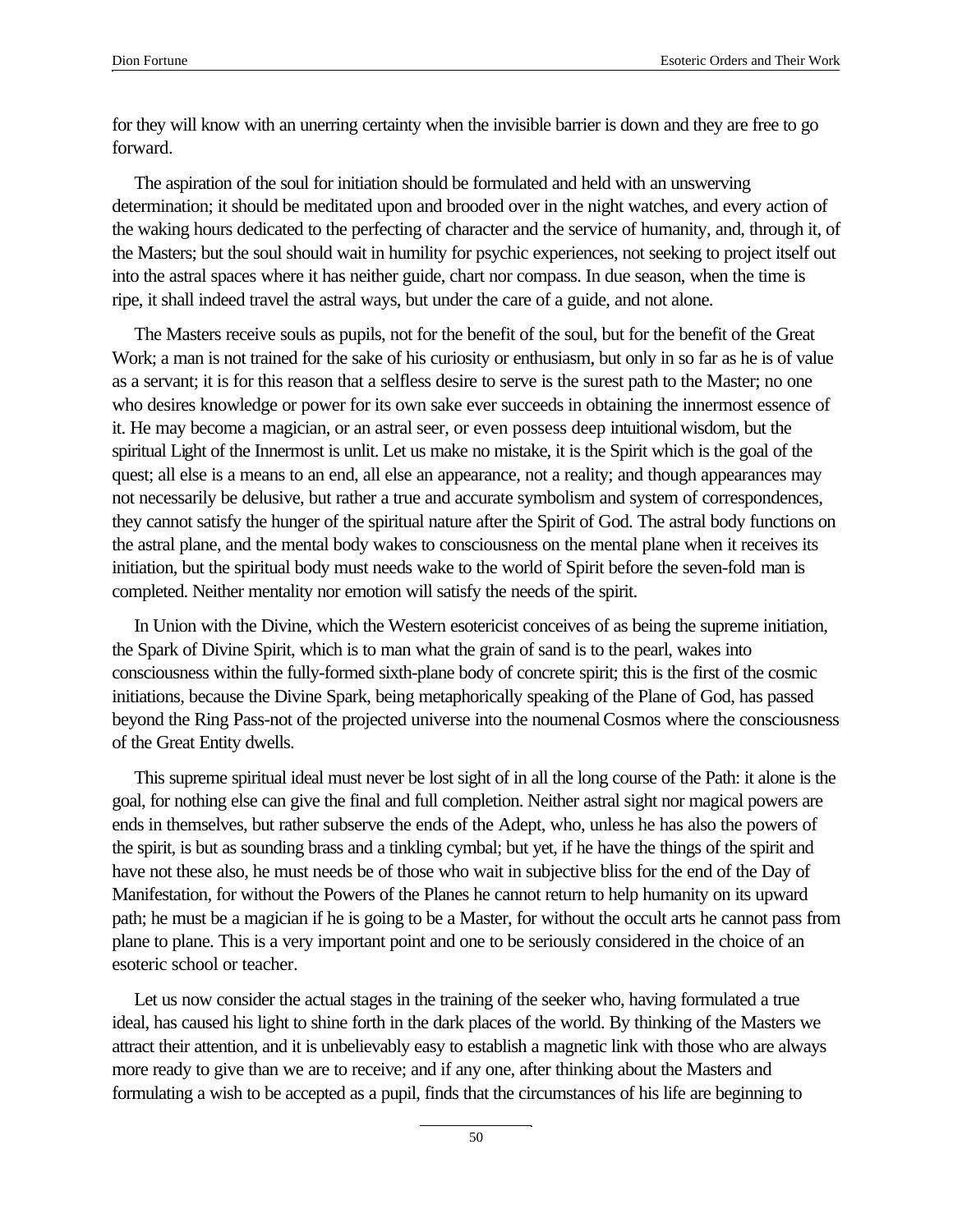blow up for storm, he will know that his application has been accepted and that the preliminary tests have begun. At every point in his life he will be tested for freedom from desire. Now it must not be thought that the service of the Masters necessarily means bankruptcy and bereavement; a man may have vast wealth and yet the things that money can buy may mean so little to him that he never troubles to buy them, leading a life of great simplicity and using the whole of his vast resources in selfless service, asking neither reward nor thanks. Such a one would feel relief rather than loss were he deprived of his fortune. But if there is one who, even with the narrowest means, clings desperately to his slender security, he will be tested by financial loss until he realizes that, if we take the Master at His word and seek first the Kingdom of Heaven and its righteousness, all these things are added unto us.

The Master Jesus is the Master of Compassion, and His Kingdom is the Kingdom of Love, but if we love any creature or thing with a purely personal love, a love that enjoys the sensation of loving rather than the good of the beloved, we shall surely be tested by the withdrawal of the thing desired. But if we love with a love so completely selfless that we would stand aside without a pang if the beloved one might thereby receive a greater good than it is in our power to bestow, then we love with the Greater Love which shall not be taken away, neither can height nor depth nor any other creature sunder us from the object of our love.

Do not let it be thought that in the sacrifices of the Path any duty has to be put aside; it is not duties, but desires that have to be foregone. Every legitimate duty has to be fulfilled, not evaded, and every human debt paid before we are free to enter upon the dedication which the study of the Secret Wisdom involves. There are, however, many ways to the Masters of Wisdom, and one of them is the path of the Hearth-fire, whereby through the fulfilling of household duties in love, initiation is won. The sacred duties of the home are the steps on the Path, and it often falls to the lot of those who in past incarnations have pursued knowledge for its own sake rather than for service that they should follow this discipline. Let these dedicate themselves to it as to the Master, but using all leisure to study faithfully and provide the necessary basis of knowledge, and let their motto be:

#### Earn the means first, God surely will contrive Use for our earning,

Wherever the soul finds itself, from that point must it start upon its journey; no one can stand in the shoes of another. The soul must always 'make good' on that which lies to its hand before it enters upon the Path. If that soul finds itself as a clerk or a cook, it must become an efficient clerk or a good cook; the Masters have as little use for incompetence as they have for sin, and if we are incompetent in the discharge of any section of our undertakings, a substratum of weakness will underlie the whole nature, and the tests of the Path will find it out.

In due course the time will come when the seeker, having safely undergone the preliminary tests, finds the Path proper opening up before him; having made the utmost of the means at his disposal and exhausted them, further opportunities are given him. The exhaustion of material placed to hand for his practice is a very important point in connection with advancement. A seeker may sigh for books beyond his means, and feel unable to advance in his studies for lack of them, but has he exhausted the possibilities of the municipal free library? Or he may desire deep teaching on meditation, but has he learnt to keep his head during the rush hours of his business? All these things are used by the Masters as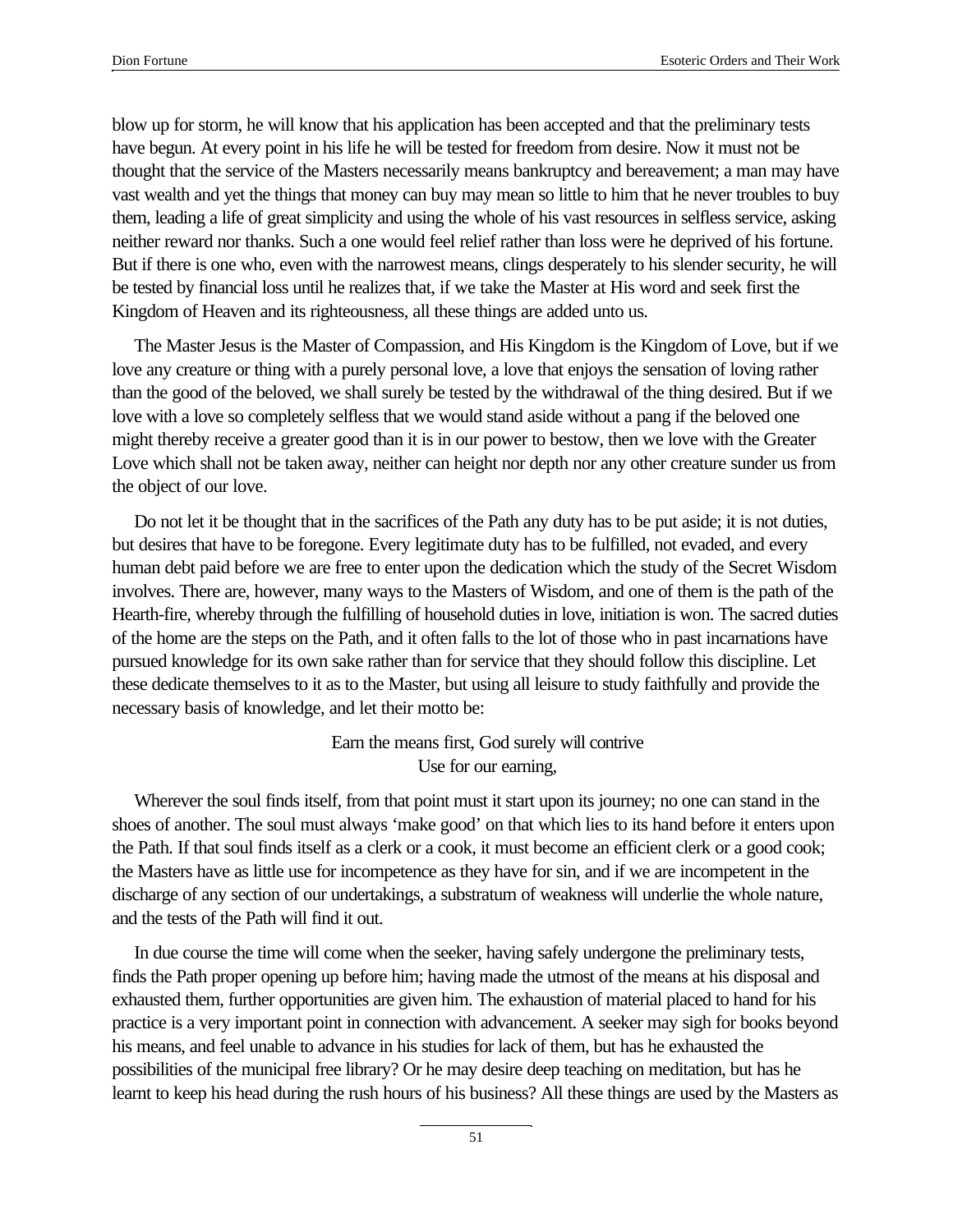discipline, and They observe the proficiency of the pupil in these things before They advance him, and one of the surest tests is the tidiness of the room a person occupies and the orderly conduct of his affairs; an occultist needs an even temper and an iron nerve, and there are few walks in life that cannot be made to afford opportunities for the development of the essential preliminaries.

All having been done, then, that the seeker can do in solitude, the Star Lodge under which his Path is being taken allots him a Guide. The office of Guide is one of the first that is filled by a soul that has advanced beyond incarnation in matter. After the last death of the body of one who has dedicated himself to the service of the Masters, the newly-liberated soul is employed in the great humanitarian work that goes on on the astral plane; this work is well known to all engaged in spiritualistic research, and need not be entered into in detail in these pages, and the office of Guide is one of its sub-divisions.

A guide acts as messenger between the Master and the pupil, conveying instruction by means of telepathic suggestion to the consciousness of the soul in his care; he also has the task of protecting his charge during his first expeditions on to the inner planes, safeguarding him during the difficult moments of transition from one plane to another and supporting him until he has learnt skill in making the transition through the states of consciousness.

For a period varying from a few months to several years the relation of Guide and seeker continues, and by the end of it they are as well acquainted with each other as any other pair of friends. Guides are simply human beings of a lofty type who have not got physical bodies, and the personality is that of the last incarnation. A time may come, however, when the Guide is ready to advance to higher work but the seeker is not yet ready for the next stage; a new Guide will then be allotted to him and the other will withdraw, though he may from time to time visit his erstwhile charge, for these friendships of the inner planes are just as real as those of the earth-plane

When the time comes, however, that the pupil is able to come and go between the planes with confidence and sureness and can himself receive the commands of his Master, he no longer needs the help of his Guide, who is then withdrawn for other work.

Many souls are trained entirely from the inner planes in this way, but there are others which do not so readily develop psychism, and for them another method is used. The Guide will act as go-between from the pupil who is to be trained to another servant of the same Master who has already been trained in the physical body, and will place the student under a teacher. Now a teacher is not a master, and no one worthy of the name would claim the title: his function is to inform the pupil, not to dominate him.

An occult student is in as much need of protection during the early stages of his training as a hermit crab that has left one shell to search for another, otherwise he will develop nerve trouble and exhaustion; these complaints are not a *sine qua non* of occult development, neither do they show the spirituality of the nature, but are a sign of faulty training; they do not redound to the credit of the student but to the discredit of the teacher. No occult work should be attempted by a person in a devitalized or unbalanced condition; everything must be put aside until he has recovered his physical fitness, and it is the duty of the teacher to look after the physical condition of the pupil as carefully as after his spiritual condition.

The teacher knows the pupil by the seal of the Master which is stamped on the aura just above the head, but how is the pupil to know the teacher and be sure that he is not in the hands of a charlatan?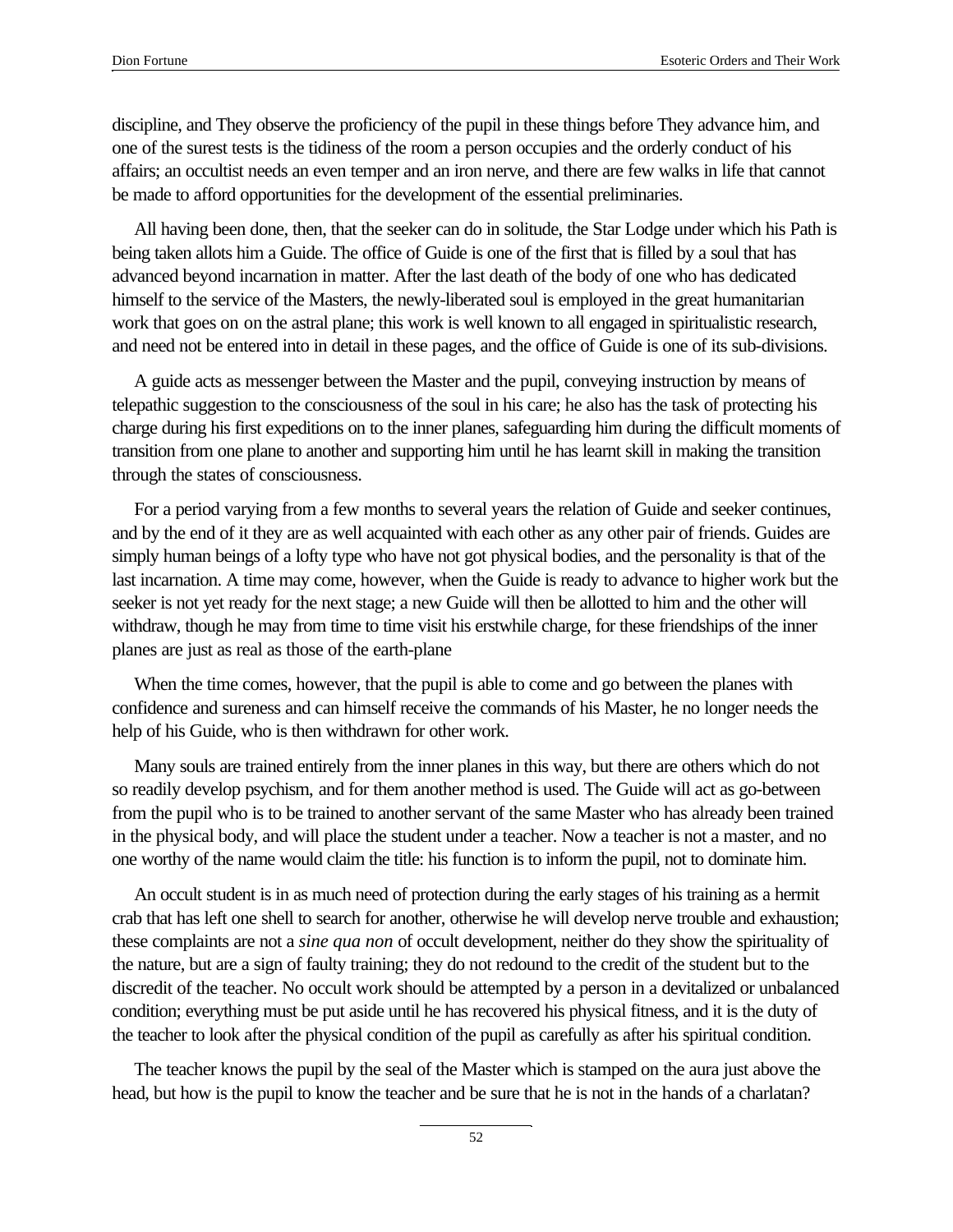Firstly because the teacher will ask him for no money for his instruction. This is the supreme test of an occult teacher and effectually rules out the mercenary. A man, however, may be well-intentioned and idealistic, but nevertheless a fool; how is the pupil to know that he is not getting into the hands of an incompetent? He must exercise the same care and discretion as he would in transacting any important business matter on the physical plane; he must make enquiries as to the reputation and record of the person into whose hands he proposes to commit his spiritual life. He must observe closely the character, outlook and type of the members of the group by whom the teacher is surrounded, for here will be seen the clearest indication of the nature of the teaching given, and it is an indication that cannot lie. 'By their fruits ye shall know them.' And the wayfaring man, though a fool, knows the fruits of the Spirit when he sees them. Purity and peace, a sane mind in a sound body; charity of thought and action as well as of speech and printing; order and cleanliness of both mind and environment; fair dealing and the honourable meeting of obligations; and, above all, the simple kindliness that sweetens human intercourse, 'against these there is no law' but where these are lacking beware.

Occult training should build nobility of character and balance of mind. If it fails to do this there is something amiss. What shall it profit a man if he sees the heavens open and lose his reason? It is better to have five senses and sanity than psychism and a lack of balance. A teacher of any system of occult training can only be justified by results. Good intentions may serve to protect the individual who ventures into the Unseen in search of knowledge for himself, but they are not sufficient equipment for the one who undertakes to train another.

Some cry 'Peace, peace', where there is no peace, refusing to see signs of mental and physical deterioration in their pupils, and regarding the symptoms of nervous tension as incipient psychism. Unskilled in the processes of the mind, they fail to recognize dissociation and hallucination when they see them, regarding abnormal phenomena as evidence of unfolding powers. Seership is an integration of the individuality, not a disintegration of the personality. The great problem that always besets the seer is the problem of synthesis, the maintenance of open communications between the higher and lower self, and the translation of the abstract into the concrete so that it may be assimilable by consciousness; and no system of training which tends to loosen the cohesion of the personality can produce satisfactory results.

Other teachers, accustomed to operate an ineffectual system, suddenly lose their heads when an exceptionally sensitive pupil begins to get results and naturally turns to them for explanation and guidance. Not being sensitive themselves, they are unable to sense what the pupil senses, and if all does not go smoothly (and under such circumstances it is not very likely to go smoothly), they become panic-stricken and drop the pupil like a hot coal. The condition of such a one is deplorable, and generally ends in severe breakdown or even insanity. The condition of such a teacher is not less deplorable, though the karmic results may not manifest so quickly.

Every true initiator knows that he has to share in the karma that shall be generated by any pupil he trains; if that pupil makes good use of his knowledge and does well, the initiator is thereby advanced; a highly evolved group is of incalculable value to any occultist, hence the folly of withholding advancement out of jealousy. On the other hand, the abuse of occult power has a disastrous effect not only on the person who does it, but on the group in which he was trained. Just as the pupil should be careful in placing himself in the hands of a teacher, so the teacher has just as great need to be careful in the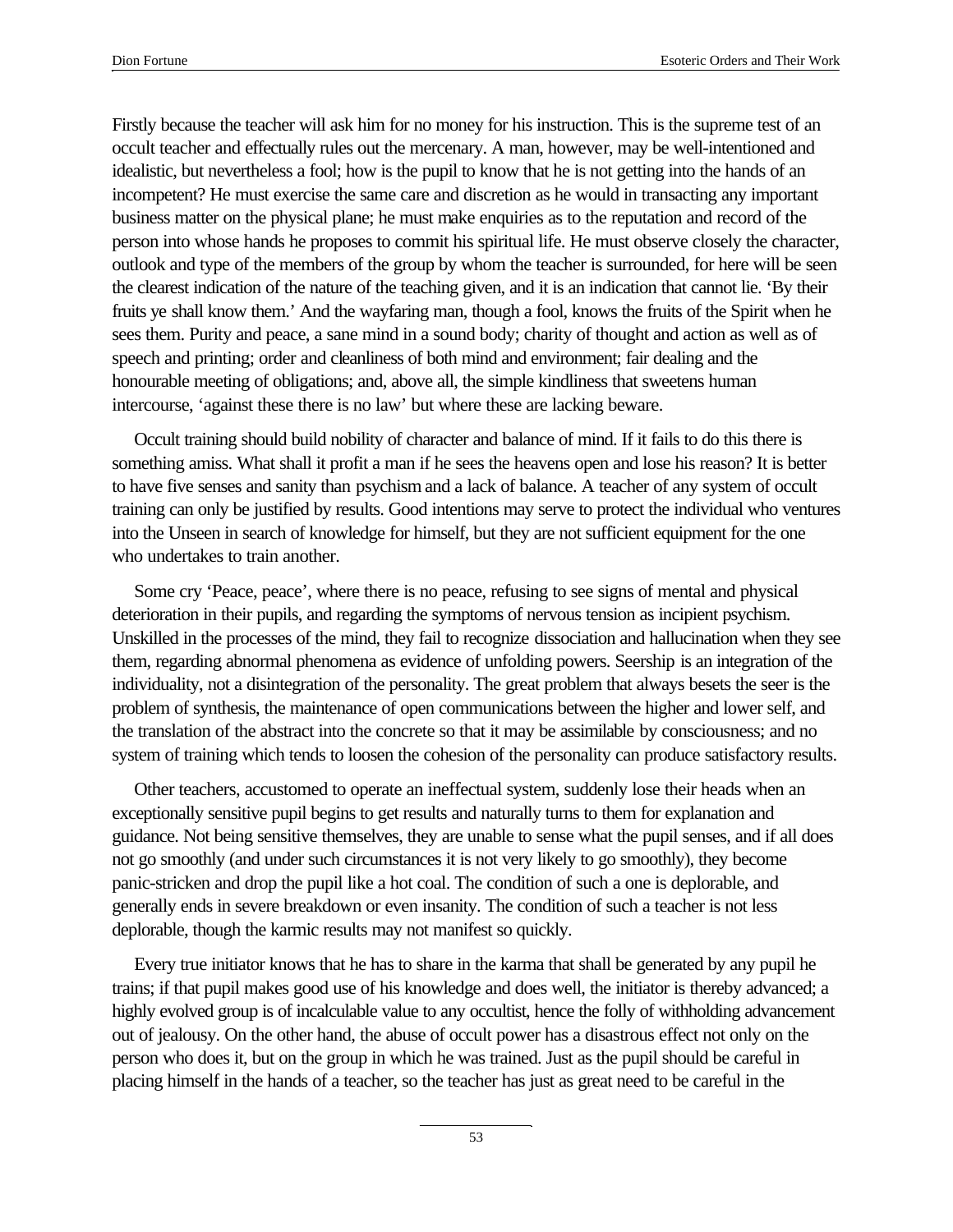acceptance of a pupil, and the applicant must be prepared to submit to tests before he is trusted. He should be wary of the ever-open door; those who have treasures guard them.

He must remember, however that the teacher cannot reveal his system to the uninitiated, and the more he knows the less he will be inclined to tell, and even the most cautious must be prepared to take something on trust; but if, considering the teacher, he feels that he desires to become even as he, then he will be safe in enrolling himself. But if, after considering the teacher, he feels that he must reject the character while absorbing the knowledge, he will be very unwise to have any dealings at all with that person, because he will find *that in actual practice he is unable to maintain the distinction*.

A man may teach natural science without any considerations of personal character entering into the matter, but not so with occult science. The essence of occult training does not lie in what is taught, but in the influences that emanate from the teacher and gradually tune the pupil to higher and higher vibrations. The teacher has to transmit the forces of the Master until the pupil becomes *en rapport* with that Master: it is in this that the real value of the training lies, not in the information that is communicated; everybody teaches much the same things, some a little more, some a little less; there is no great divergence between the different schools, but there is an immense difference in their respective vitality and purity.

If a teacher has evil or unsublimated aspects in his own nature, these aspects will put him in touch with the corresponding potencies in the unseen world, and when he seeks to bring through the force of his Master, he will be working on a mixed contact, and the results for the pupil will be good and evil inextricably blended. Under such circumstances the teacher tends more and more to be dissociated from his Master, and is therefore working upon a falling tide, and as the higher forces fail, the lower come more into evidence. Such a one is an exceedingly dangerous acquaintance for anyone who is at all sensitive.

However strong he may feel himself to be, no pupil may hope to be stronger than his teacher, for if the latter does not know more than he, why go to him? Never believe that you will be able to sort out the wheat from the tares before the harvest. If the teacher is a man of impure life you cannot fail to be involved in impurity; if he be unscrupulous, you will be sacrificed to his love of power or gain.

To stand by the teacher through good and ill report is indeed a test, but to condone evil action is not; the test in such a case is of a contrary nature. Are you prepared to lose your chance of initiation rather than receive it from unclean hands? Are you prepared to refuse the Waters of Life if they are polluted with dirt? On the answer to these questions much depends. Is it the test that you should swallow the dirt for the sake of the teaching? Or is it that you should reject the opportunity on account of the dirt? Follow your instinct. It will lead you to the place where you belong.

But remember this: no one has the power to give you initiation or deny it to you; as soon as you are entitled to it you claim it by right, not by grace. If one channel closes, another will open up. Claim your initiation from the Masters, not from any Lodge, Fraternity, or Order upon the physical plane; and although the vote of such an assembly has the power to close any particular Lodge to you, it has not the power to close the Order if that Order be a true occult fraternity, for in such case the decision does not rest with those upon this plane, but with those upon the Inner Planes whence the Order derives its power. If those who are the guardians of the gates on the physical side persistently deny access to those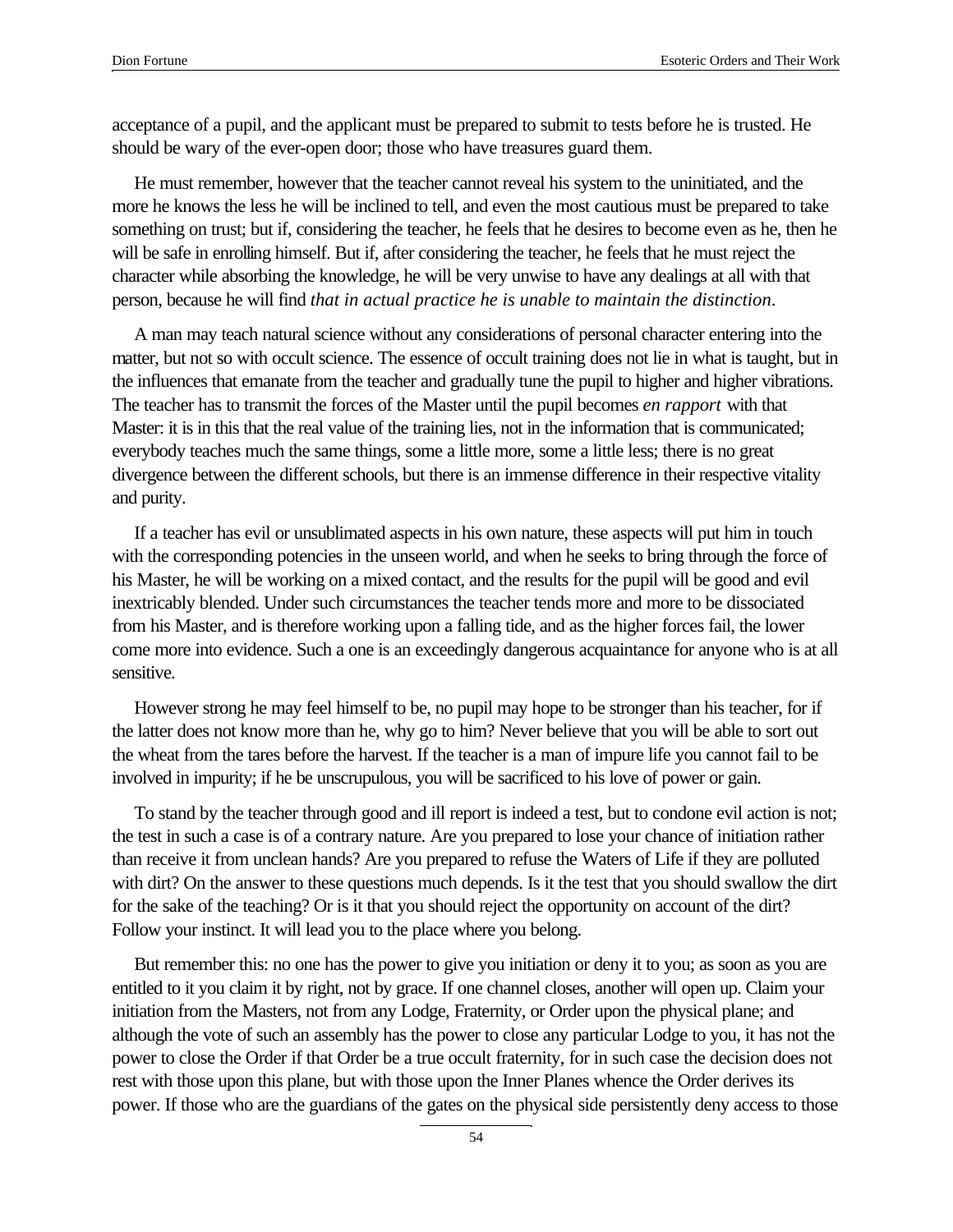to whom it is due, the stream of force issuing through those gates will be deflected to another channel, a bare and boulder-strewn bed will lie where there once had been a navigable course, and the Waters of Life will flow elsewhere; but the Waters of Life will not cease to flow because human judgment declares them private. No seeker after truth need fear human judgment; the issue lies between him and his Master and none other. If he fit himself for initiation he will receive it, if not from one hand, then from another, and if he were not ready for it the greatest Adept in the cosmos would be unable to bestow it on him.

Never hesitate to take your stand boldly upon a principle in occult matters, for you are dealing in principles, and if you take not your stand upon these, where shall you set your foot and find it firm? Expediency is a most dangerous double-edged weapon; never risk it. In all moments of difficulty and danger, rise on to a higher plane, and in spiritual principles find the solution of astral difficulties. Never be guided by anybody's opinion in seeking the solution of an occult problem. Look within, and seek to hear the still small voice of conscience, for it shall be to you the Voice of the Master. But before so listening, invoke the Master, and ring yourself about with the sacred circle of His power, drawing it in the air with your finger while invoking the Name; for there is such as thing as telepathic suggestion, and if you have reason to believe that this is at work, if you find ideas obtruding themselves in your mind which would not normally find tolerance there, then you would do well to conduct the meditation that shall make clear your path in a church where the Blessed Sacrament is reserved, for into that Presence and potency can come nothing that maketh a lie.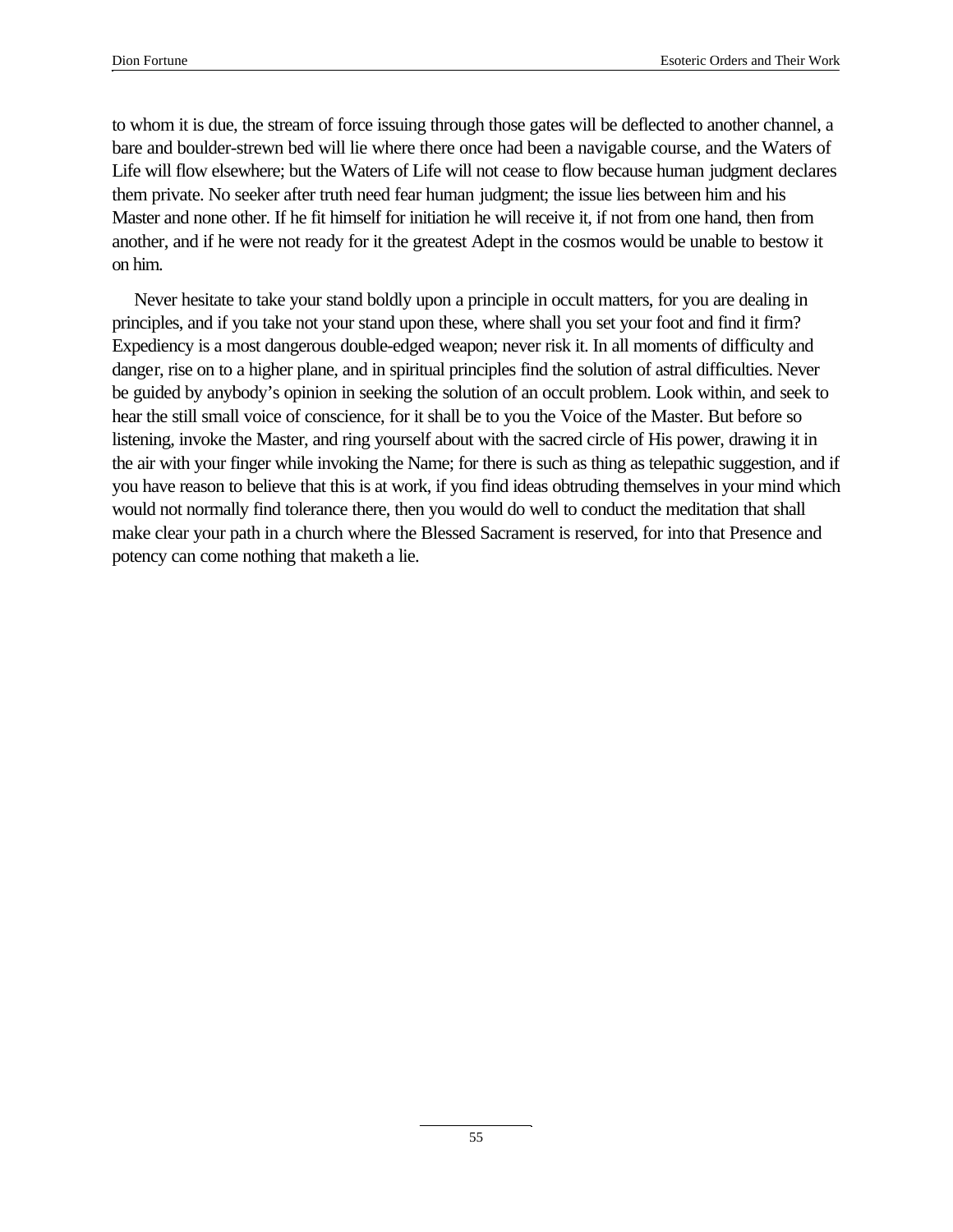## **13. The Choice of an Occult School**

For those of highly developed will and consciousness it is possible to obtain access to the source of the Secret Wisdom by purely intuitional and meditative methods, but a considerable degree of advancement in these methods is necessary before this is possible. There are many, however, who have a sincere desire for such knowledge, and who have already achieved the development of character which entitles them to receive it, but who cannot obtain it owing to a lack of the necessary technique of consciousness which renders it accessible to purely meditative methods. For these there exists a school of training which, although it does not claim to open the gate of the unseen worlds, can show where that gate is and give the key that will unlock it when the pupil has trodden the path that brings him to it. More than this no one can do, unless he chooses to make use of drugs and hypnosis and pay the price that these exact.

As has already been said: 'The ways to God are as many as the breaths of the sons of men'. There are seven known Paths, though not all are in function as Ways of Initiation at the present time, and upon each Path are many schools. The choice of a school depends upon temperament, for all those that are not of the Left-hand Path teach an aspect or degree of the eternal Truth which is universally valid. A school of esotericism usually arises in connection with some special realization of the Truth, which it sometimes stresses beyond its due proportion to life as a whole, but there will never be found any teaching which has the power to hold together a body of earnest seekers which has not a spark of the divine fire at its heart; therefore respect should be given to all who seek in sincerity, however far from the goal they may appear to be, and all who are engaged in the great Quest should rather try to see the vision which a brother has glimpsed than the special errors to which he has fallen a victim.

No enunciation of the Truth will ever be complete, no method of training will ever be suitable to all temperaments, no one can do more than mark out the little plot of Infinity which he intends to cultivate, and thrust in the spade, trusting that the soil may eventually be fruitful and free from weeds so far as the bounds he has set himself extend; but although labour is essential to any enterprise, it is God who giveth the increase. A fraternity which has no illumination save the inspiration of its founder is limited by the capacity of his personality and will be a burnt-out cinder when the personality is withdrawn. An esoteric school differs from all other schools in the fact that though, like them, its wisdom may be stored in its library, its power lies in its contacts with the Inner Worlds, and unless it has these contacts it cannot give its pupils the power to put theory into practice. All schools of the Right-hand Path teach the same principles, but they differ very much in their power to apply them. Some maintain that it should be enough for us to know the theory, and that to attempt its practical application is a dangerous presumption; others maintain that all experience is purely subjective. This, of course, may be true for the pupils of these schools, but there is no need for those foxes which have tails to cut them off.

Unless the study of esoteric science yields fruits of practical application it is unworthy of the pursuit of any serious-minded person, and unless these fruits be the fruits of the spirit it is unworthy of the study of any spiritually-minded person. Man has four aspects—physical, emotional, intellectual and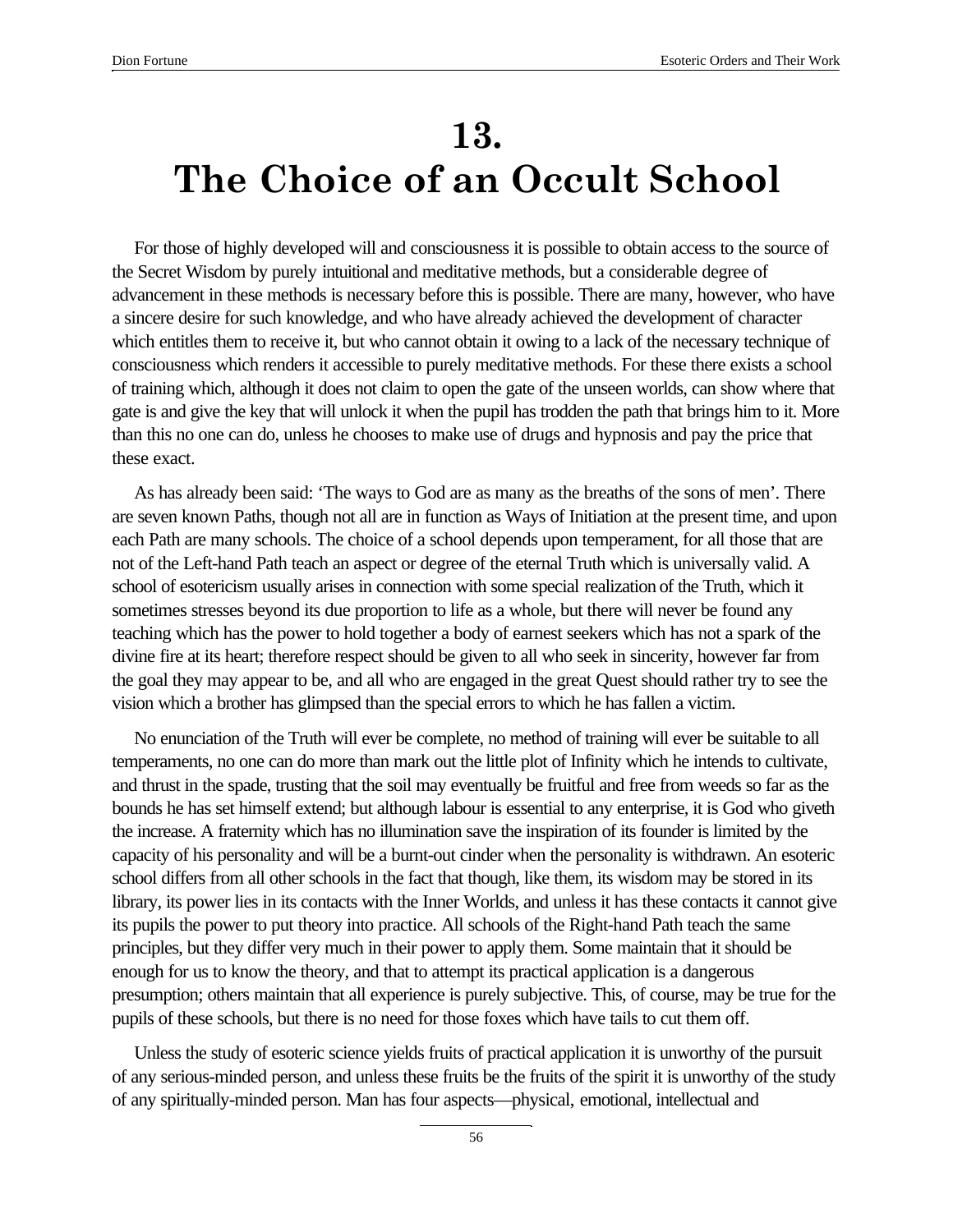spiritual—and any method of training should take account of all four if it is to produce that balance of nature which alone can give stability. Psychism is often unfortunately associated with instability, but nothing but stability and fortitude are compatible with the exercise of the occult powers.

Occultism is not fool-proof; it makes heavy demands upon the spiritual stamina of those who elect to study it, but if pursued under the right conditions it can be productive of good without any inevitable alloy of evil. It is no pursuit for either the weak or the timorous, however pure their intentions may be, neither is it a wholesome interest for the immature; as maturity is a matter of individual development, it is difficult to draw a hard and fast line, but the writer never cares to see anyone under the age of twenty-five taking an interest in these subjects. The first quarter-century of life should be given to the physical plane; if attention is turned to the inner planes prematurely, it tends to withdraw energy from the outer planes before the full development of brainconsciousness has been attained, and that person will have insufficient power of extroversion, and a tendency to become permanently introvert, whereas the properly trained occultist should maintain a balanced rhythm between the two aspects of consciousness.

Balance is the keynote of all true esoteric training; to the ill-balanced nature the higher wisdom is nothing but a danger; stability is as necessary as purity upon the Path. A sensitive is a very different kind of person from an occultist; and the type of training which will develop a sensitive is very different from that which is employed to train an occultist. Those who adventure into the unseen worlds may be divided into three classes, sensitives, mystics, and occultists. Sensitives are of the negative or purely receptive aspect of the higher consciousness; they are passive, affected by that which is external to the self, without power to control it; whereas both occultist and mystic are intensely active. The powers of a sensitive should form part of the armoury of a fully-trained occultist; he should be able to perceive the unseen as clearly as can a sensitive, and he should be able upon occasion to act as transmitter of communications from one plane to another, but he also needs to be so very much more.

It is amusing to note that, while the occultist decries the spiritualist, the mystic looks askance at the occultist; yet a mystic is simply an introvert occultist, and the occultist an extrovert mystic. Both aim at the same goal, though they seek it by different methods. The difference between them is of temperament, not of ideal. When the scientific temperament approaches the Unseen, it chooses to Occult Path of development, and when the artistic temperament approaches the Unseen, it chooses the Mystic Path; one progresses through right knowing and the other through right feeling, and both meet in the end. Difference of method should never blind us to unity of aim.

The mystic pursues a solitary path, even when he is a member of a community; his visions are for himself alone, and he has often but little power to teach that which he has himself learnt. He reaches the heights of the spirit and dwells there apart; his experience is a personal one, and cannot be communicated to others. He is essentially the artistic temperament working upon the things of the spirit; creative, joyous, and inspiring to those who can appreciate his art because they are akin to him in nature. Esotericism, without a touch of mystic rapture, would be as drab as a culture that had no place for the beautiful; but a spiritual culture which is purely mystical has little relation to the problems of humanity and no message for the common man.

Occultism, on the other hand, is of the intellect. The occult path is followed in co-operation with others, because its heights are achieved by means of group-work and the use of ritual.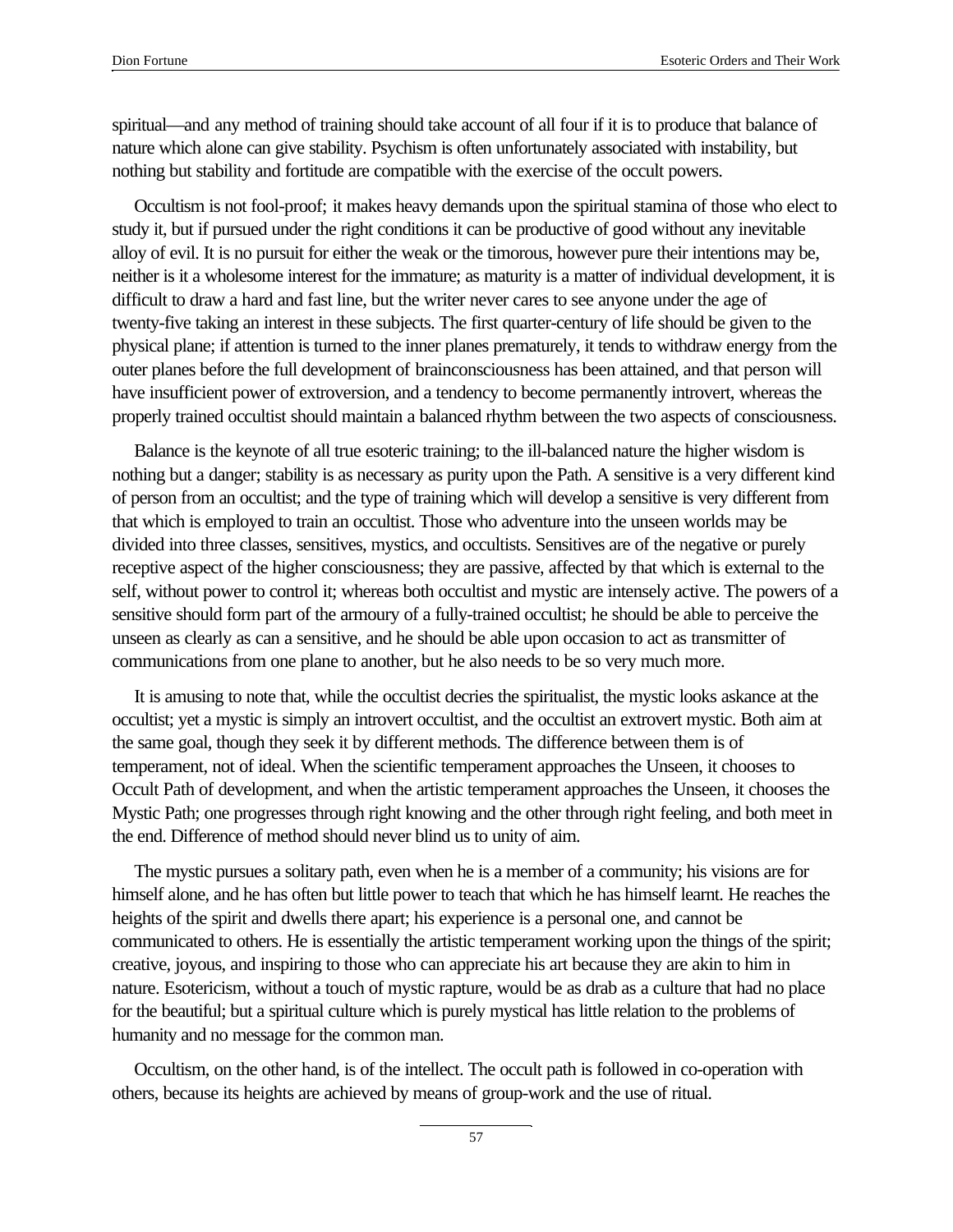We might well speak of the mystic art and the occult science; and in so speaking we are reminded that every art is based upon a science, and every applied science partakes of the nature of an art. The highest development is attained when the mystic has the knowledge and technique of an occultist, or when the occultist is at heart a mystic. The mystic can then express the teachings of the spirit in terms of the intellect and so render them available for those who have no higher consciousness than that of the mind; and the occultist who shares in the things of the spirit will have that element of devotion in his nature which is so often lacking in those in whom the intellect is dominant. Without this element the final synthesis is impossible; he will only be as the exoteric philosopher who follows an ever-receding horizon, because he only studies phenomena by means of the effect they produce upon the senses. Noumenal consciousness, which is the ultimate aim of the esotericist, is only possible to those who can actually unite with that which they wish to know. The ultimate object of realization is the Logos by whose fiat all things are; union with the Divine can only take place through devotion, and union with the Divine is the ultimate synthesis. To this all paths lead, and in this all aims find their realization. The mystic seeks a state of feeling in which he shall be at one with God, and the occultist seeks a state of knowing in which he shall have a complete realization of truth; both of these can know God, but neither can know God in His entirety.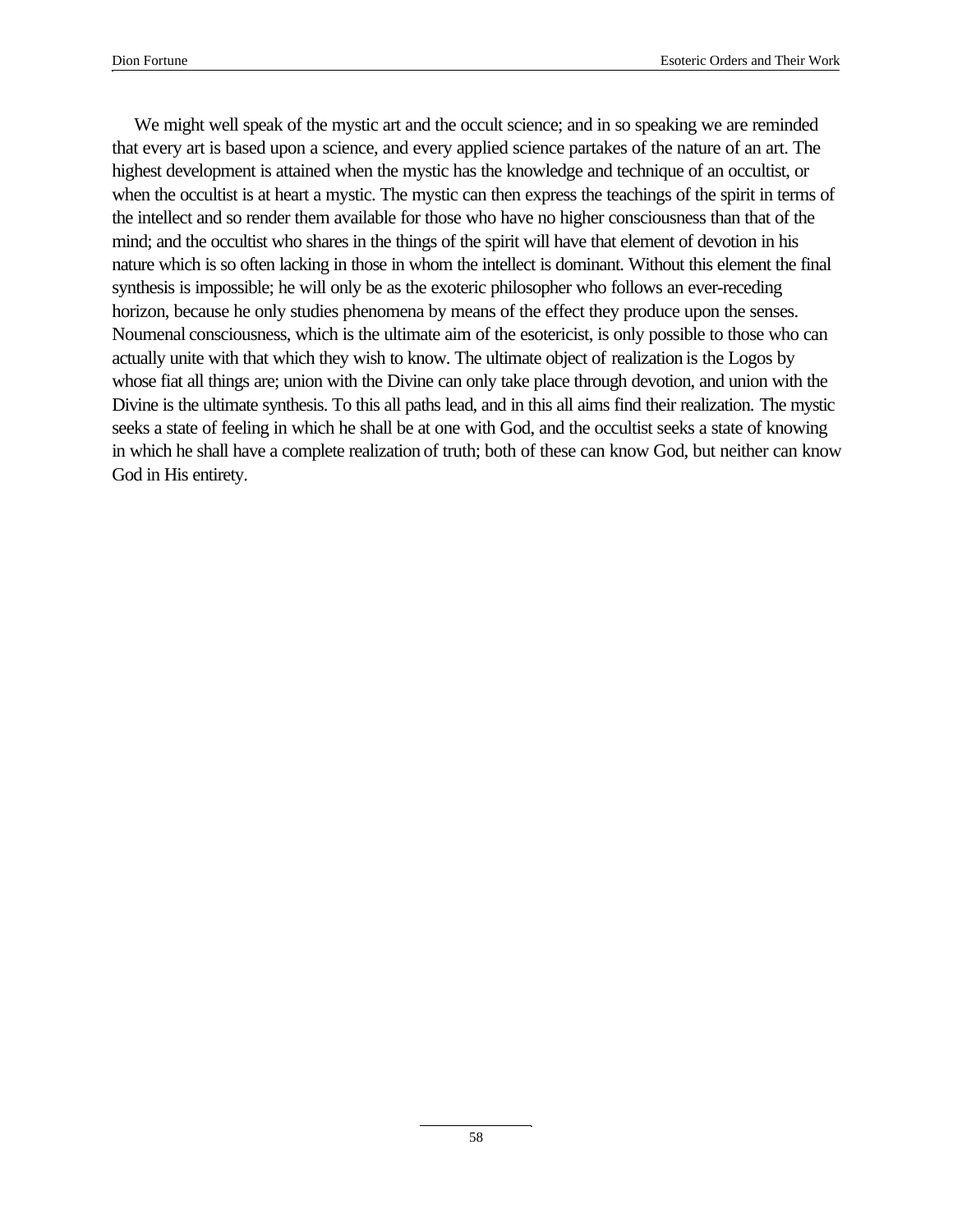# **14. The Path of Initiation**

'If the light in thee be darkness, how great is that darkness'. It is the Christ within who is the First Initiator. The entrance to the Path is to be sought within, not without, for it is a state of exalted consciousness. But once that consciousness is attained, the Path is objective as well as subjective. Some teachers declare the Path to be entirely subjective, saying that the aim of initiation is the perfecting of man; others teach that initiation is an astral experience; while popular thought often believes than the man who seeks initiation will find it in some remote district behind high walls. None of these concepts contains the whole truth, but there is an element of truth in all of them.

In order to attain to initiation the raising of consciousness to a degree higher than is common among the average of humanity is necessary Consciousness must not only transcend the five physical senses, but it must also transcend ordinary psychism if the experience which is connoted by the term initiation in these pages is to be achieved. Initiation is a spiritual, not an astral experience; the candidate shifts the focus of his consciousness from the personality the unit of incarnation, to the individuality, the immortal ego, or unit of evolution, and the consciousness of the individuality, being abstract, is able to apprehend the things of the spirit.

The initiate transfers the focus of his consciousness from the personality to the individuality, and therefore things which are hidden from the ordinary man are perceptible to him. He lives in an evolution, not in an incarnation, and consequently all his values are changed. He can see deeply into the realm of causes, perceiving events brewing on the inner planes long before they become manifest on the outer; therefore he has the gift of prophecy. Seeing causes, he can often control them; therefore he appears to have magical powers. Operating upon the higher planes, which act as controlling-levels to the lower planes, he can balance force against force by throwing his will into the scale, and so change the issue of events on the physical plane. These things it is which cause the initiate to be regarded as possessed of magical powers; but these powers are not of the nature of magic; the initiate achieves his ends by employing the powers of his higher self on the higher planes, even as does the wayfaring man whose prayer achieves an answer.

The Path which leads to initiation is the way of life which enables a man to rise above the desires and limitations of his personality and live in his higher self, and the experience of initiation is the transference of consciousness from the personality to the individuality.

A man sets foot upon the Path immediately he desires to do so. This is the first step, and a very simple one. But it is only by continuation of desire that he sets one foot before another, which is the treading of the Path. It is very few souls who maintain a sufficiently steadfast desire to enable them to make perceptible progress; but desire, steadily continued, will presently be found to have achieved the desired aim, and the candidate will be placed in possession of the necessary knowledge to enable him to make purposive progress and to direct his efforts to a definite end. It is for this reason that the Masters found and support such organizations as the Theosophical Society, the Anthroposophical Society, the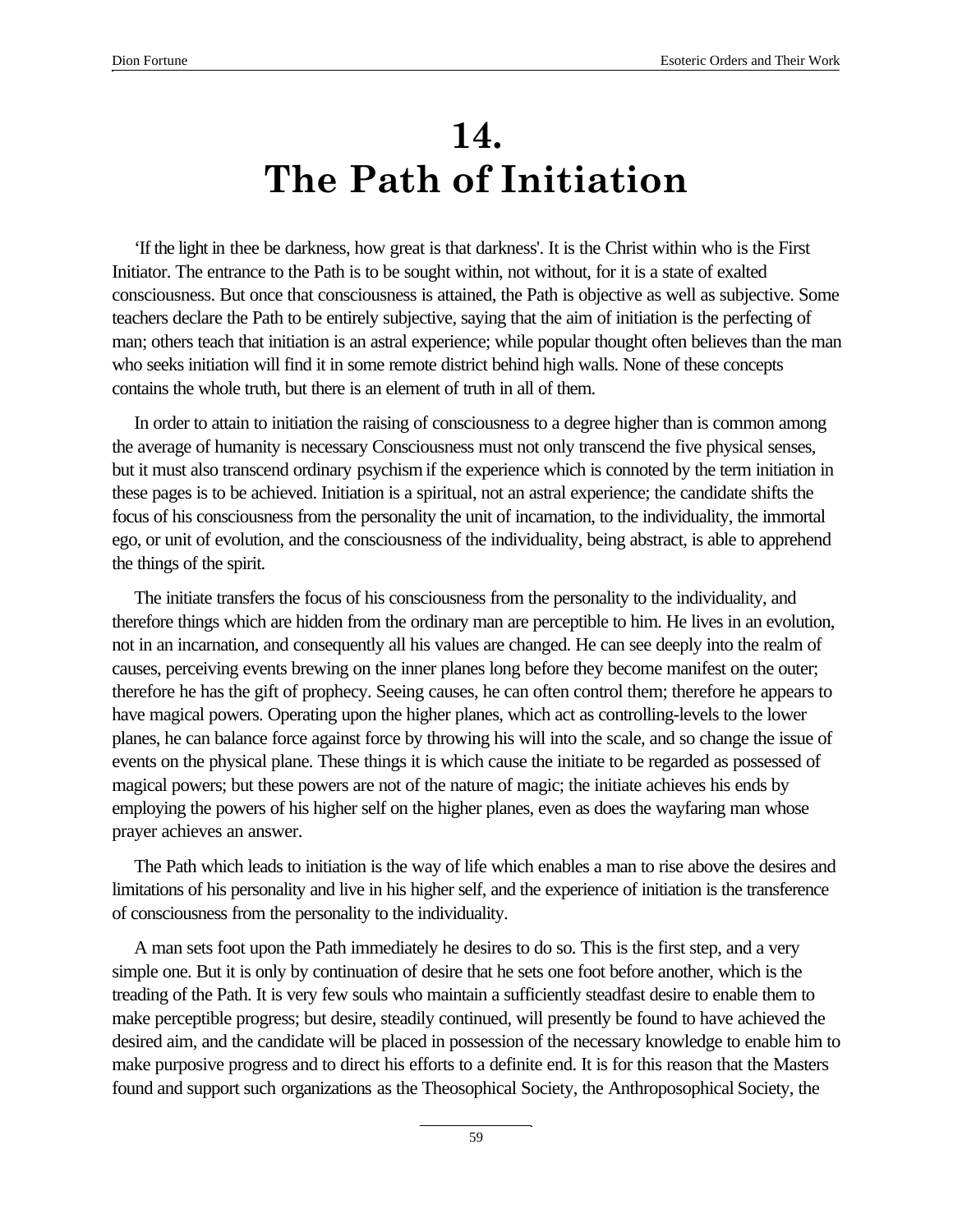Rosicrucian Fellowship, and many others, less well known but not less useful, and to all such, those who have seen the dawn should give their support out of gratitude for the light they have themselves received and in order that the Path may be made easier for others.

Through the books and lectures of such societies as these the candidate will learn that his dream has a foundation in fact, and that his inner urge is founded on a true instinct; they will give him a map of the Path, though no one but himself can tread it. From them he will learn of the origin of man as a divine potentiality, of his evolution through the sevenfold experiences of form, and of his ultimate transcendence of form in the development of the divine actuality; he will learn of the seven planes and the possibilities of those planes, and he will also learn of the existence of the Masters.

Having learnt of all these things, having as it were, acquired the theory of esoteric science, how is the candidate to translate that theory into practice? How is he personally to experience that of which he reads? He can achieve the perception of the astral plane by the use of autohypnosis and drugs; the method is simple, but the consequences are disastrous to the higher self. He can also bring the astral into manifestation on the physical plane by the use of magic. The knowledge of these methods, however, is carefully guarded and not easily obtained, neither may it safely be used by anyone except an Adept.

The way to attain personal knowledge of the higher worlds may easily be told, though it may not so easily be practised. The senses of the individuality can cognize these worlds; if therefore the higher aspects of man, the spiritual nature and the power of abstract thought, be cultivated until they have attained a considerable degree of development. and if the focus of consciousness be then shifted from the personality, the unit of incarnation, to the individuality, the unit of evolution, it will be found possible to further develop these aspects of the nature until the universe shall be apprehended in terms of abstract thought and spiritual intuition. The shift of the focus of consciousness is attained by shifting the focus of desire from the things of the senses to the things of the spirit. It is not enough that the will should be directed to a spiritual objective; a stage of development must be reached at which the spontaneous desires are also directed there. Many would-be initiates make the mistake of thinking that the will to initiation is sufficient, but this is not the case; the majority of the desires of the nature, both conscious and subconscious, must be turned away from the things of sense towards the things of spirit; and as the subconscious mind contains much that concerns the childhood of the race and tends towards matter in its densest forms, it is necessary to extend consciousness far into what is usually the territory of the subconsciousness in order to secure the assimilation of the instinctive desires to the aims of the spiritual nature.

In order to achieve this assimilation we must first know ourselves in our most primitive aspects, and then sublimate those aspects till they can be assimilated to the personality; for not until the personality has itself been integrated can it deliberately, of its own enlightened volition, seek the fulfilment of its life in the ideals of the individuality This is the apotheosis of the personality; it is for this that the hunger of the soul is for ever crying out, for it can find no satisfaction in the things of sense. Union with the divine aspect of the self, the God within, must precede awareness of the God of the Whole of which it is but a part. The spiritual level of man's nature is but a circumscribed portion of the One Spirit, the All, the Noumenal aspect of manifestation. For that which is itself Noumenal, or an underlying actuality, there can be no satisfaction in that which is phenomenal, or of the nature of projected experience. The spark of the Divine Light, which is the nucleus of the reincarnating ego, or individuality must associate with its